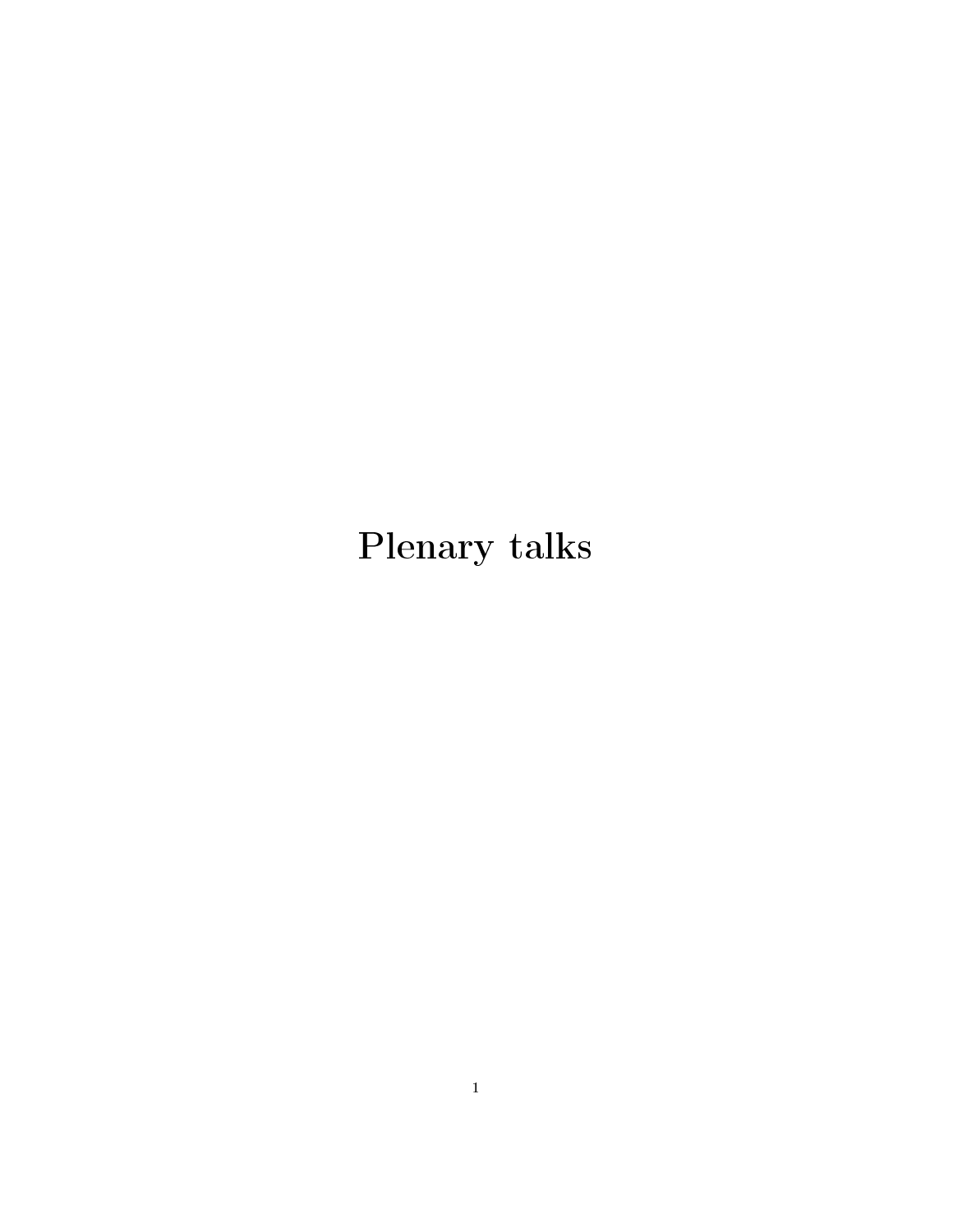## Maria Chudnovsky

#### Princeton University

#### Induced subgraphs and logarithmic tree width

Tree decompositions are a powerful tool in structural graph theory; they are traditionally used in the context of forbidden graph minors. Connecting tree decompositions and forbidden induced subgraphs has until recently remained out of reach.

Tree decompositions are closely related to the existence of "laminar collections of separations" in a graph, which roughly means that the separations in the collection "cooperate" with each other, and the pieces that are obtained when the graph is simultaneously decomposed by all the separations in the collection "line up" to form a tree structure. Such collections of separations come up naturally in the context of forbidden minors.

In the case of families where induced subgraphs are excluded, while there are often natural separations, they are usually very far from forming a laminar collection. However, under certain circumstances, these collections of natural separations can be partitioned into a small number of laminar collections (in this context "small" means either constant or logarithmic in the number of vertices of the graph). This in turn allows us to obtain a wide variety of structural and algorithmic results, which we will discuss in this talk.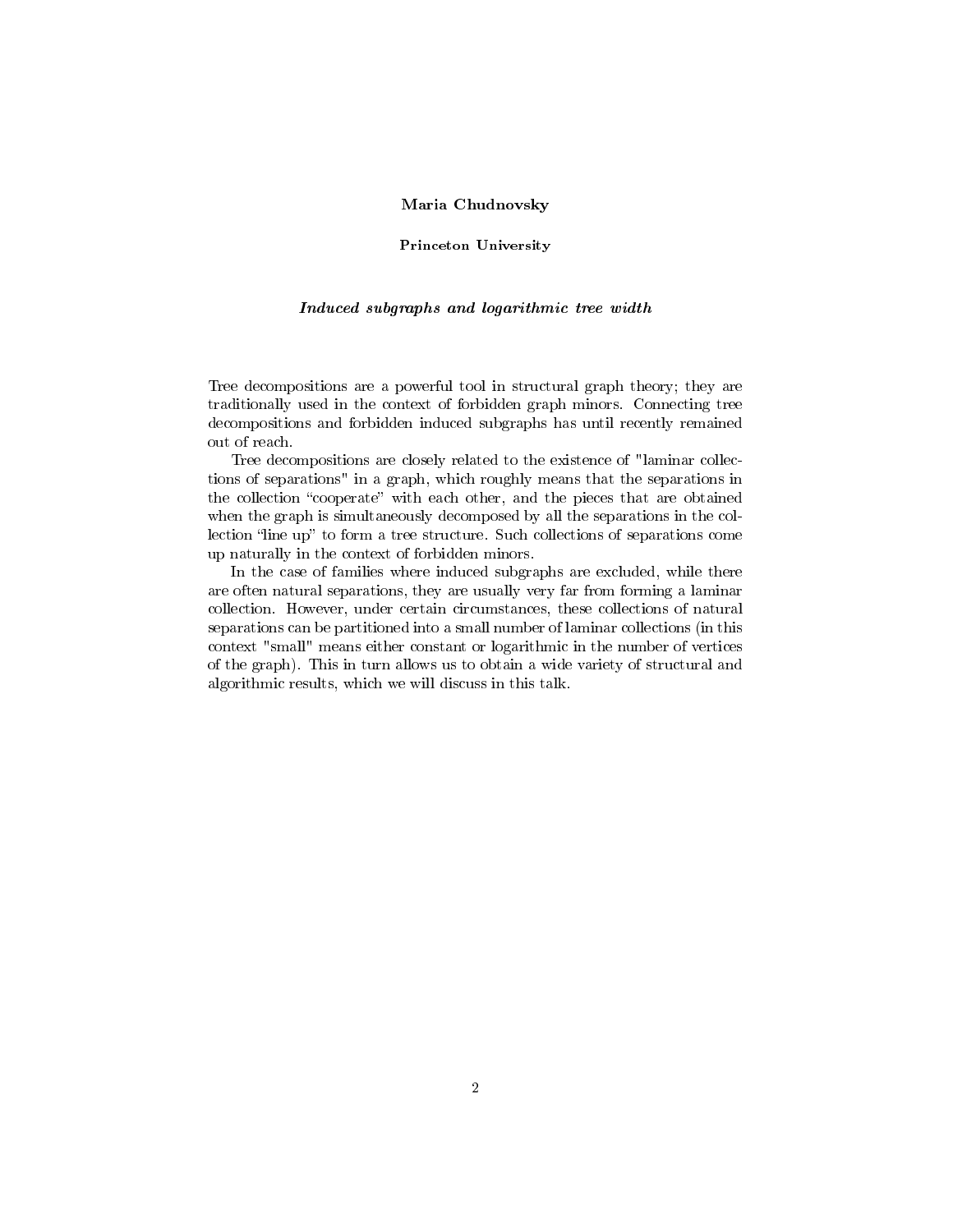#### Sudhir Ghorpade

#### Indian Institute of Technology Bombay

Let  $n, k$  be positive integers with  $k \leq n$ , and let C be a q-ary linear code of length n and dimension  $k$ , i.e., let C be a k-dimensional subspace of  $\mathbb{F}_q^n$ . Basic parameters of C include the minimum distance  $d(C)$  and, more generally, the generalized Hamming weights (GHW)  $d_1(C) < \cdots < d_k(C)$ . There is a natural notion of a dual  $C^{\perp}$  of C, and a beautiful relationship between the GHW of C and the GHW of  $C^{\perp}$ ; this relationship was observed by Wei (1991) and is known as Wei duality.

One can associate to a  $C$  a (vector) matroid and in turn, a simplicial complex  $\Delta_C$ . In 2012, Britz, Johnsen, Mayhew, and Shiromoto extended Wei duality to arbitrary matroids and even more general structures called demi-matroids. In another development, Johnsen and Verdure  $(2013)$  associated to C a fine set of invariants, called Betti numbers, which determine completely the GHW of C. These are, in fact, the Betti numbers of the graded minimal free resolutions of the Stanley-Reisner ring, say  $R_C$ , of the simplicial complex  $\Delta_C$ . A basic fact here is that the ring  $R_C$  is Cohen-Macaulay, which follows from the classical combinatorial result that matroid complexes such as  $\Delta_C$  are shellable.

In the recent past, there has been growing interest in rank metric codes. The study of rank metric codes goes back to Delsarte (1979) and Gabidulin (1985). We now understand the analogs of GHW for rank metric codes, and these are known as generalized rank weights (GRW). Moreover, Wei-type duality theorems are established for GRW of rank metric codes by Ducoat (2015) and Ravagnani (2016).

We will review these developments and then outline some newer notions and results. These include  $q$ -analogs of matroids that are relevant for the study of rank metric codes, notions of q-complexes, and their shellability, and the notion of Betti numbers of rank metric codes. An attempt will be made to keep the prerequisites at a minimum.

Parts of this talk are based on a joint work with T. Johnsen (2020) and also with R. Pratihar and T. H. Randrianarisoa (2021).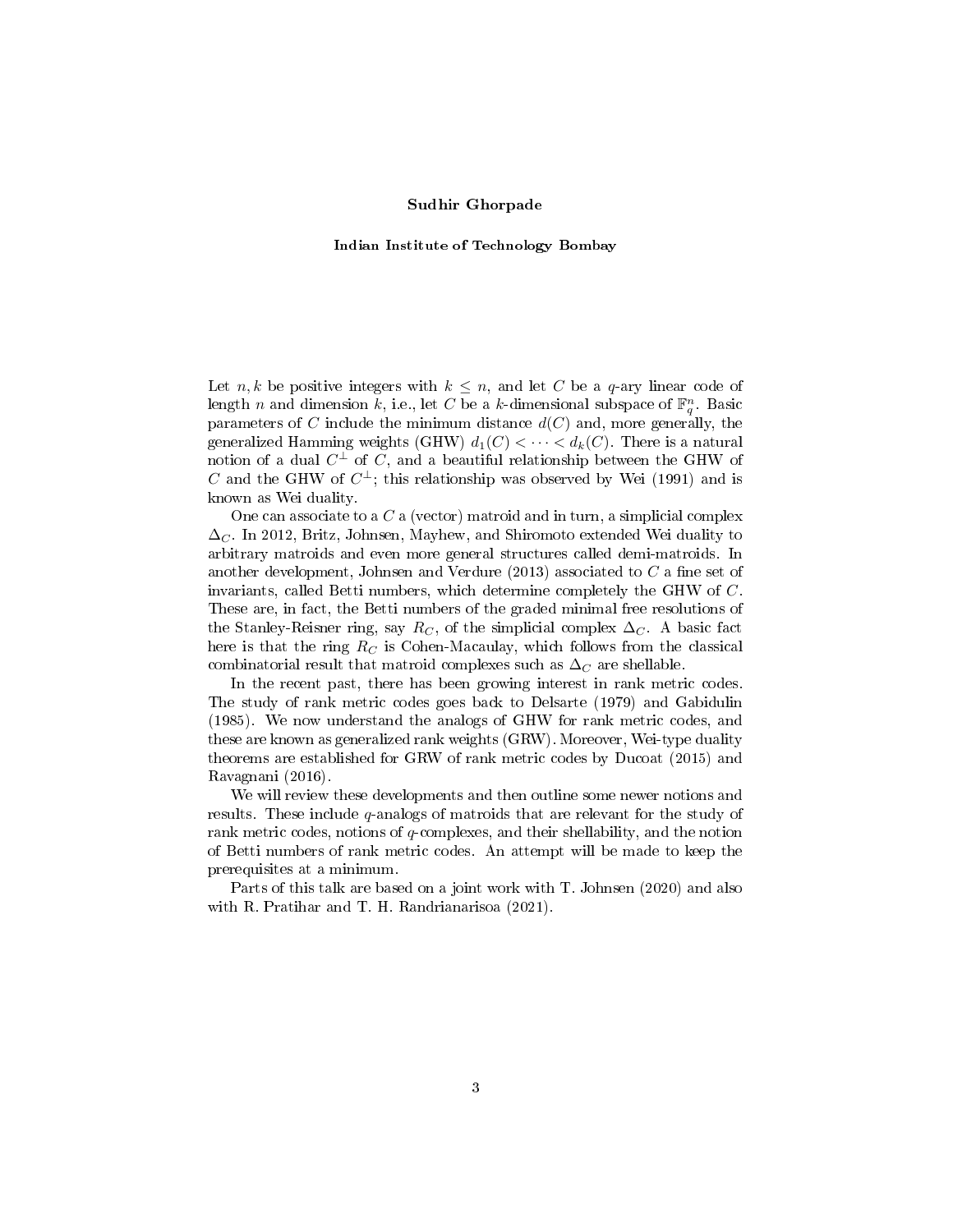#### Christian Krattenthaler

University of Vienna

The (so-called) "Borwein Conjecture" arose around 1990 and states that the coefficients in the polynomial

$$
(1-q)(1-q^2)(1-q^4)(1-q^5)\cdots(1-q^{3n-2})(1-q^{3n-1})
$$

have the sign pattern  $+ - - + - - \dots$ . This innocent looking prediction has withstood all proof attempts until two years ago when Chen Wang found a proof that combines asymptotic estimates with a computer verification for "small"  $n$ .

However, Borwein made actually in total three sign pattern conjectures of similar character - with the previously mentioned conjecture being just the first one -, and recently Wang discovered a further one. It seemed unlikely that Wang's proof could be adapted to work for these other conjectures since it crucially used identities that are only available for the "First Borwein Conjecture".

I shall start by presenting these conjectures and then review the history of the conjectures and the various attempts that have been made to prove them - as a matter of fact, these attempts concerned exclusively the "First Borwein Conjecture", while nobody had any idea how to attack the other conjectures.

I shall then outline a proof plan that is (in principle) applicable to all these conjectures. Indeed, this leads to a new proof of the "First Borwein Conjecture", the first proof of the "Second Borwein Conjecture", and to a proof of "two thirds" of Wang's conjecture. We are convinced that further work along these lines will lead to - at least - a partial proof of the "Third Borwein Conjecture".

I shall close with further open problems in the same spirit.

This is joint work with Chen Wang.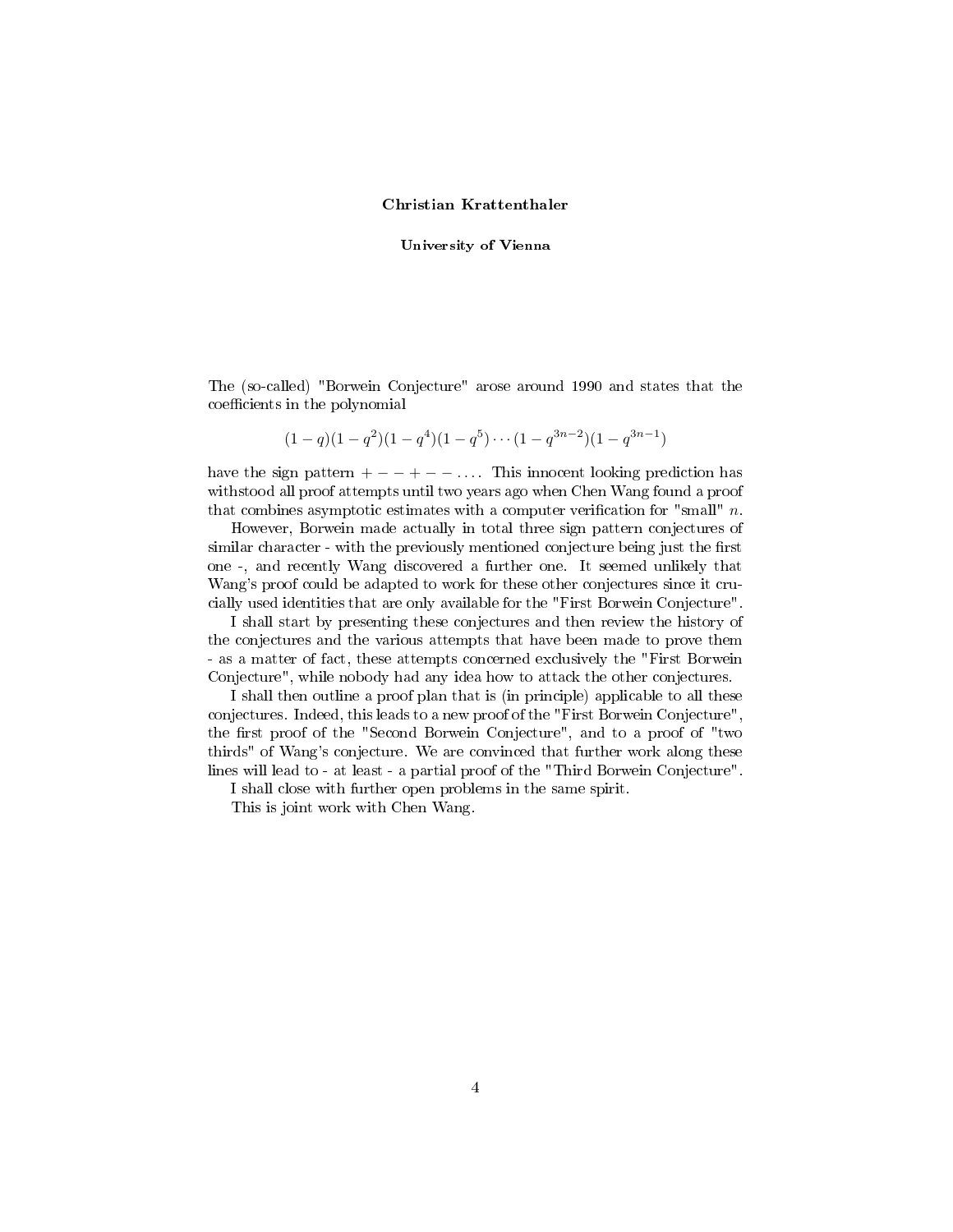Contributed talks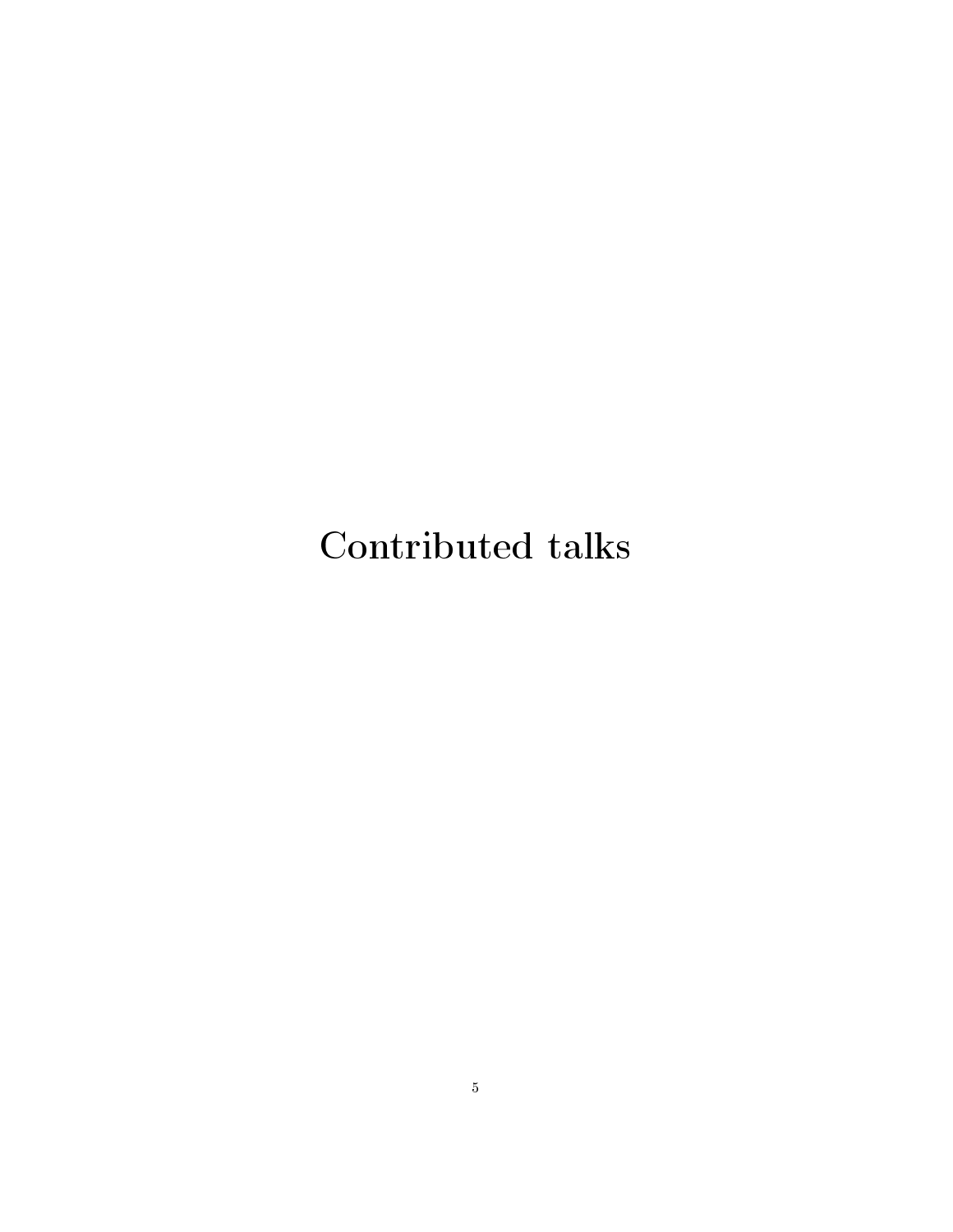## Kristina Ago

#### University of Novi Sad

#### On  $MP$ -ratio for multiary words: well-definedness and upper bounds

In combinatorics on words, a number of ways to measure the degree of "palindromicity" of a given word have been proposed and researched in the literature. One such measure is the so-called MP-ratio (where the abbrevation MP stands for minimal-palindromic). An *n*-ary word is called *minimal-palindromic* if it does not contain palindromic subwords of length greater than  $\lceil \frac{|w|}{n} \rceil$ . The MPratio of a given *n*-ary word *w* is defined as the quotient  $\frac{|rws|}{|w|}$ , where *r* and *s* are words such that the word rws is minimal-palindromic and the length  $|r| + |s|$  is minimal possible. The notion of MP-ratio was introduced by Holub and Saari for binary words, who proved that the MP-ratio is well-defined in that case and that it is bounded from above by 4, which is the best possible upper bound. For larger arities it is obvious what is the natural generalization of the notion of MP-ratio, but already the question whether such generalization is well-defined is much harder in comparison to the binary case.

The main result presented in this talk shows that the MP-ratio is well-defined for *n*-ary words for any *n*. The proof for  $n > 3$  also provides an upper bound on the MP-ratio that grows exponentially with respect to  $n$ . Additionally, in the case  $n = 3$ , we show that the MP-ratio is bounded from above by 6. Since (as will also be seen in the talk) such an upper bound in general cannot be smaller than 2n, the bound obtained in the ternary case is the best possible.

This is a joint work with B. Basic.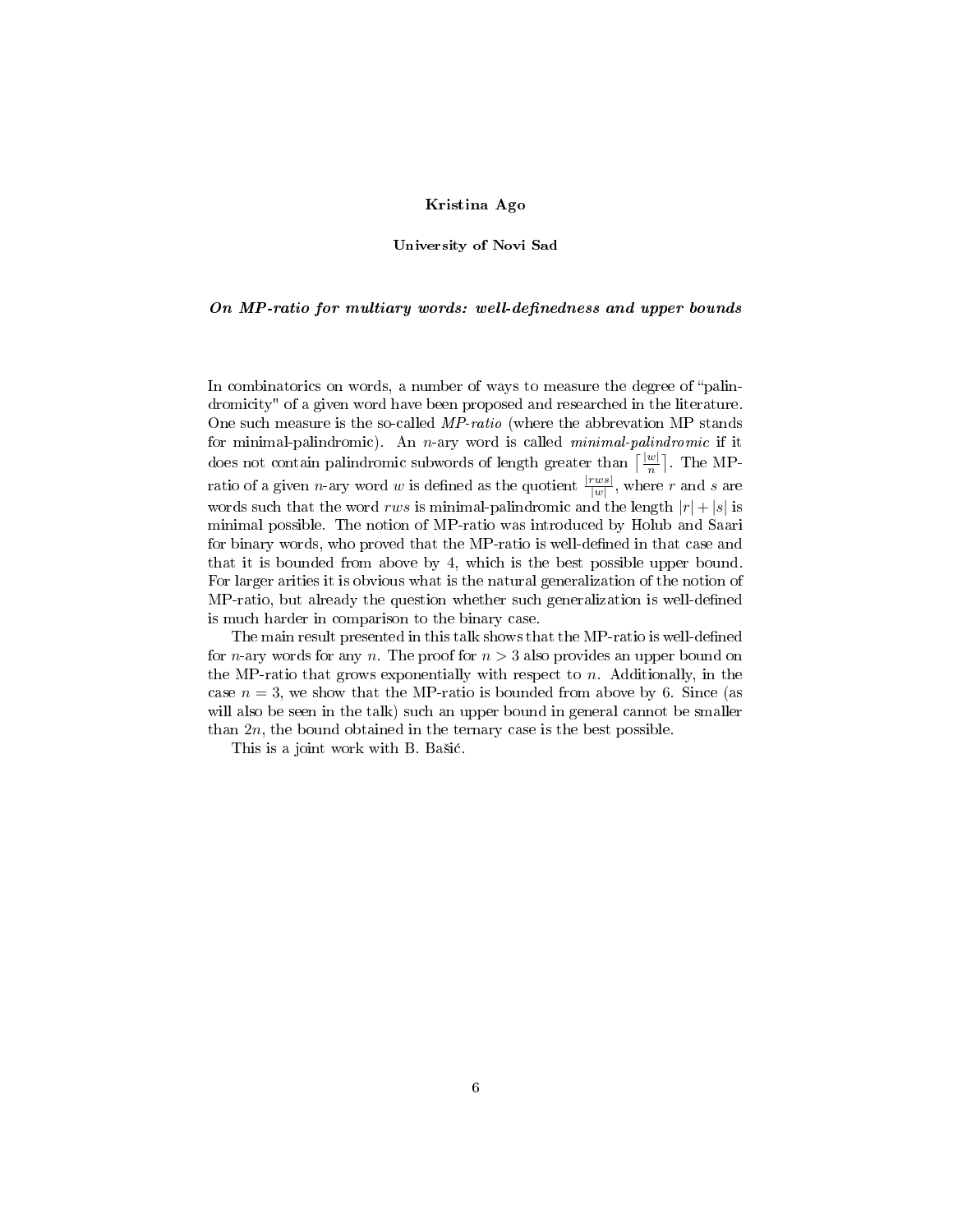# Peter Agoston

#### Eötvös Loránd University, Budapest

#### Orientation type of intersecting convex planar sets

Take a family of compact convex sets in the plane, whose members are pairwise intersecting (in the following, we simply call such a family an intersecting family). Several theorems exist about such families, such as the Helly theorem and its variants. For creating more such theorems, a better understanding of the structure of intersecting families seems to be useful. We thus defined the orientation of pairwise intersecting triples as roughly sketched in the following drawing.



This notion of orientation can be dened more precisely thanks to Jobson et al. [1]. If no triple intersections occur, we call such a family a holey family and such a system of orientations a C-3OSET. If triple intersections are allowed, we call such a system of orientations a C-3POSET.

These orientation systems have the following properties (among others):

1) For any A, B and C from an intersecting family,  $ABC = BCA = CAB =$  $-CBA = -BAC = -ACB$ .

2) For any A, B, C and O from an intersecting family,  $ABO = BCO =$  $CAO = 1$  means  $ABC = 1$  (similarly with  $-1$  and with 0).

3) If  $ABC = ABD = 0$ , but  $ACD \neq 0$  and  $BCD \neq 0$ , then  $ACD = BCD$ . Furthermore, the following stronger property also holds.

3')  $A_1A_2B_1B_2 = A_1A_2C_1C_2 = B_1B_2C_1C_2 = 0$ , but  $A_1B_1C_1 \neq 0$  and  $A_2B_2C_2 \neq 0$ , then  $A_1B_1C_1 = A_2B_2C_2$ .

The following diagram shows the relationship between C-3OSETS, C-3POSETS and other similar notions.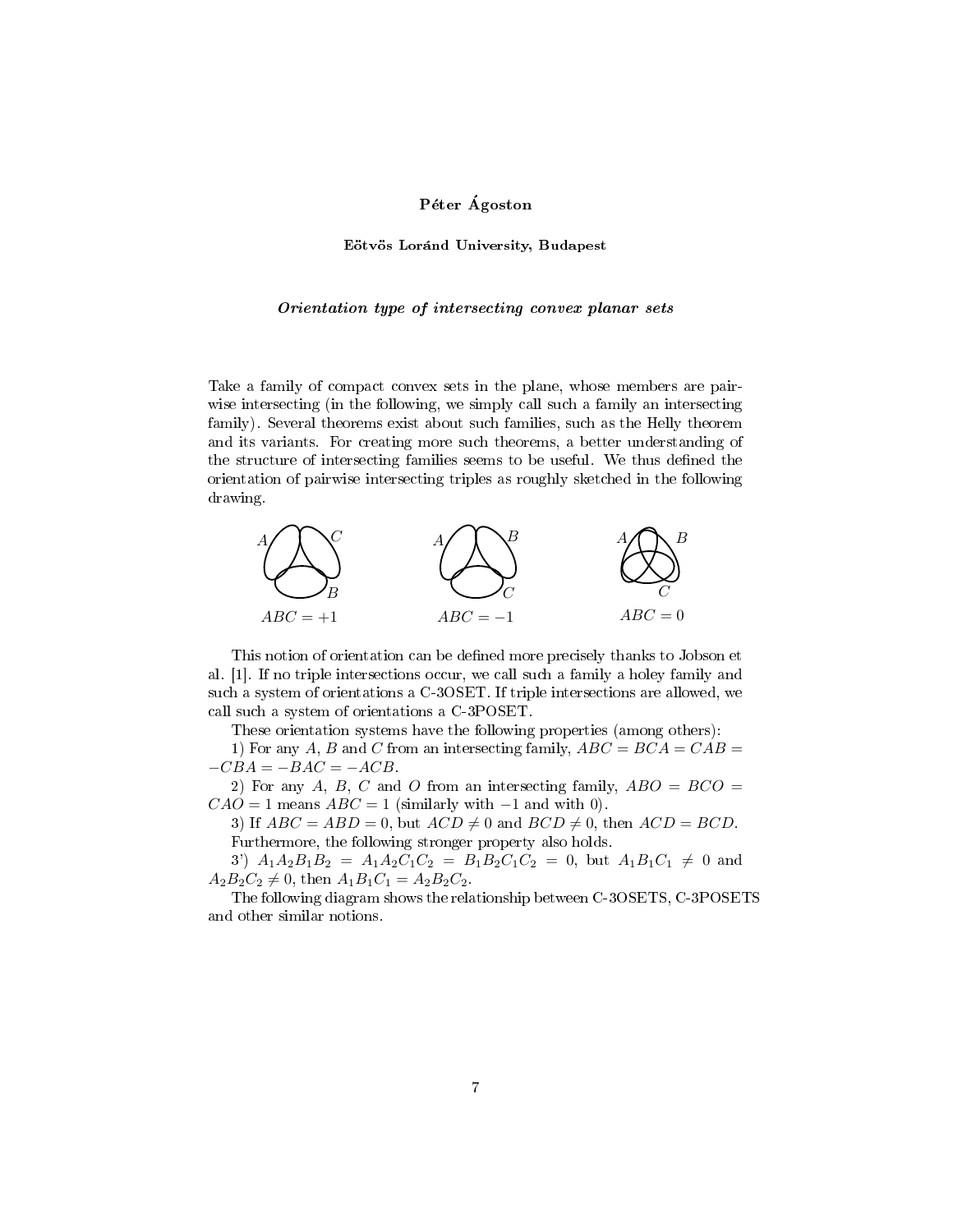| 3POSET (triple partial orientations) 3OSET (triple orientations) |                                                                                                             |  |                                                                           |
|------------------------------------------------------------------|-------------------------------------------------------------------------------------------------------------|--|---------------------------------------------------------------------------|
| interior<br>triple<br>tems                                       | $_{\rm sys}$ C-3POSET (convex $ $ C-3OSET (convex<br>triple partial orienta- triple orientations)<br>tions) |  |                                                                           |
|                                                                  |                                                                                                             |  | interior transitivity                                                     |
|                                                                  |                                                                                                             |  | CC systems<br>pseudoline ar-<br>rangements<br>rank 3 oriented<br>matroids |
| partial order<br>types                                           |                                                                                                             |  | order types                                                               |
|                                                                  |                                                                                                             |  |                                                                           |

In our research, we tried to find further properties of these orientation systems and their relationship with the other orientation systems shown in the above table.

Joint work with Gábor Damásdi, Balázs Keszegh and Dömötör Pálvölgyi.

# References

[1] A. Jobson, A. Kezdy, J. Lehel, T. Pervenecki, and G. Toth: Petruska's question on planar convex sets, https://arxiv.org/abs/1912.08080 (2019).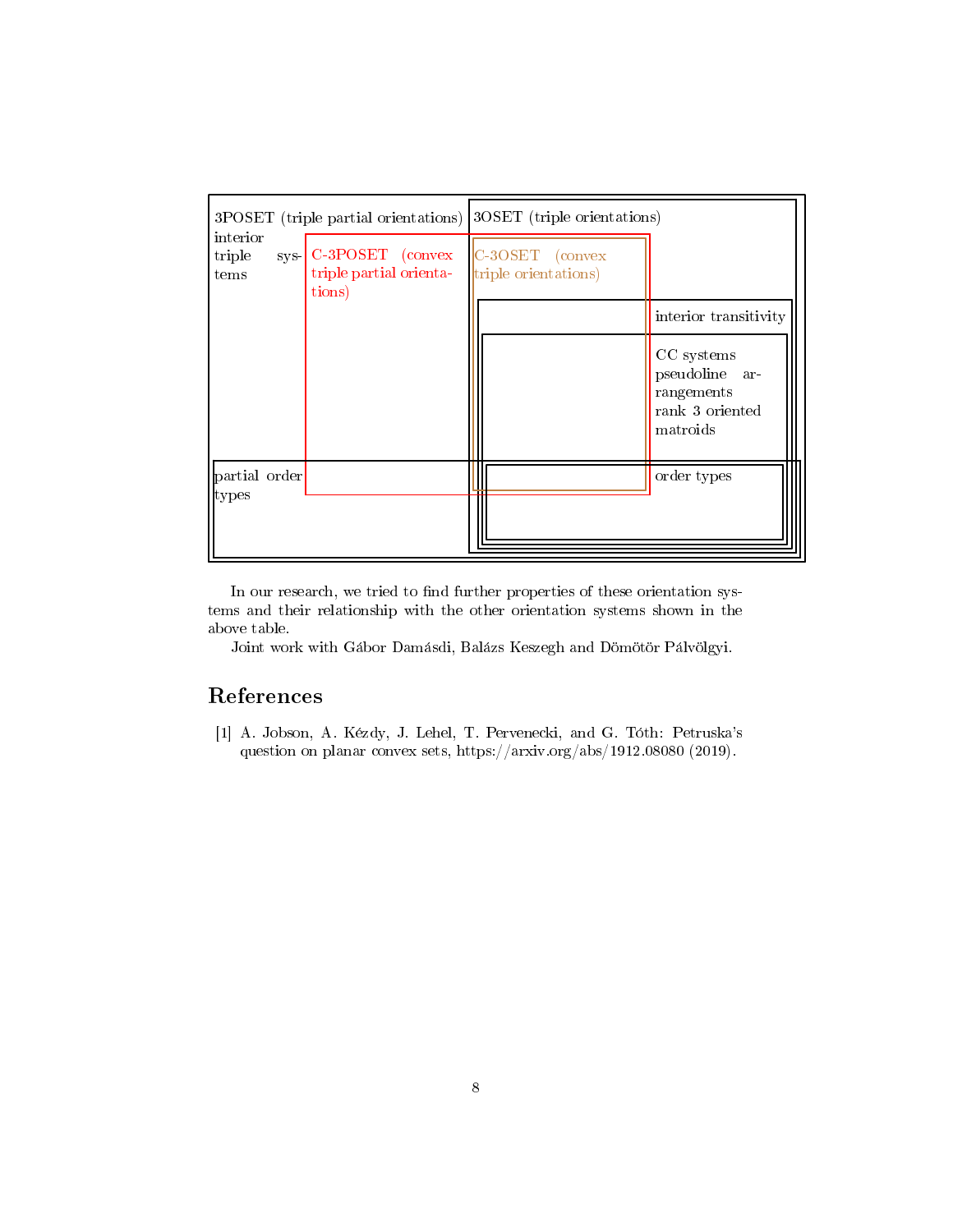#### Sara Ban

University of Rijeka, Faculty of Mathematics

# $Self-orthogonal$   $\mathbb{Z}_{2^k}$ -codes constructed from bent functions

A Boolean function on *n* variables is a mapping  $f : \mathbb{F}_2^n \to \mathbb{F}_2$ . A bent function is a Boolean function f such that  $W_f(v) = \sum_{x \in \mathbb{F}_2^n} (-1)^{f(x)+\langle v,x \rangle} = \pm 2^{\frac{n}{2}}$ , for every  $v \in \mathbb{F}_n^2$ .

The subject of this talk is a construction of self-orthogonal codes over  $\mathbb{Z}_{2^k}$  from bent functions.

First, we give a construction of a self-orthogonal  $\mathbb{Z}_4$ -code of length  $2^{n+1}$  from a pair of bent functions on n variables. We prove that for  $n \geq 4$  those codes can be extended to Type IV-II  $\mathbb{Z}_4$ -codes. From that family of Type IV-II  $\mathbb{Z}_4$ -codes, we construct a family of self-dual Type II binary codes by using the Gray map. We consider the weight distributions of the obtained codes. Furthermore, we construct a self-orthogonal  $\mathbb{Z}_{2^k}$ -code of length  $2^{n+1}$  with all Euclidean weights divisible by  $2^{k+2}$  from a pair of bent functions on n variables, for every  $k \geq 3$ . This is joint work with Sanja Rukavina.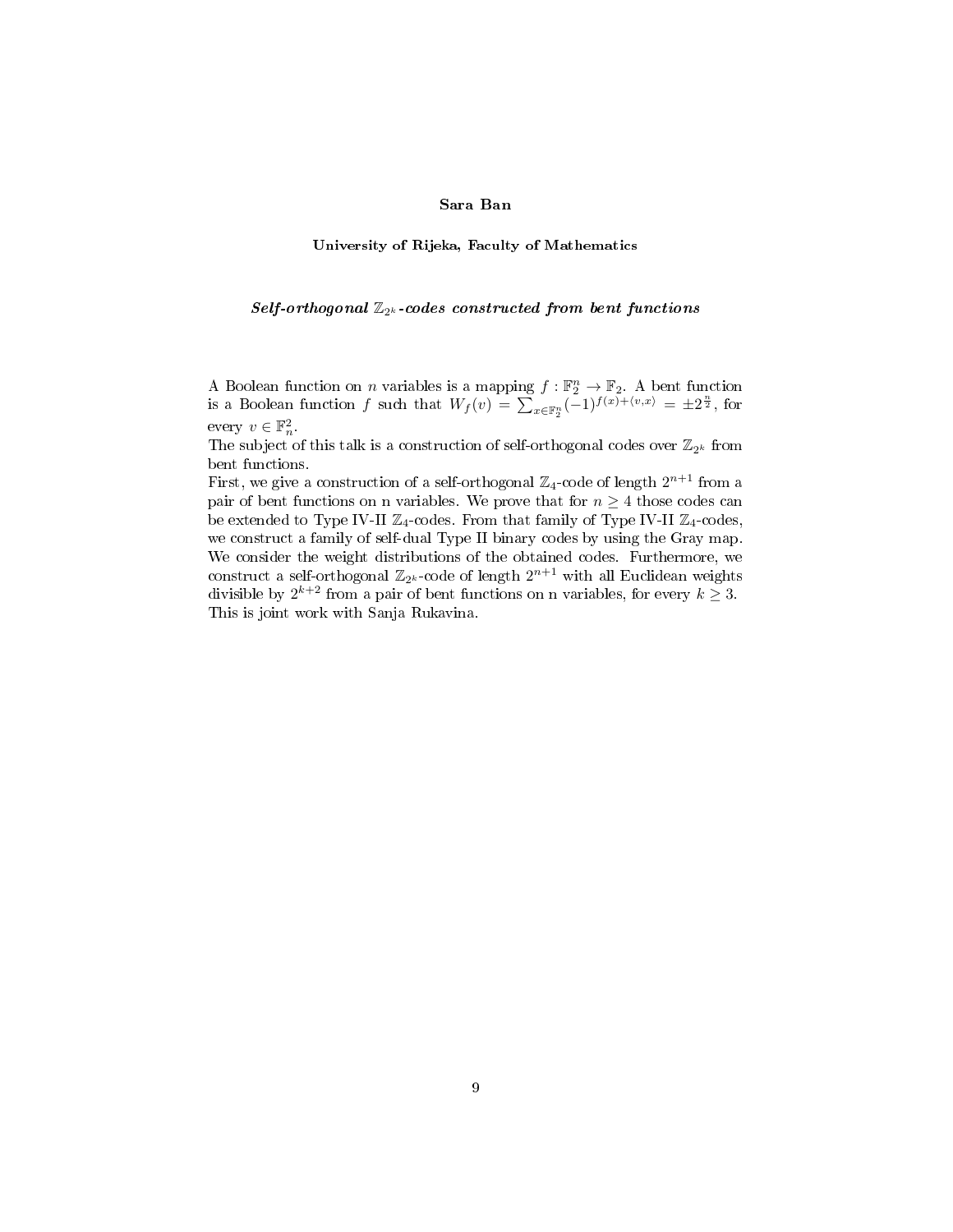#### János Barát

#### Alfréd Rényi Institute of Mathematics

#### Saturated 1-plane and 2-plane drawings with few

A drawing of a graph is k-plane if every edge contains at most k crossings. A k-plane drawing is saturated if we cannot add any edge so that the drawing remains k-plane. It is well-known that saturated 0-plane drawings, that is, maximal plane graphs, of n vertices have exactly  $3n - 6$  edges. For  $k > 0$ , the number of edges of saturated *n*-vertex  $k$ -plane graphs can take many different values.

Brandenburg et al. showed there are maximal 1-planar graphs with only  $\frac{45}{17}n + O(1) \approx 2.647n$  edges and maximal 1-plane graphs with only  $\frac{7}{3}n + O(1) \approx$  $2.33n$  edges. On the other hand, they showed that any maximal 1-planar graph has at least  $\frac{28}{13}n-O(1) \approx 2.15n-O(1)$  edges, and a maximal 1-plane graph has at least  $2.1n - O(1)$  edges.

We improved both lower bounds to  $\frac{20n}{9} \approx 2.22n$ .

For 2-plane graphs, a drawing is  $l$ -simple if any two edges have at most  $l$ points in common. Let  $s_k^l(n)$  be the minimum number of edges of a saturated l-simple k-plane drawing. Klute and Parada showed that  $s_2^1(n) \geq \frac{n}{2}$ ,  $\frac{4n}{5} \geq$  $s_2^2(n) \geq \frac{n}{2}$  and  $\frac{2n}{3} \geq s_2^3(n) \geq \frac{n}{2}$ .

We make the following improvements:

(i) For any  $n > 0$ ,  $s_2(n) \geq n - 1$ .

(ii)  $s_2^2(3) = 3$ , and for  $n \neq 3 \lfloor 3n/4 \rfloor \ge s_2^2(n) \ge \lfloor 2n/3 \rfloor$ ,

(iii)  $s_2^3(3) = 3$ , and for  $n \neq 3$   $s_2^3(n) = \lfloor 2n/3 \rfloor$ .

Some of these bounds are achieved by interesting constructions.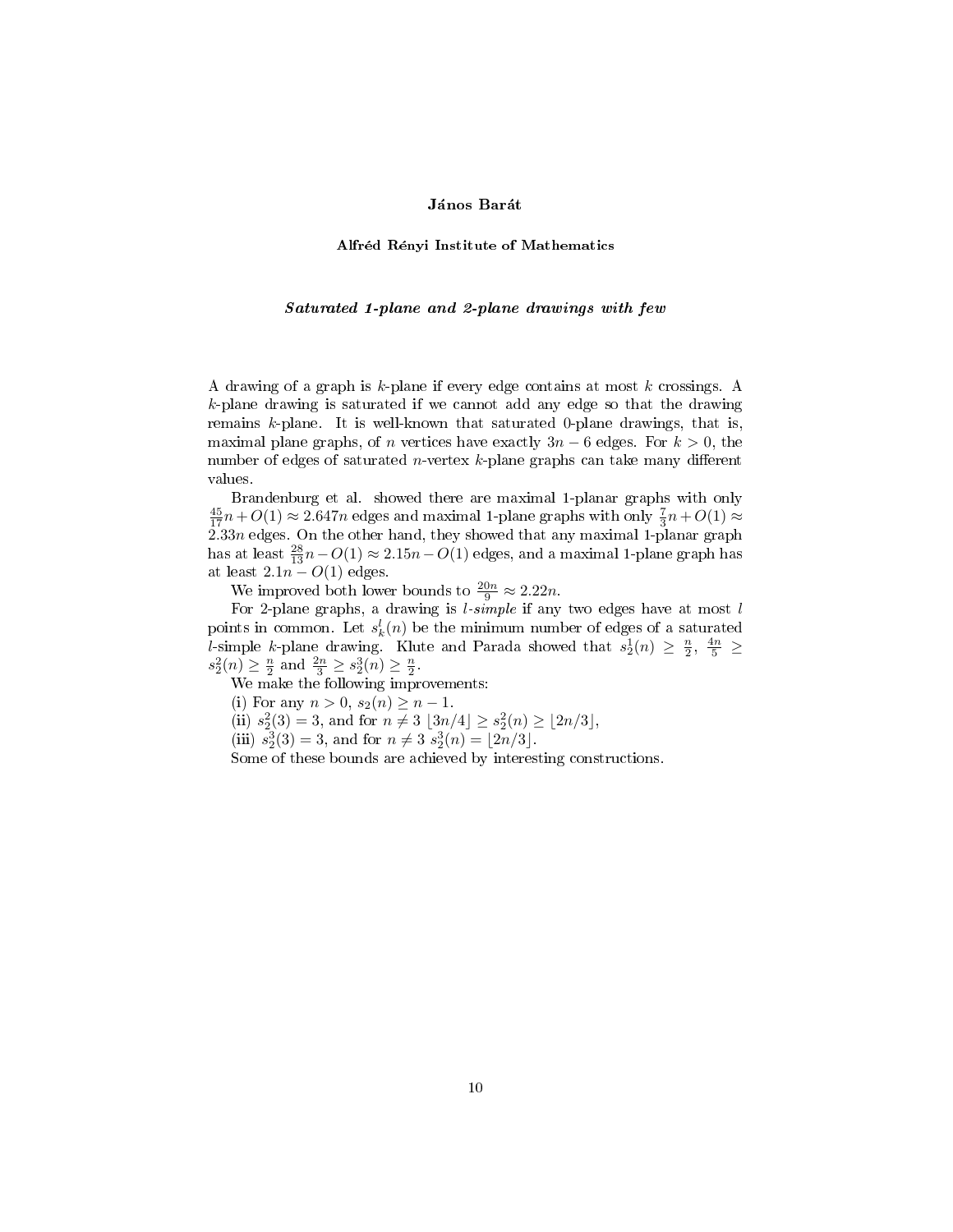#### Bojan Basic

Department of Mathematics and Informatics, University of Novi Sad

The Heesch number in  $\mathbb{E}^d$  is asymptotically unbounded for  $d \to \infty$ 

Given two figures that do not tesselate the Euclidean plane  $\mathbb{E}^2$ , the Heesch number (introduced by Heinrich Heesch in 1968) ranks them by their ability to "advance" toward a tesselation; the Heesch number of a given figure is a nonnegative integer such that, the larger it is, the figure can advance "further" toward a tessellation (and if a figure tessellates the plane, it is convenient to define the Heesch number of that figure to be infinite). Speaking somewhat informally, we define the Heesch number of a given figure  $T$  to be the maximal nonnegative integer  $n$  such that  $T$  can be completely surrounded by congruent copies of itself  $n$  times in total. The main open question concerning the Heesch number is whether there exists the largest possible finite Heesch number (to put it another way, whether the set of all nonnegative integers that appear as values of the Heesch number of some figure has an upper bound); this question is called Heesch's problem.

In this talk we treat Heesch's problem in more-dimensional spaces. The main result is as follows: no matter how large a given integer  $n$  is, there always exists a dimension d (possibly dependent on n) and a hypersolid in  $\mathbb{E}^d$  whose Heesch number is greater than  $n$  and finite. This answers the asymptotical version of Heesch's problem: there does not exist an uniform upper bound on the set of all possible finite values of the Heesch number in  $\mathbb{E}^d$  for  $d \to \infty$ .

At the end of the talk, another result from the near past will be presented. Namely, for almost twenty years, the largest known finite Heesch number in  $\mathbb{E}^2$ had been 5, until this has recently been surpassed, when a figure whose Heesch number equals 6 has been constructed.

This is a joint work with A. Slivkova.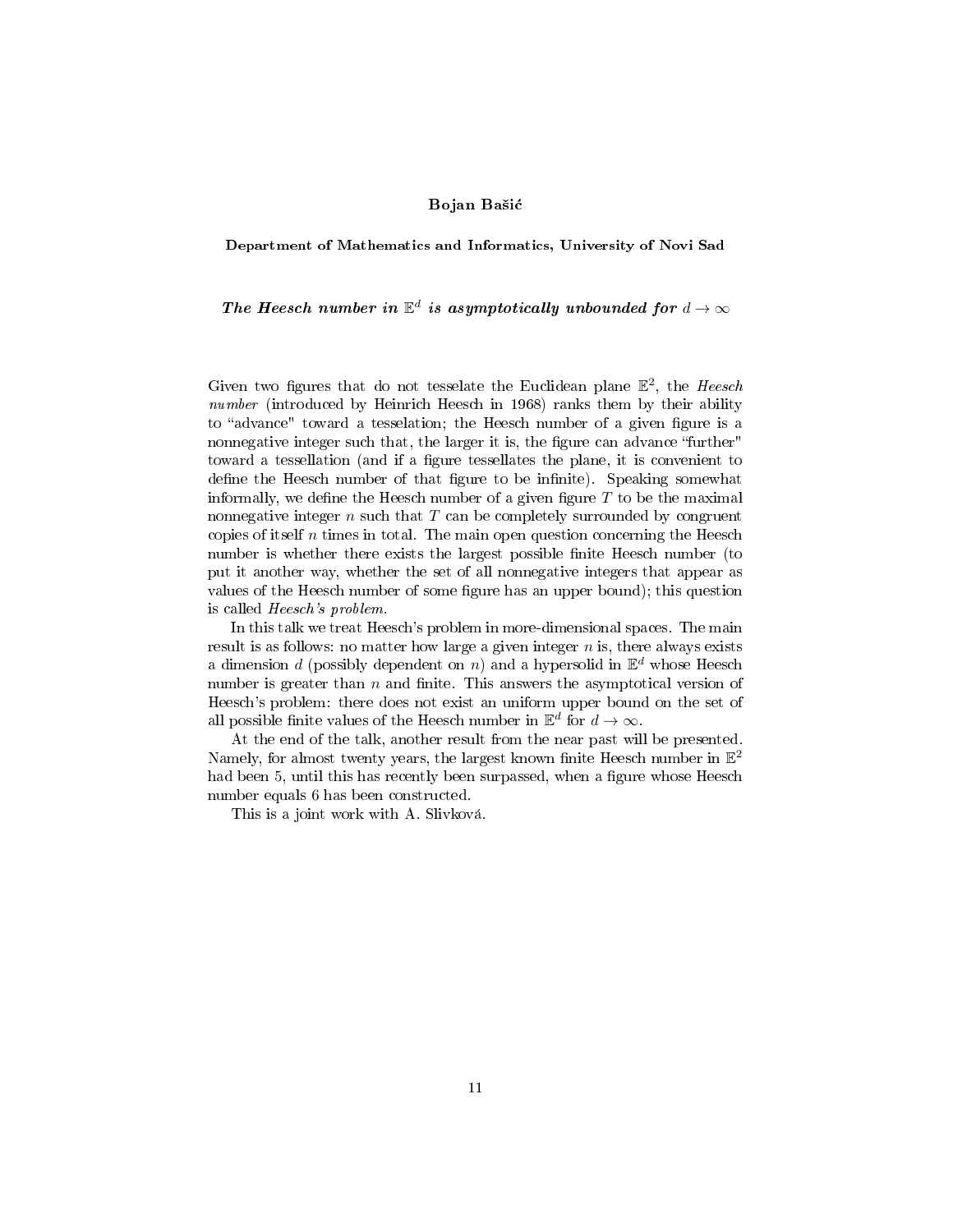# Davi Castro-Silva

#### CWI - Netherlands

#### A recursive Lovasz theta number for simplex-avoiding sets

The Lovász theta number is an important graph parameter in combinatorial optimization, which has found many applications in combinatorics and geometry. By the sandwich theorem the theta number  $\vartheta(G)$  of a finite graph G satisfies  $\alpha(G) \leq \vartheta(G) \leq \chi(\overline{G})$ , where  $\alpha(G)$  is the independence number of G and  $\chi(\overline{G})$ is the chromatic number of the complement of G (i.e. the edges of  $\overline{G}$  are the non-edges of G and vice versa); even though it is sandwiched between two NPhard graph parameters, the theta number can be computed efficiently using semidefinite programming.

In this talk we will recursively extend the Lovász theta number to geometric hypergraphs on the unit sphere and on Euclidean space, obtaining an upper bound for the independence ratio of these hypergraphs. As an application we reprove a result in Euclidean Ramsey theory in the measurable setting, namely that every  $k$ -simplex is exponentially Ramsey, and we improve existing bounds for the base of the exponential.

This is joint work with Fernando Oliveira, Lucas Slot and Frank Vallentin.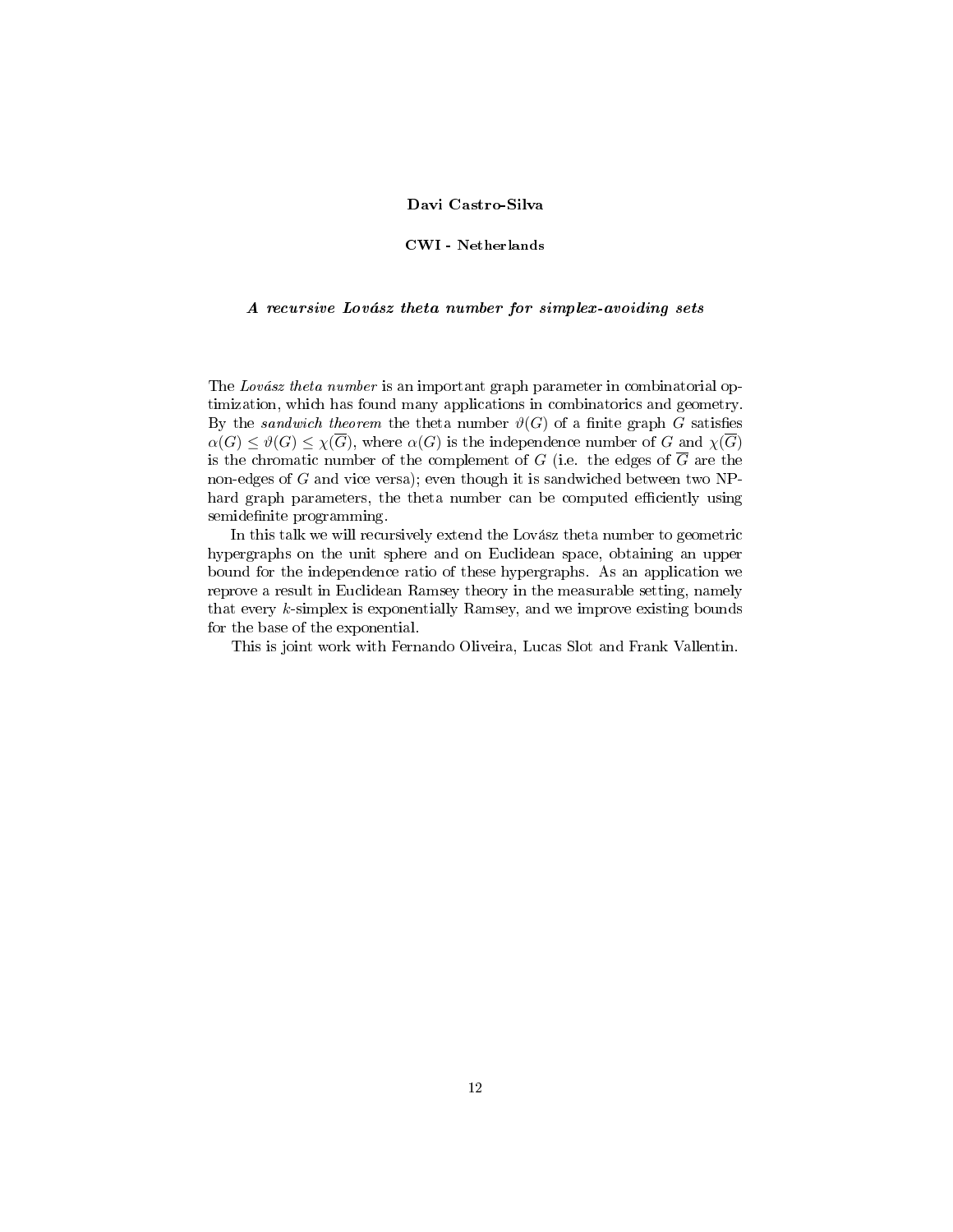# Nancy Clarke

Acadia University (Canada)

# Rainbow Dominating Sets

Given a k-colouring of (the vertices of) a graph  $G$ , a dominating set  $D$  of  $G$  is said to be a rainbow (or achromatic) dominating set if every vertex of  $D$  has a different colour. Our parameter of interest is the rainbow dominating number  $\rho(G)$ , defined to be the minimum number of colours such that, for any  $\rho(G)$ colouring of G, there exists a rainbow dominating set. In this talk, we present a variety of results including exact values of our parameter for several classes of graphs, as well as more general bounds. In particular, we consider graphs according to diameter, as well as lexicographic products. This is joint work with Ruth Haas.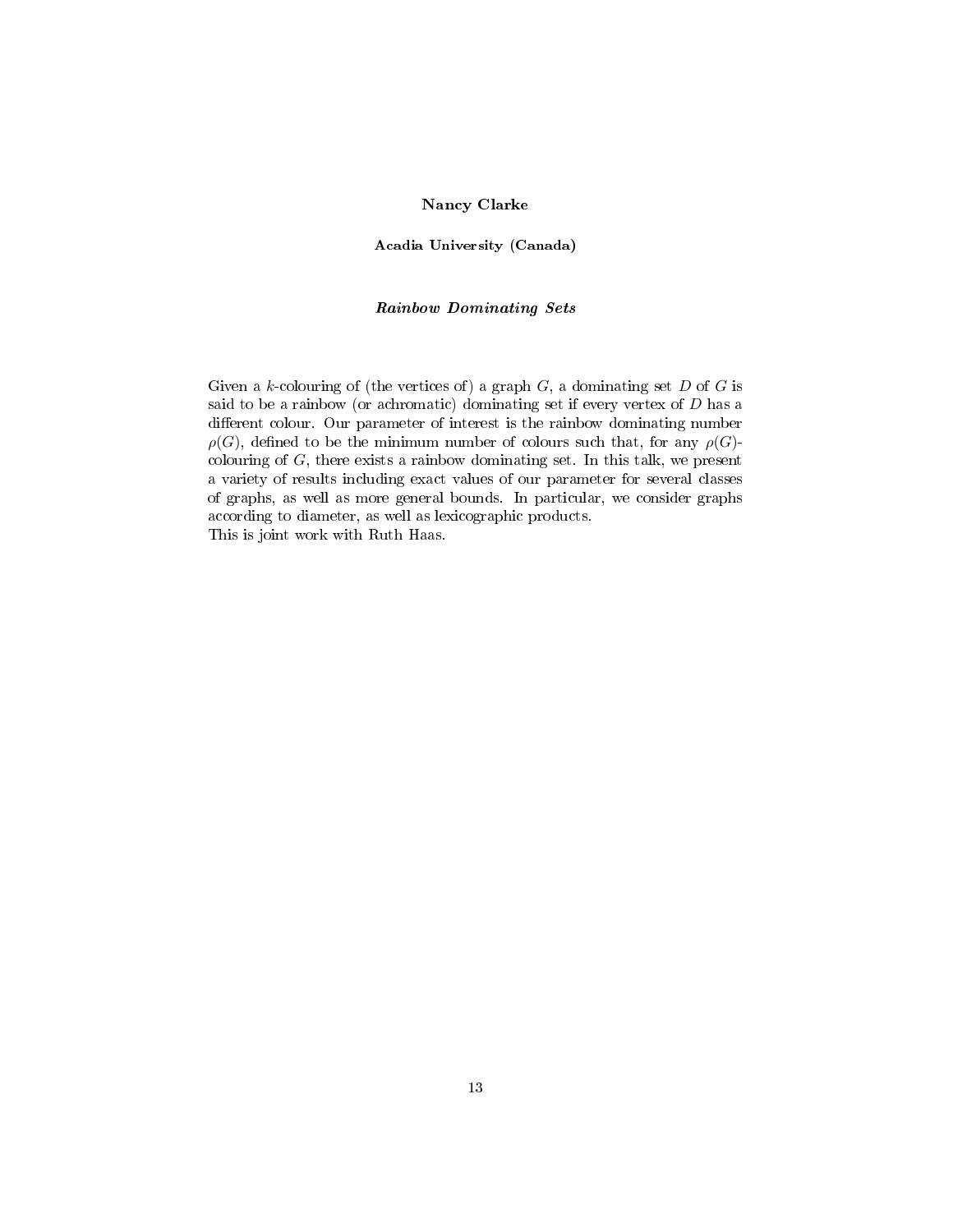# Francesc Comellas

Universitat Politecnica de Catalunya

#### On the resilience of hierarchical graphs.

Many graphs associated with complex real-life systems are small-world (with both a large local clustering coefficient and a small average distance) and scalefree (the degrees are distributed according to a power law) and very often, when the systems are modular, they are also hierarchical and include vertices with relatively high degree (hubs). In doi:10.1088/1751-8113/49/22/225202 we introduced a generic family of deterministic hierarchical small-world scale-free graphs and determined some relevant topological properties.

In this talk we present a study on the resilience of this, and other classical graphs families, under a standard vertex cascading failure model (doi:10.1016/j.ssci.2009.02.002). Other graph families considered are: random Erdős-Rényi, small-world Watts-Strogatz, scale-free Barabasi-Albert, cluster power law, random regular, connected caveman, random geometric, geographical threshold, random partition and random regular sequence. We show that our family of hierarchical graphs is the most resilient under different categories of initial failing vertices for this cascading failure model. We contrast our results with those of doi.org/10.1007/s41109-021-00404-4 which show a lack of robustness of hierarchical graphs to random and targeted removals of vertices.

This is joint work with Shima Aflatounian.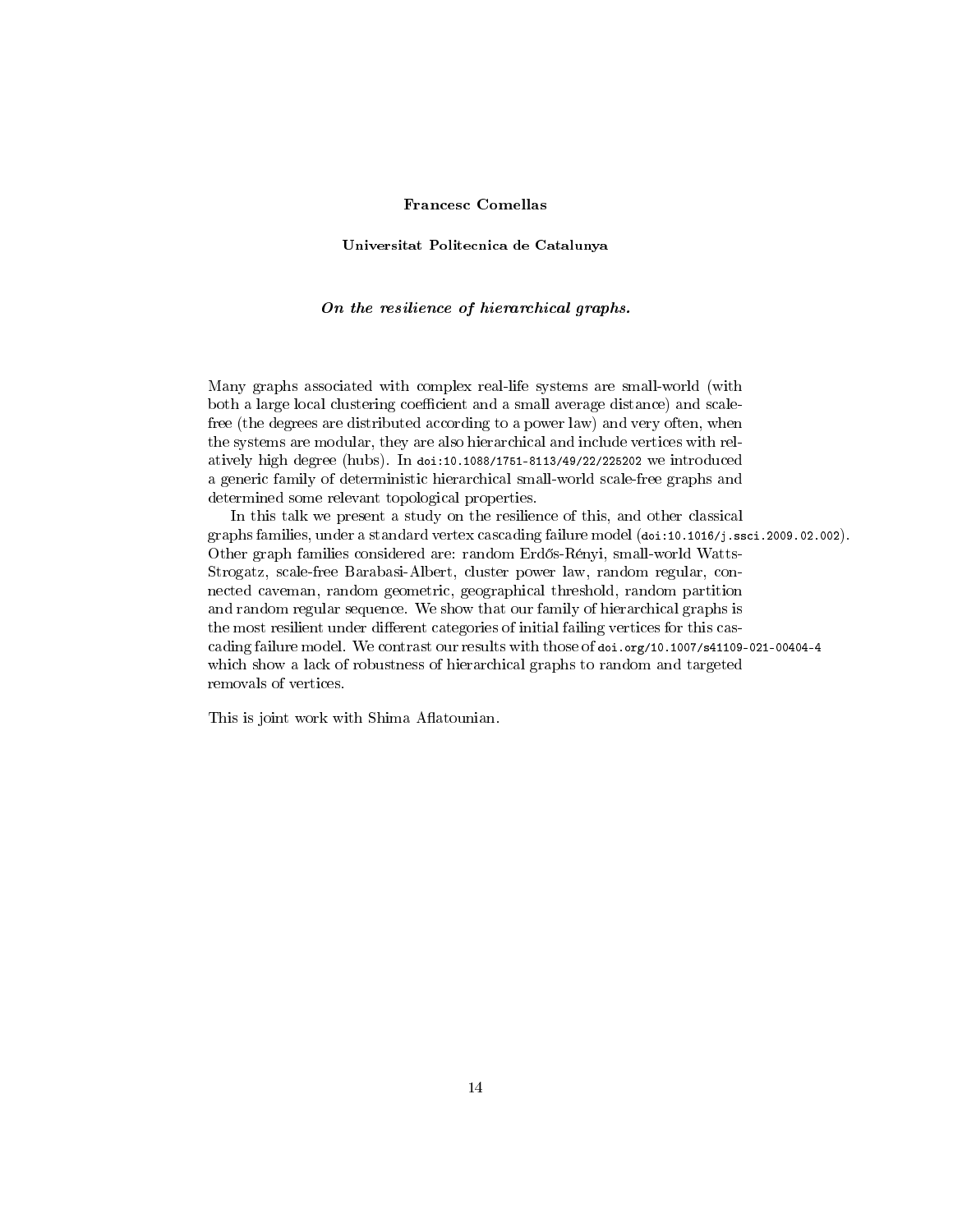#### Radu-Cristian Curticapean

IT University of Copenhagen

#### The complexity of immanants

Immanants are matrix functionals that generalize determinants and permanents. Given an irreducible character  $\chi_{\lambda}$  of  $S_n$  for some partition  $\lambda$  of n, the immanant associated with  $\lambda$  is a sum-product over permutations  $\pi$  in  $S_n$ , much like the determinant, but with  $\chi_{\lambda}(\pi)$  playing the role of  $sgn(n)$ .

Hartmann showed in 1985 that immanants can be evaluated in polynomial time for sign-ish characters. More precisely, for a partition  $\lambda$  of n with s parts, let  $b(\lambda) := n - s$  count the boxes to the right of the first column in the Young diagram of  $\lambda$ . The immanant associated with  $\lambda$  can be evaluated in  $n^O(b(\lambda))$ time.

Since this initial result, complementing hardness results have been obtained for several families of immanants derived from partitions with unbounded  $b(\lambda)$ . This includes permanents, immanants associated with hook characters, and other classes. In this talk, we complete the picture of hard immanant families: Under a standard assumption from parameterized complexity, we rule out polynomial-time algorithms for (well-behaved) immanant families with unbounded  $b(\lambda)$ . For immanant families in which  $b(\lambda)$  even grows polynomially, we establish hardness for  $\#P$  and VNP.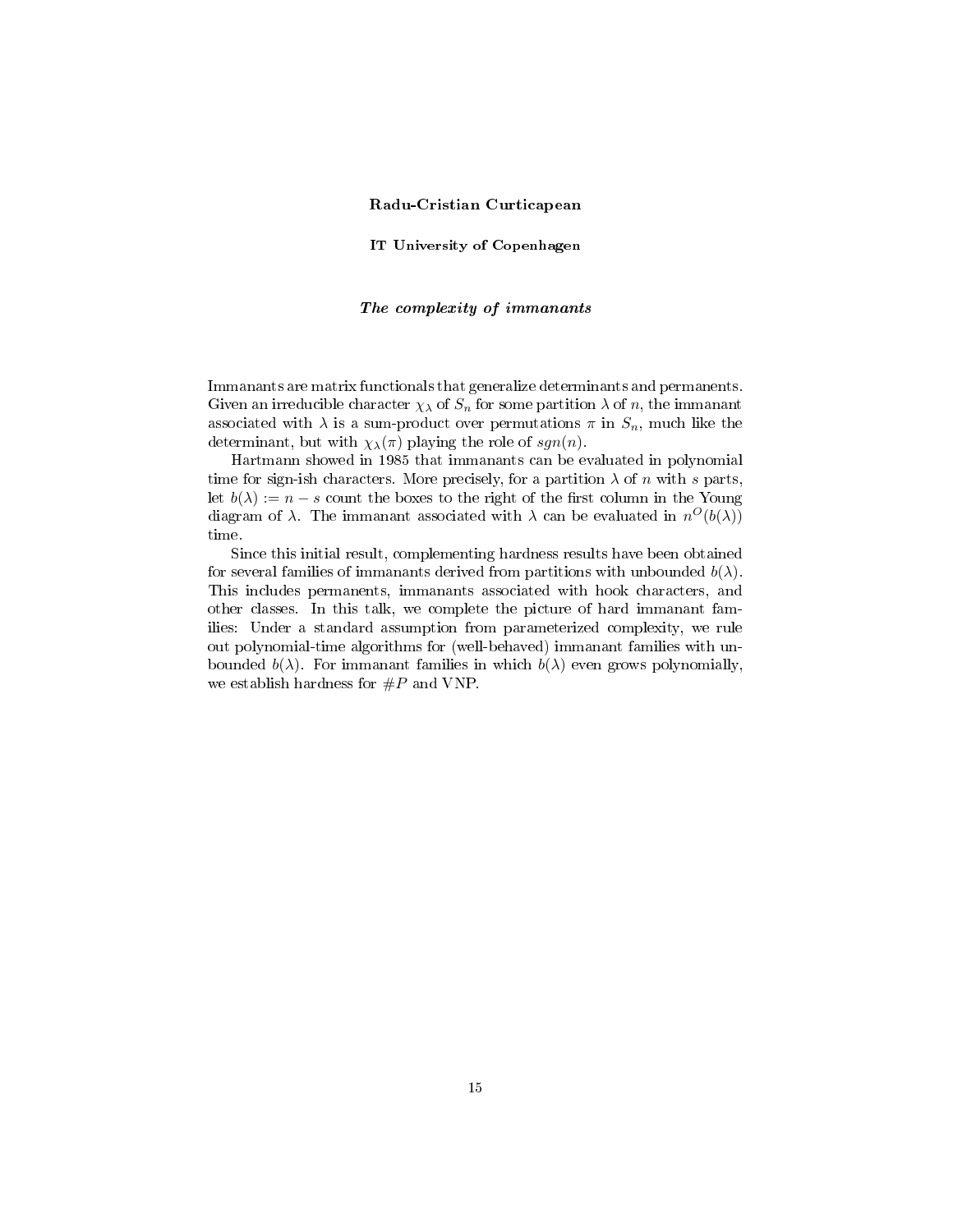#### Joel Danielsson

## Department of statistics, Lund University School of Economics and Management

#### Entropy counting of combinatorial 3-spheres

An informal definition of a combinatorial 2-sphere is that it is obtained by gluing triangular pieces of paper together along their edges, so that the resulting surface forms a 2-sphere. One dimension higher, a combinatorial 3-sphere consists of tetrahedra glued together along their triangular faces to form a 3-sphere, and so on. The formal definition is that a combinatorial d-sphere is a simplicial complex homeomorphic to a d-sphere. We are interested in the asymptotics of how many distinct vertex-labeled combinatorial d-spheres there are, as a function of the number of vertices (n) and faces (m). This is known for  $d=2$ , where the geometry is simpler. Even for  $d=3$ , the number of spheres has only been determined as a function of either m or n. In both cases the count is dominated by spheres with many more faces than vertices, i.e.  $n=0(m)$ .

Our main result is an improved upper bound on the number of 3-spheres with few faces compared to vertices. We study the entropy of a randomly picked 3-sphere. This is fundamentally an application of Shannon's encoding theorem, but more specifically we are using it in the form of a handy lemma from a recent paper by Palmer and Pálvölgyi. By applying this lemma, the problem is transformed into a new one: upper bounding the expected number of percolation clusters in a kind of site percolation on 2-spheres.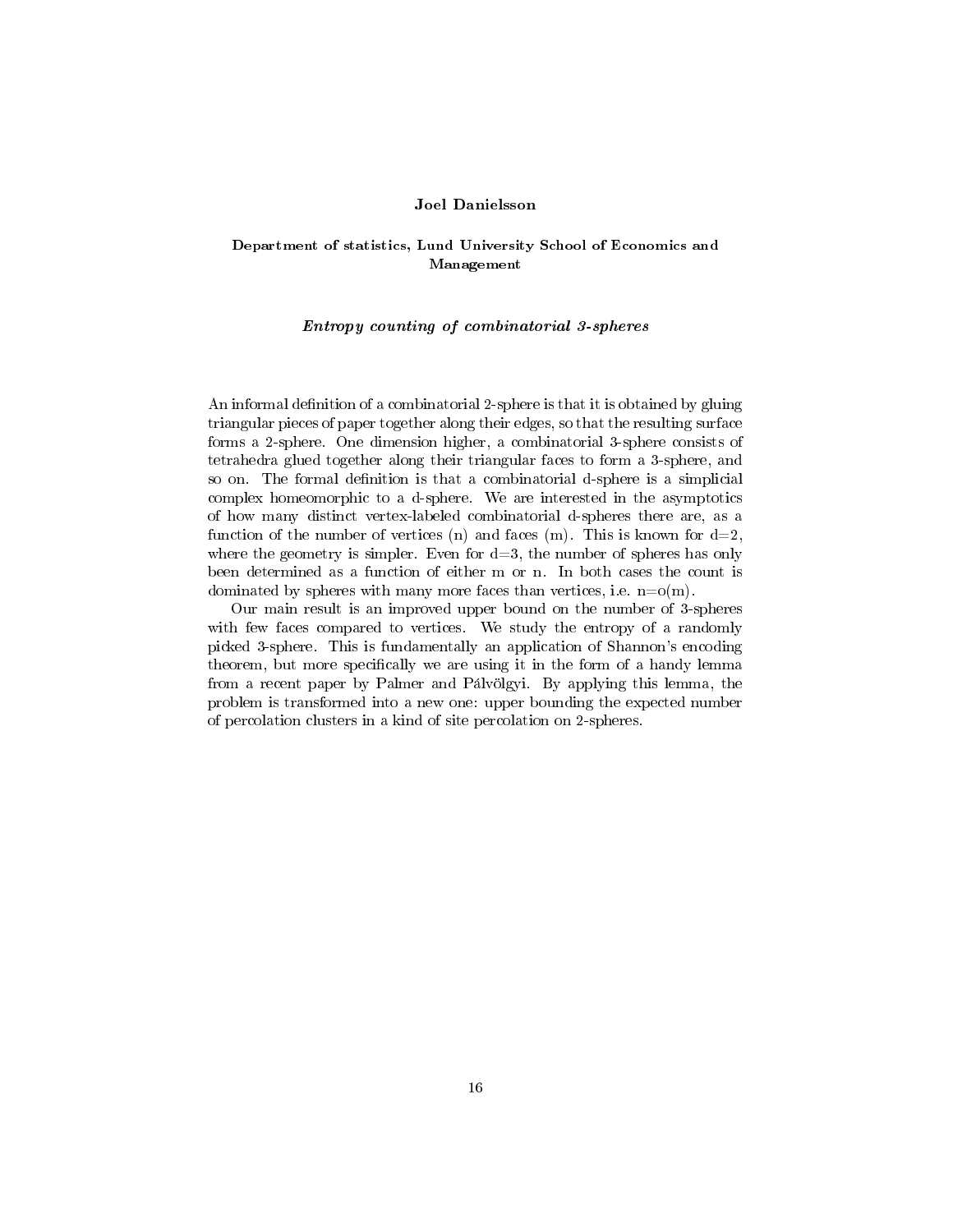# Mrinmoy Datta

#### Indian Institute of Technology Hyderabad

# Footprint bounds and their applications to Reed-Muller type codes

Footprint bounds have been studied extensively to determine the important parameters such as minimum weights, generalized Hamming weights, and relative generalized Hamming weights of Reed-Muller type codes. In this talk, we will explain the notion of the footprint bounds and demonstrate their applications to determining parameters of affine Cartesian codes.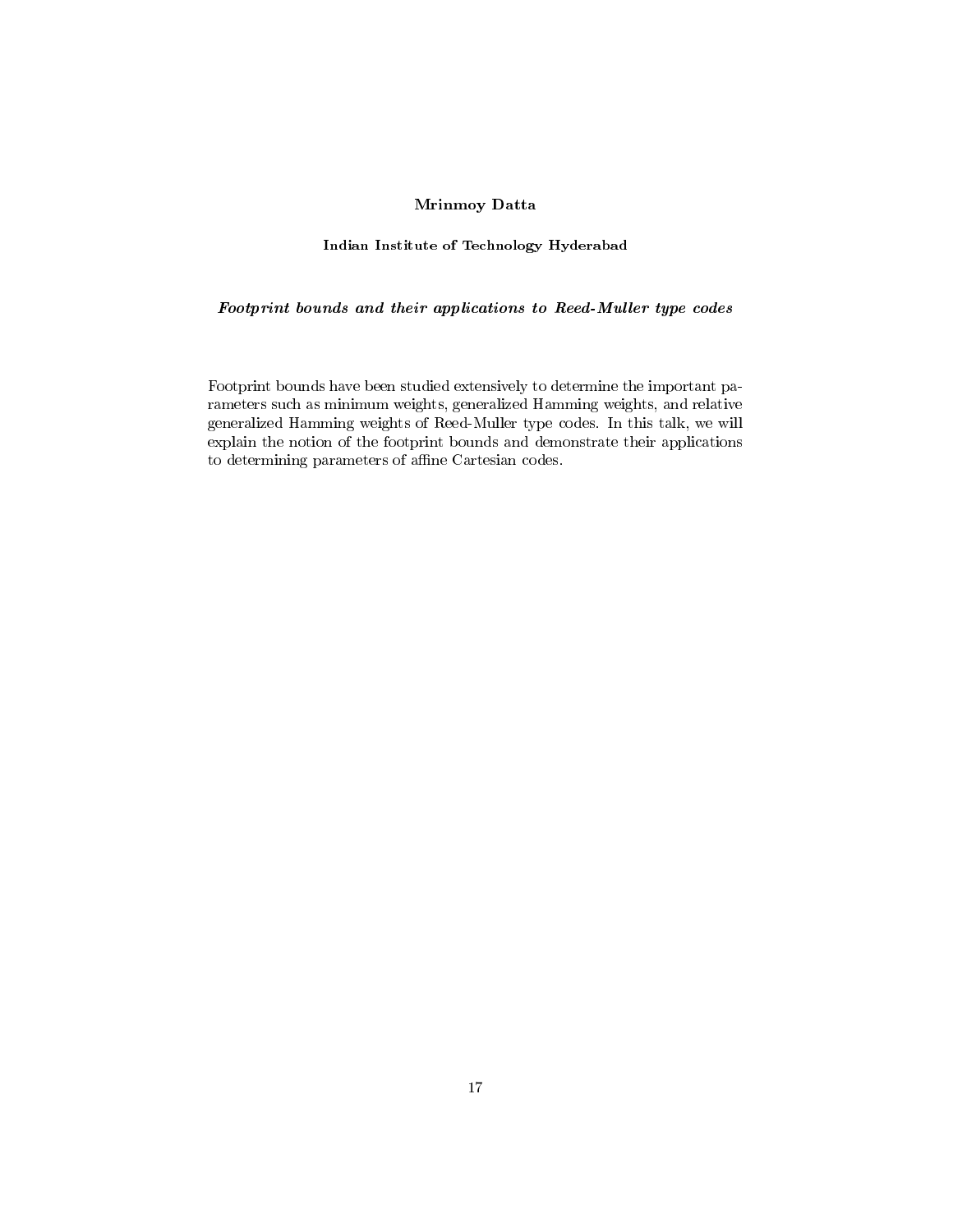#### Sebastian Debus

#### UiT The Arctic University of Norway

# A bidominance order and Specht ideals for the signed symmetric group

In this talk we consider Specht ideals and their varieties for the signed symmetric group  $B_n$ . The Specht polynomials of  $B_n$  span the irreducible representations which correspond to bipartitions. The ideals that are generated by all Specht polynomials of a given shape are called Specht ideals. We introduce a bidominance order on the set of bipartitions and characterize the covering cases in this poset. Furthermore, we prove an equivalence between bidominance of bipartitions, inclusion of the Specht ideals and their varieties. We present a notion of  $B_n$  orbit types and prove a set partition of the Specht varieties using orbit types and the bidominance order.

This is joint work together with Philippe Moustrou, Hugues Verdure and Cordian Riener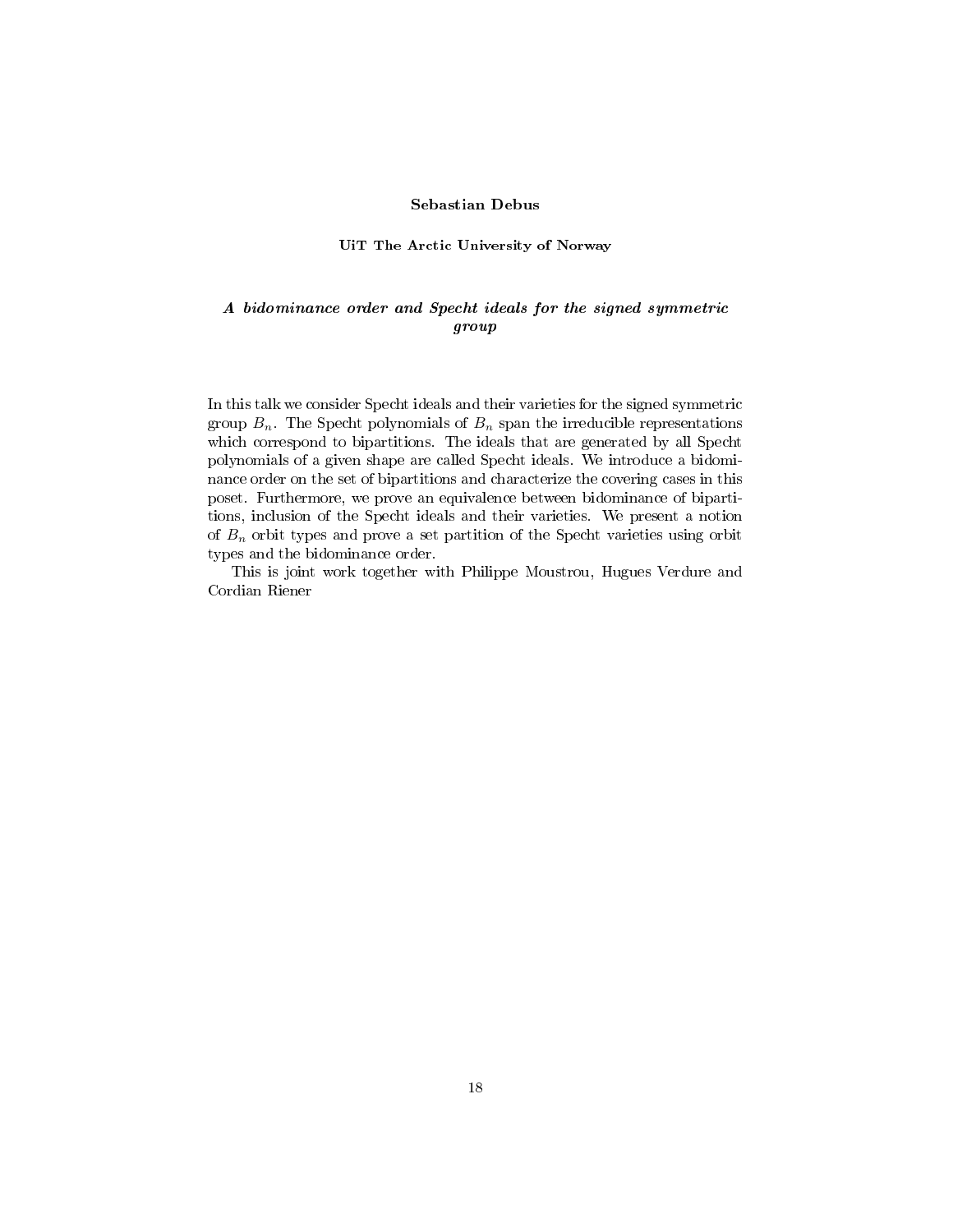# Danai Deligeorgaki

#### KTH

## Unconditional Equivalence for DAG models

We study directed acyclic graph (DAG) models up to unconditional equivalence. Two DAGs are unconditionally equivalent if they encode the same set of unconditional d-separation statements. It turns out that each unconditional equivalence class (UEC) of DAGs can be uniquely represented with an undirected graph whose clique structure encodes the members of the class. Via this structure, we can understand the v-structures of all maximal DAGs in the class, which are shown to lie in the same Markov Equivalence Class, and provide a transformational characterization of unconditional equivalence. Combining these results, we introduce a hybrid algorithm for learning DAG models from observational data, called Greedy Unconditional Equivalence Search (GUES), which first estimates the UEC of the data using independence tests and then greedily searches the UEC for the optimal DAG.

This is joint work with Alex Markham, Pratik Misra and Liam Solus.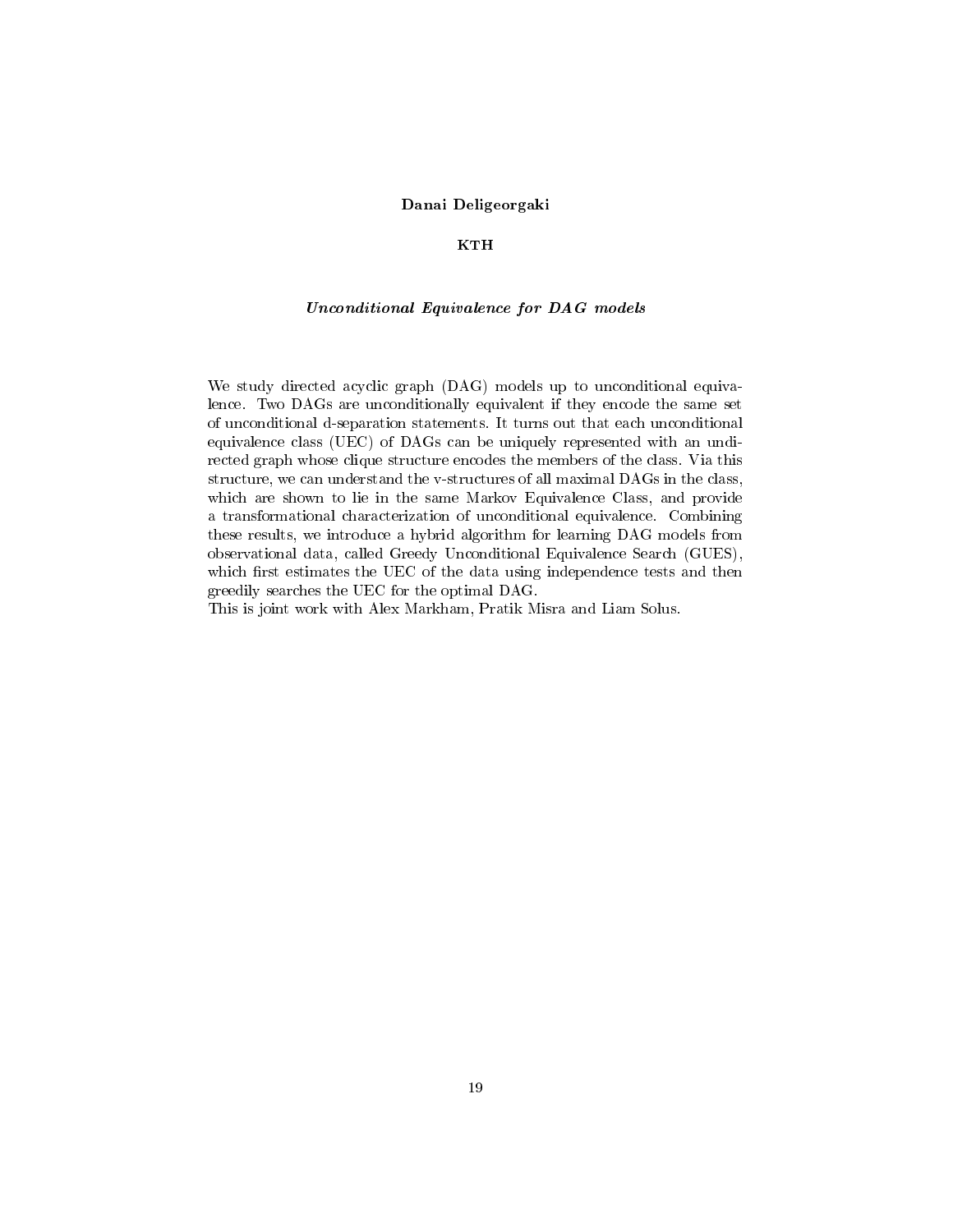#### Blas Fernández

University of Primorska, Slovenia

#### On the trivial  $T$ -module of a graph

Let  $\Gamma$  denote a finite, simple and connected graph. Fix a vertex x of  $\Gamma$  and let  $T = T(x)$  denote the Terwilliger algebra of Γ with respect to x. That is, a matrix subalgebra generated by the adjacency matrix of  $\Gamma$  together with certain diagonal matrices containing local information about the structure of Γ with respect to x.

It turns out that there exists a unique irreducible T-module with endpoint 0, the trivial T-module. Fiol and Garriga [2] introduced the concept of pseudodistance-regularity around vertex  $x$ , which is based on giving to the vertices of the graph some weights which correspond to the entries of the (normalized) positive eigenvector. They showed that the unique irreducible T-module with endpoint 0 is thin if and only if  $\Gamma$  is pseudo-distance-regular around x (see also [1, Theorem 3.1]).

We study the trivial T-module under the assumption that it is thin. The main result of the talk is a purely combinatorial characterization of the property, that the unique irreducible T-module with endpoint 0 is thin and so, that  $\Gamma$  is pseudo distance-regular around x.

This is joint work with Stefko Miklavic.

# References

- [1] M. A. Fiol, On pseudo-distance-regularity, Linear Algebra Appl. 323 (2001), 145-165.
- [2] M. A. Fiol and E. Garriga, On the algebraic theory of pseudo-distanceregularity around a set, Linear Algebra Appl. 298 (1999), 115-141.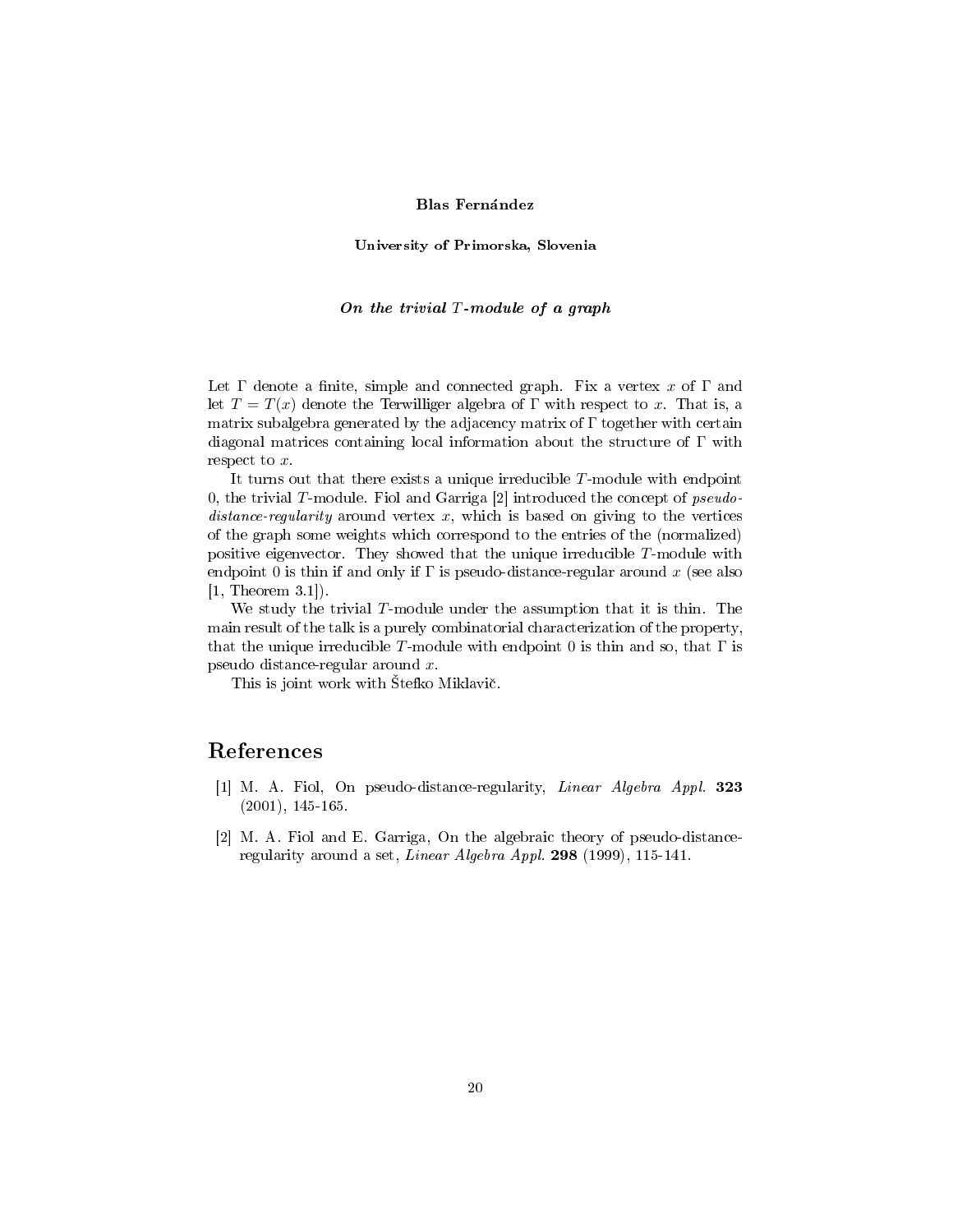# Luis Ferroni

#### KTH Royal Institute of Technology

# Ehrhart polynomials, flag Eulerian numbers and algebras of Veronese type

In this talk we will address the Ehrhart theory of a generalized version of hypersimplices. We will explain how to count the number of lattice points in dilations of certain slices of rectangular prisms. These polytopes are polypositroids and their Ehrhart polynomials have positive coefficients. Two applications regarding a generalization of the flag Eulerian numbers and an interpretation for the numerator of all algebras of Veronese type will be discussed.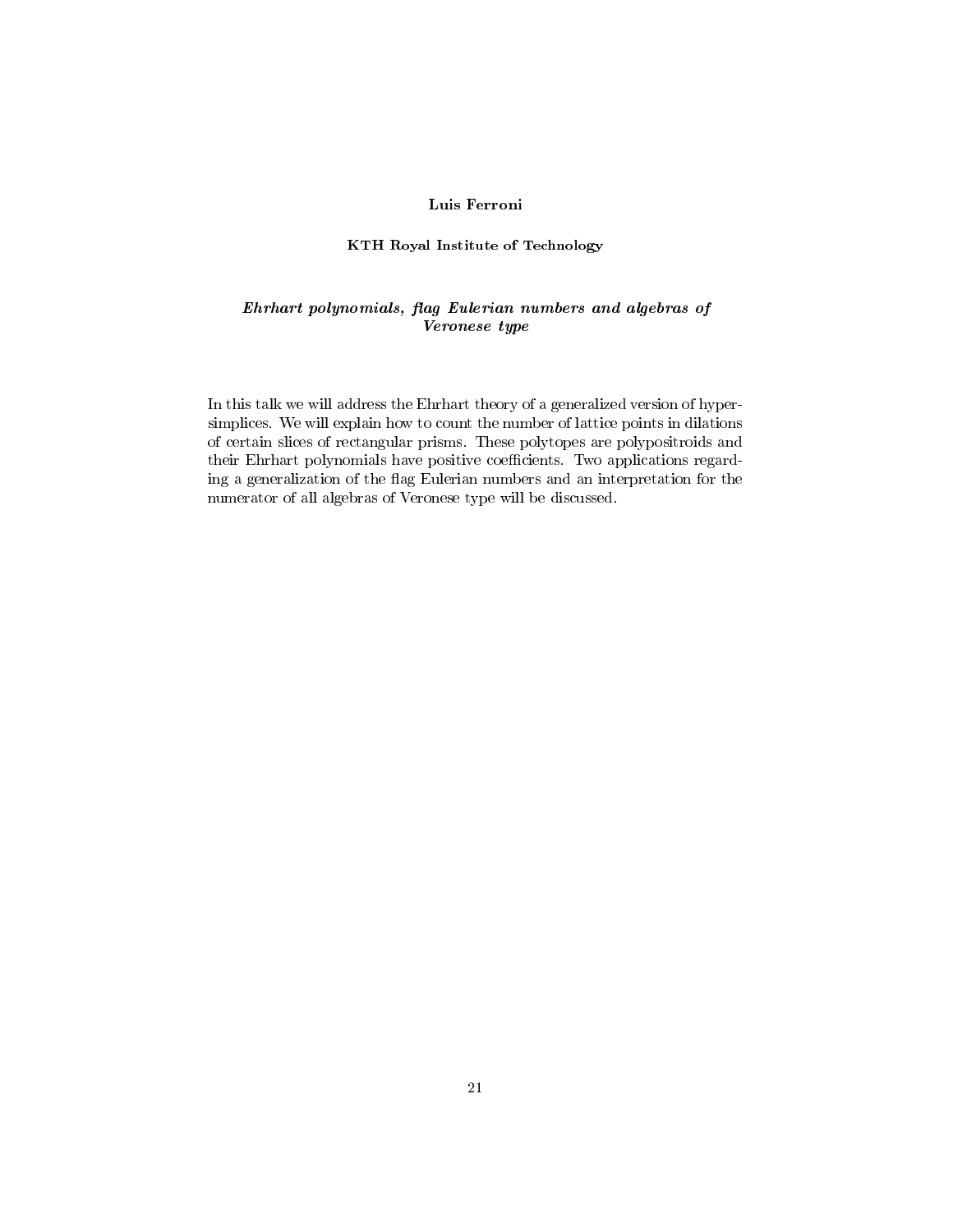# Ragnar Freij-Hollanti

#### Aalto University

## Derived matroids in combinatorics and linear algebra

Let M be an arbitrary matroid. Gian-Carlo Rota and Henry Crapo asked, partly independently and with various precise formulations, for a natural definition of a matroid  $\delta M$  that has as its ground set the collection of circuits of M. For represented matroids, this is straightforward, but the combinatorics of  $\delta M$  is in general not uniquely defined by that of  $M$ , unless  $M$  is projectively unique, for example binary. We propose a purely combinatorial construction of  $\delta M$ , defined via the rank function on  $M$ , and via operation that resembles a closure operation on the collection of dependent sets. We study some of the basic properties of  $\delta M$ , show that it equals the previous definition for binary matroids, and conjecture that our  $\delta M$  is in a precise sense the most generic of all possible derived matroids for a representable matroid M.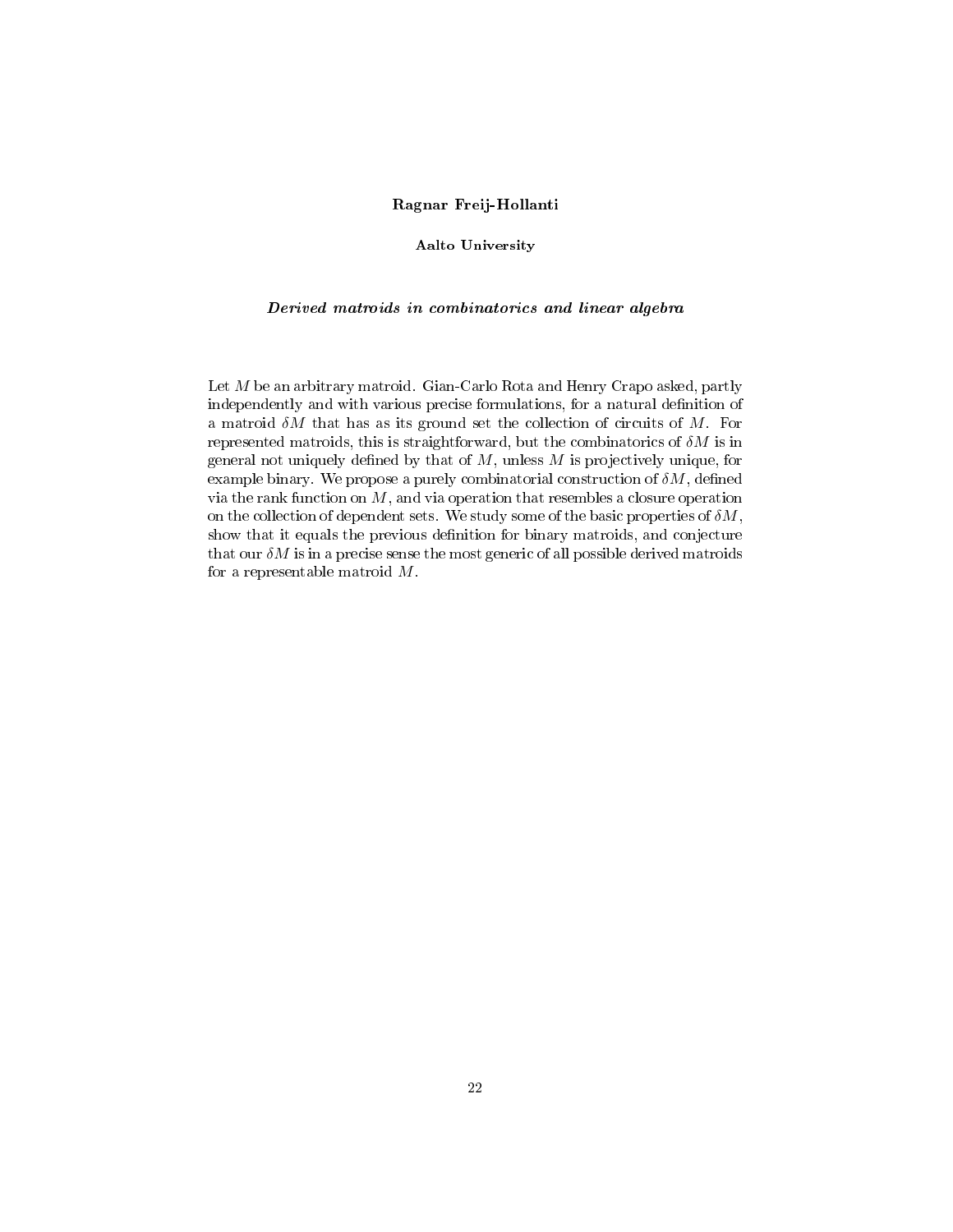#### Nima Ghanbari

#### University of Bergen

# Some results on the super domination and co-even domination number of a graph

# Abstract

Let  $G = (V, E)$  be a simple graph. A dominating set of G is a subset  $D \subseteq V$ such that every vertex not in  $D$  is adjacent to at least one vertex in  $D$ . The cardinality of a smallest dominating set of G, denoted by  $\gamma(G)$ , is the domination number of  $G$ . A dominating set  $S$  is called a super dominating set of  $G$ , if for every vertex  $u \in \overline{S} = V - S$ , there exists  $v \in S$  such that  $N(v) \cap \overline{S} = \{u\}.$ The cardinality of a smallest super dominating set of G, denoted by  $\gamma_{sp}(G)$ , is the super domination number of  $G$ . A dominating set  $D$  is called co-even dominating set if the degree of vertex v is even number for all  $v \in V - D$ . The cardinality of a smallest co-even dominating set of G, denoted by  $\gamma_{ce}(G)$ , is the co-even domination number of  $G$ . In this paper, we study the super domination number and co-even domination number of some unary and binary operations on graphs.

Keywords: domination number, super domination number, co-even dominating set, operations, counting

AMS Subj. Class.: 05C09, 05C12, 05C38, 05C69, 05C75 , 05C76, 05C92

# Introduction

Let  $G = (V, E)$  be a simple graph with n vertices. Throughout this paper we consider only simple graphs. A set  $D \subseteq V(G)$  is a dominating set if every vertex in  $V(G) - D$  is adjacent to at least one vertex in D. The domination number  $\gamma(G)$  is the minimum cardinality of a dominating set in G. There are various domination numbers in the literature.

The concept of super domination number was introduced by Lemanska et al. in 2015 [7]. A dominating set S is called a super dominating set of  $G$ , if for every vertex  $u \in \overline{S}$ , there exists  $v \in S$  such that  $N(v) \cap \overline{S} = \{u\}$ . The cardinality of a smallest super dominating set of G, denoted by  $\gamma_{sp}(G)$ , is the super domination number of G.

Recently, Shalaan et al. introduced the concept of co-even domination number [8]. By their definition, a dominating set  $D$  is called a co-even dominating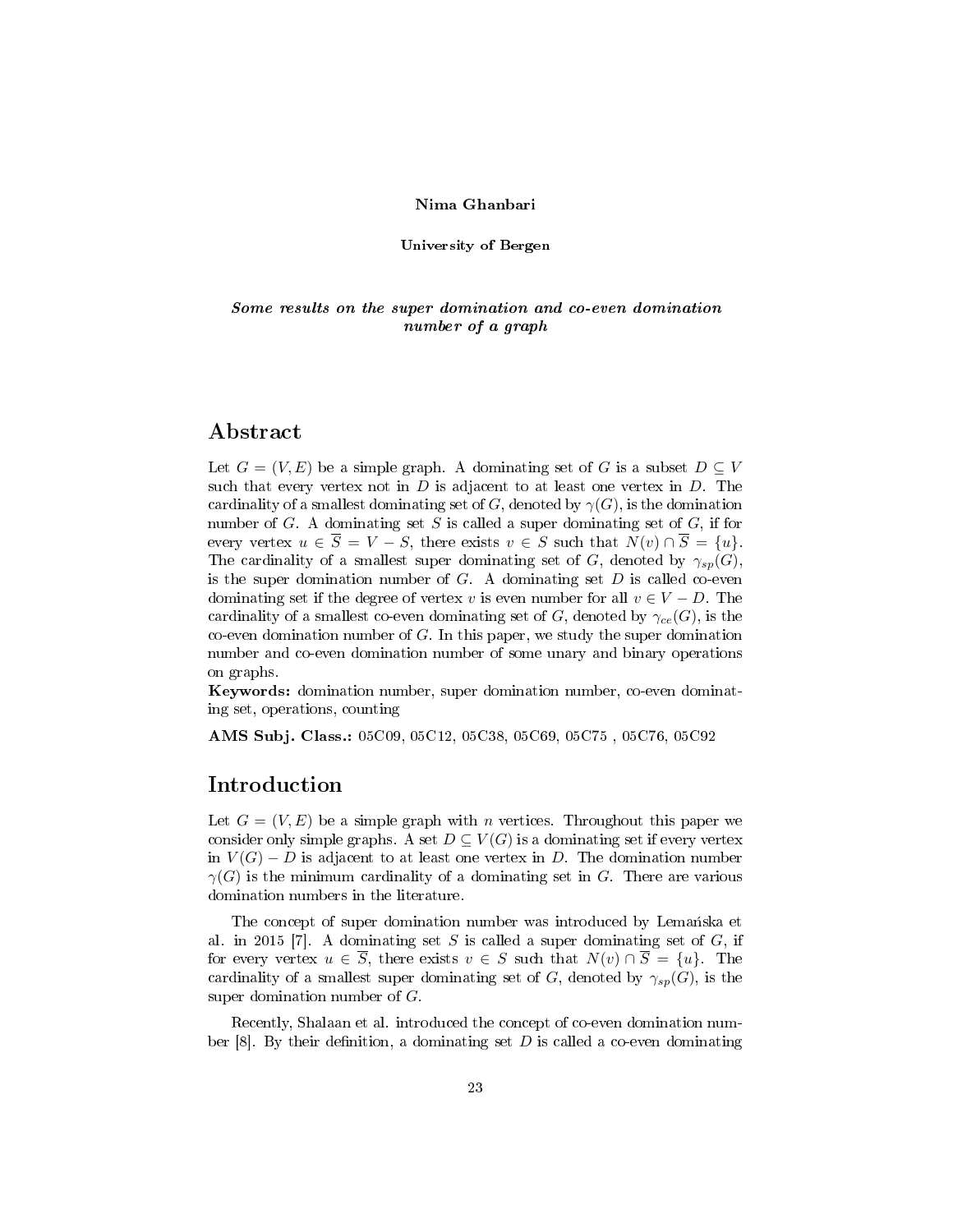set if the degree of vertex v is even number for all  $v \in V - D$ . The cardinality of a smallest co-even dominating set of G, denoted by  $\gamma_{ce}(G)$ , is the co-even domination number of G.

In this paper, we study the super domination number and co-even domination number of some unary and binary operations on graphs.

# References

- [1] N. C. Demirpolat, E. Kılıç, Co-Even Domination Number of Some Path Related Graphs, Journal of Modern Technology and Engineering , 6(2) (2021) 143-150.
- [2] N. Ghanbari, Co-even domination number of some binary operations on graphs, submitted, arXiv:2111.01845 (2021).
- [3] N. Ghanbari, Co-even domination number of graphs constructed by removal or contraction of a vertex (an edge), submitted, arXiv:2111.08504 (2021).
- [4] N. Ghanbari, More on co-even domination number, submitted, arXiv:2111.11817 (2021).
- [5] N. Ghanbari, Some results on the super domination number of a graph, submitted, arXiv:2204.10666 (2022).
- [6] N. Ghanbari, Some results on the super domination number of a graph II, submitted, arXiv:2205.02634 (2022).
- [7] M. Lemanska, V. Swaminathan, Y.B. Venkatakrishnan, and R. Zuazua, Super dominating sets in graphs, Proc. Nat. Acad. Sci. India Sect., A 85(3) (2015) 353357. DOI:10.1007/s40010-015-0208-2.
- [8] M. M. Shalaan, A. A. Omran, Co-even Domination in Graphs, International Journal of Control and Automation, 13(3) (2020) 330-334.
- [9] M. M. Shalaan, A. A. Omran, (2020). Co-even Domination Number in Some Graphs. IOP Conf. Series: Materials Science and Engineering, 928 (2020) 042015, doi:10.1088/1757-899X/928/4/042015.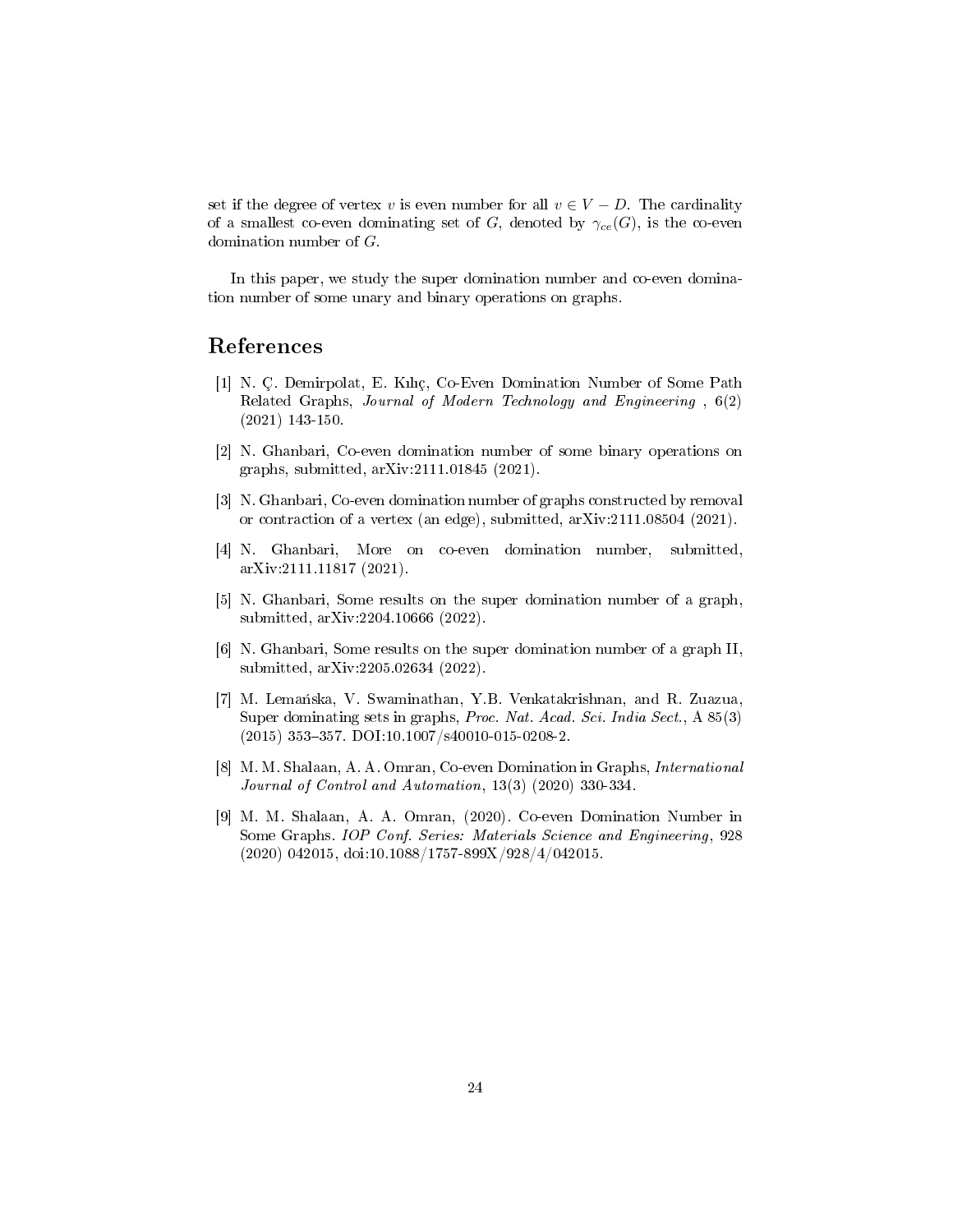# Harald Gropp

#### Universitaet Heidelberg

#### On orbital matrices, also beyond the polar circle

Orbital matrices were introduced already 35 years ago, but have not been studied very much since then. There are polar bears, there is a polar circle, maybe the discussion of orbital matrices beyond the polar circle could be another input for future research. An orbital matrix is a generalization of the incidence matrix of a symmetric 2-design. It is a square matrix with non-negative integer entries with constant row and column sum such that  $AA^t = (k + x - \lambda)I + \lambda J$ . The existence problem of orbital matrices is discussed, especially for  $\lambda \leq 3$ . The theorem of Bruck-Ryser-Chowla holds also for orbital matrices. However, there remain a lot of cases where other techniques have to be used for deciding the existence or non-existence of such a matrix.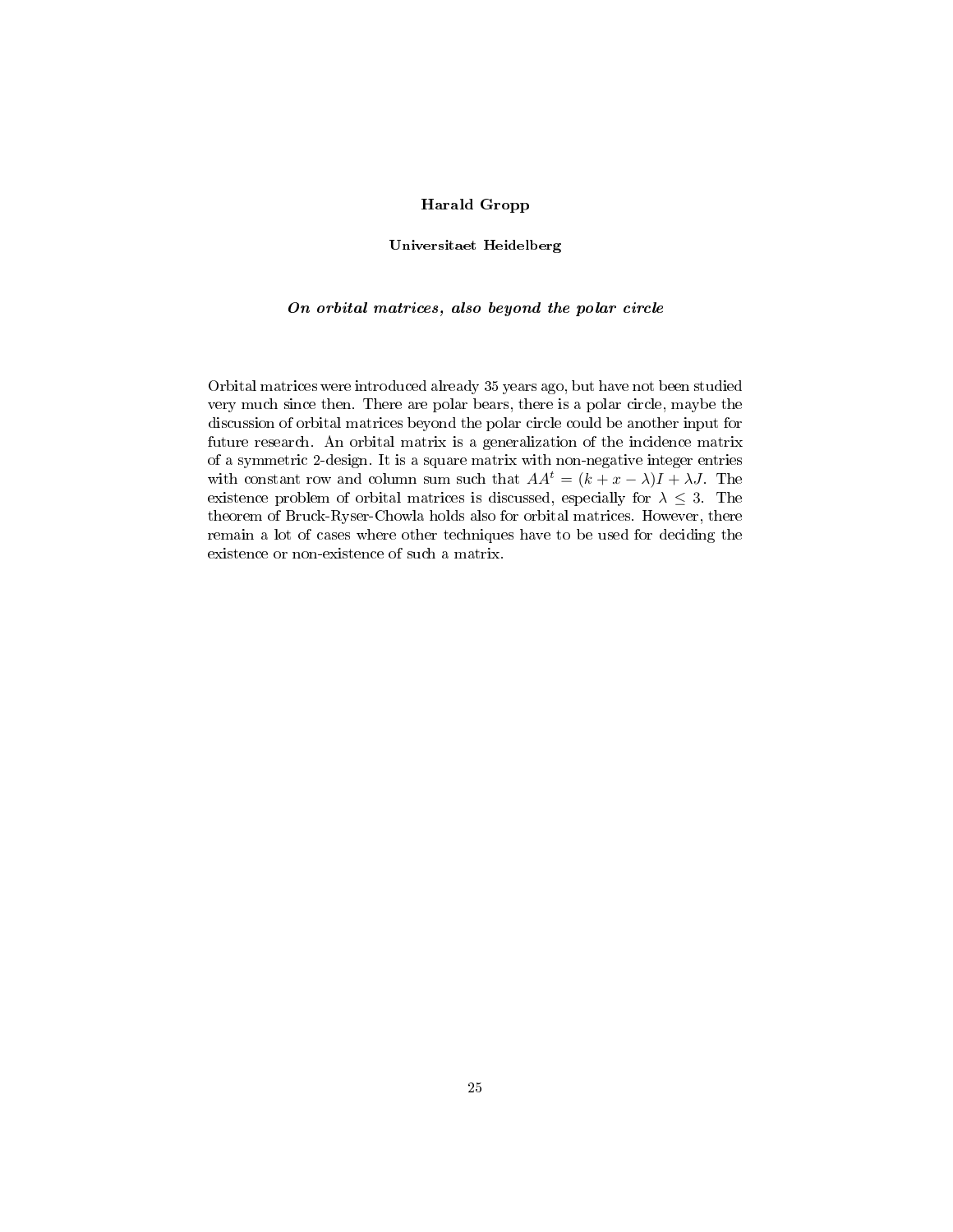# Michaela Hiller

#### RWTH Aachen University

## Domination among Elimination Sequences

In 1991, it was shown by Favaron, Maheo and Sacle that the residue, i.e. the number of zeros remaining when applying the Havel-Hakimi algorithm to a degree sequence, yields a lower bound on the independence number of any graph realising the sequence. In 1996, Triesch simplified and generalised the result by introducing elimination sequences. We now prove that for any given degree sequence the elimination sequence derived from the Havel-Havel algorithm dominates all other elimination sequences. Our result implies a conjecture posed by Michael Barrus in 2010: When iteratively laying off degrees from a graphic sequence until only a list of zeros remains, the number of zeros is at most the residue of this sequence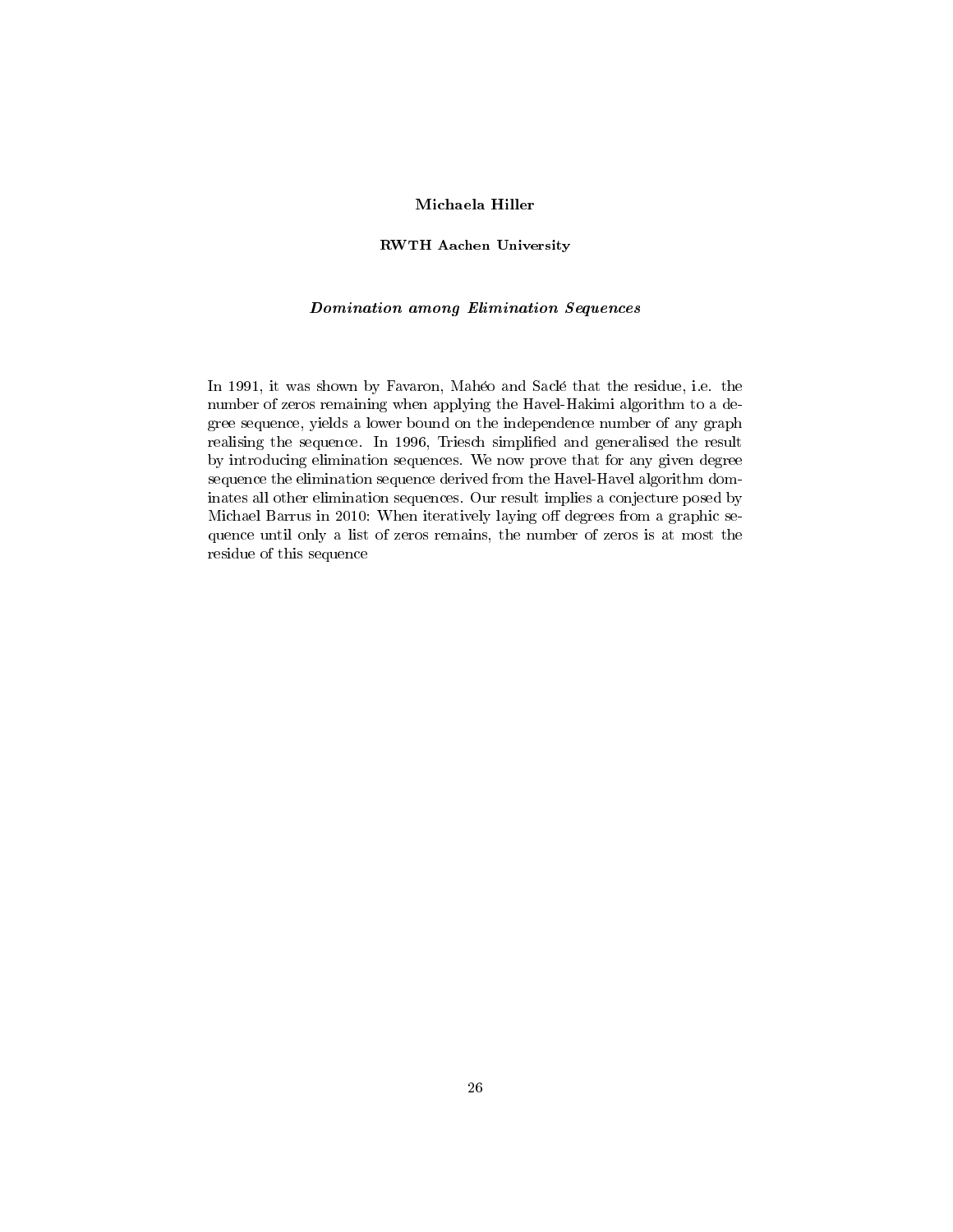#### Marija Jelic Milutinovic

#### University of Belgrade, Faculty of Mathematics

#### Perfect Matching Complexes of Honeycomb Graphs

The matching complex  $M(G)$  of a graph G is the simplicial complex with the ground set given by edges of  $G$  and faces given by subsets of disjoint edges, i.e., matchings of G. Matchings arise in various applications. In chemistry, the Kekule structure of an aromatic compound is a perfect matching of its carbon skeleton. Matchings are also used for transportation problems and other combinatorial optimization problems to find optimal assignments.

There is a long history of the study of matching complexes. Research on the topology of matching complexes focuses particularly on complete graphs and complete bipartite graphs; see for example, [?, ?, ?]. The study of the matching complexes for these graphs arose from algebraic group theory [?, ?] and proved to be interesting in its own right. Also, these matching complexes and their joins are suitable candidates for configuration spaces in various combinatorial geometric problems [?, ?]. While some aspects of the matching complexes of complete graphs and complete bipartite graphs are known, such as connectivity bounds and the existence of torsion in higher homology groups, our understanding of the topology is still incomplete. Beyond complete graphs and complete bipartite graphs, cycles, paths, forests, small grid graphs, tiling of polygons, and caterpillar graphs have been studied and the matching complexes of these families of graphs are not known to have torsion. Further, matching complexes of cycles, paths, forests, and caterpillar graphs are known to be contractible or homotopy equivalent to a wedge of spheres [?, ?]. The literature points to a recurring question, which is a main motivation for this project: what graph properties give rise to torsion in matching complexes?

Since we know that matching complexes of forests are contractible or wedges of spheres, one may reason that cycles must contribute to the presence of torsion in matching complexes. Further, since matching complexes of cycles themselves are contractible or homotopy equivalent to a wedge of spheres, the relationship between cycles must be a factor. The tilings of hexagons, called honeycomb graphs, provide a sufficiently complicated family to be studied. Precisely, honeycomb graph  $H = H_{k \times m \times n}$  is a hexagonal tiling whose congruent, opposite sides are of length k, m and n hexagons respectively (see honeycomb graph  $2 \times 2 \times 2$  bellow).

It turns out that determining the homotopy type of the matching complex of a honeycomb graph is a challenging question, so we investigate a natural subcomplex of a matching complex. Precisely, we define the following new graph complex. First, a *perfect matching* on a graph  $G$  is a matching in which every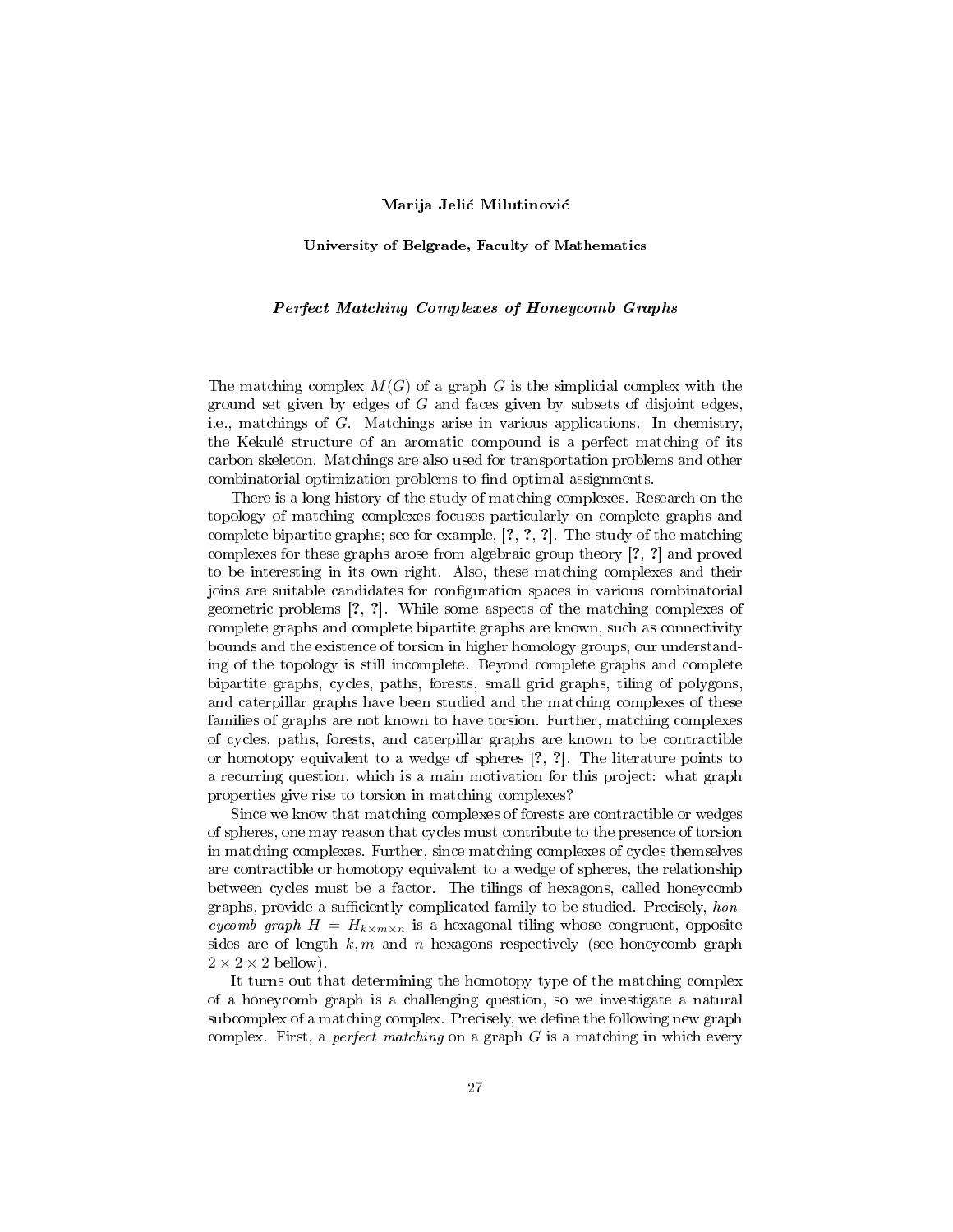vertex is incident to exactly one edge. The perfect matching complex of graph G, denoted by  $\mathcal{M}_p(G)$ , is the simplicial complex whose vertex set is the set of edges  $E$ , and whose facets correspond to perfect matchings on graph  $G$ . We will observe that for complete graphs, complete bipartite graphs, paths and cycles, perfect matching complexes are either easily determined or they are familiar complexes, and then we will focus on perfect matching complexes of honeycomb graphs.



Figure 1: Example of a honeycomb graph  $2 \times 2 \times 2$  and corresponding plane partition.

In order to determine these complexes, we will use the well known bijection between perfect matchings of the honeycomb graph  $H_{k\times m\times n}$  and plane partitions  $P_{k\times m\times n}$ , as in [?]. This very interesting bijection will be explained in the talk. Also, we use discrete Morse theory. This theory, introduced by Forman [?], is a combinatorial technique which determines the homotopy type of a simplicial complex by pairing faces of the complex. These pairings correspond with a sequence of collapses on the complex, resulting in a homotopy equivalent cell complex. Our main results are the following homotopy types of the perfect matching complexes:  $\mathcal{M}_p(H_{1\times1\times n}) \simeq *, \mathcal{M}_p(H_{1\times2\times n}) \simeq S^{n-1}$ , then for  $m, n \geq 3$  we have  $\mathcal{M}_p(H_{1 \times m \times n}) \simeq *$ , and  $\mathcal{M}_p(H_{2 \times 2 \times 2}) \simeq S^3 \vee S^3$ . We will conclude with further directions and open questions.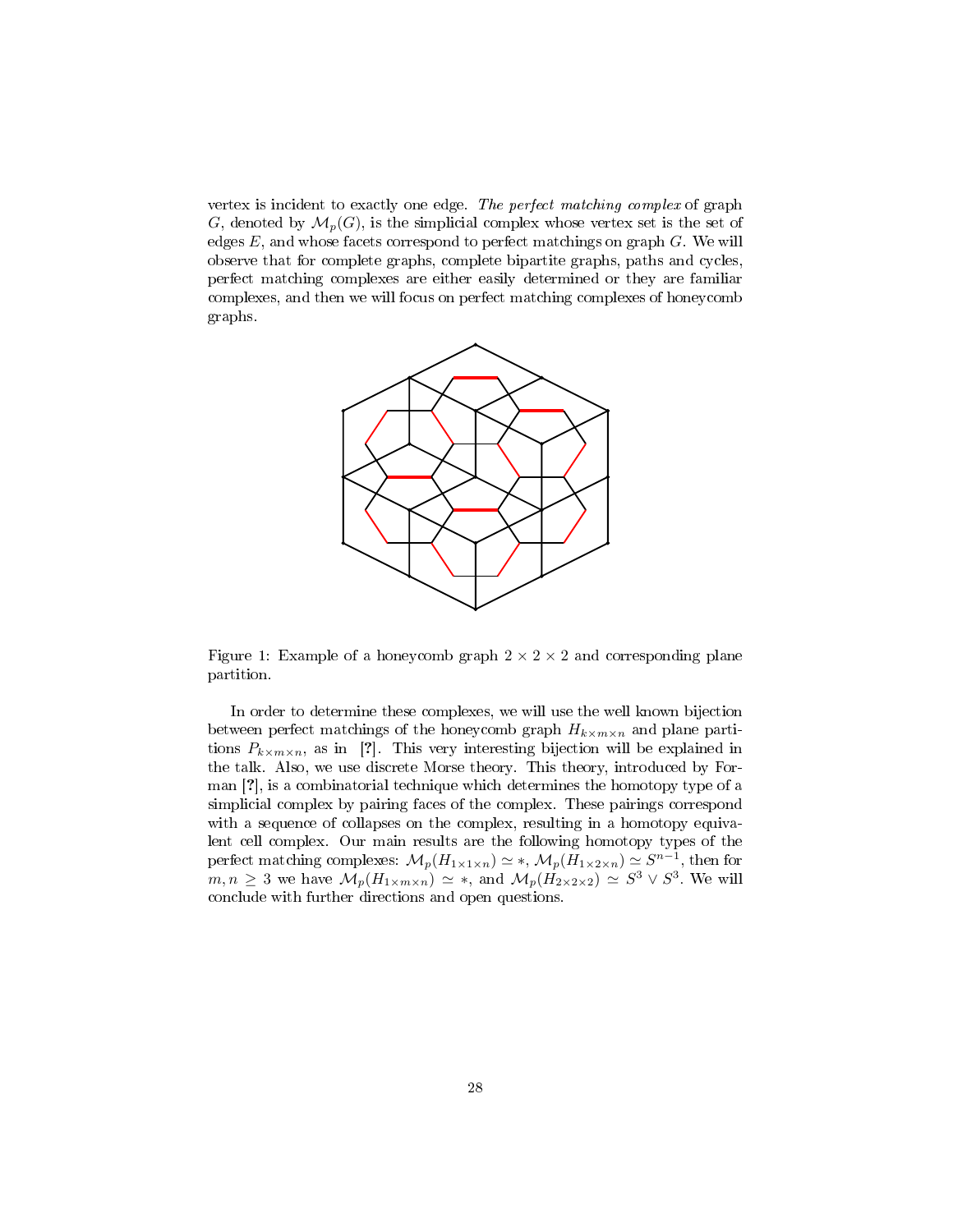# Vedran Krčadinac

#### University of Zagreb

## On t-designs with three intersection numbers

The *degree* of a  $t-(v, k, \lambda)$  design is the number d of distinct block intersection sizes. Designs of degree  $d = 1$  are symmetric and of strength  $t \leq 2$ . Designs with  $d = 2$  are known as quasi-symmetric and the strength is bounded by  $t \leq 4$ . Regarding designs of degree  $d = 3$ , it is known that  $t \leq 5$  holds and the only examples with  $t = 5$  are hypothesised to be the Witt 5-(24, 8, 1) design and its complement [1].

We will report on designs with  $d = 3$  and  $t = 4$ . In this case there are infinitely many feasible parameters. Designs with small parameters exist and are related to the quadratic residue codes. We will also give some preliminary results on designs with  $d = 3$  and  $t = 3$ .

#### References

1. Y. J. Ionin, M. S. Shrikhande, 5-designs with three intersection numbers, J. Combin. Theory Ser. A 69 (1995), no. 1, 36-50.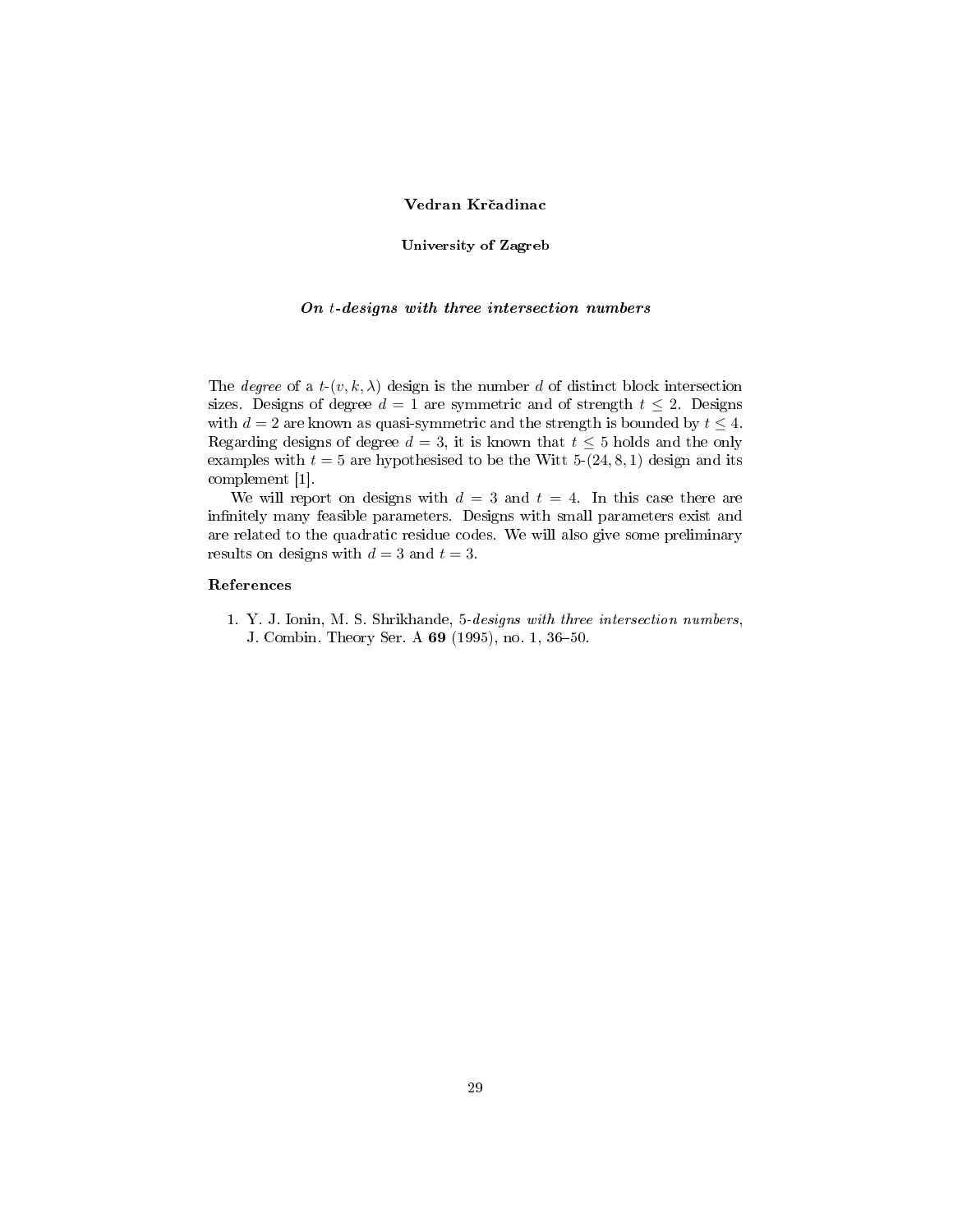# Alexander Lazar

#### KTH

# Lexicographic Shellability Statistics

A theorem of Bjorner states that a pure simplicial complex ∆ is the independence complex of a matroid if and only if, given any total order of the vertices, the induced lexicographic order of the facets of ∆ is a shelling order. In this talk I will present preliminary results of work with Joseph Doolittle and Bennet Goeckner in which we study the topological and combinatorial properties of complexes with at least one such vertex order.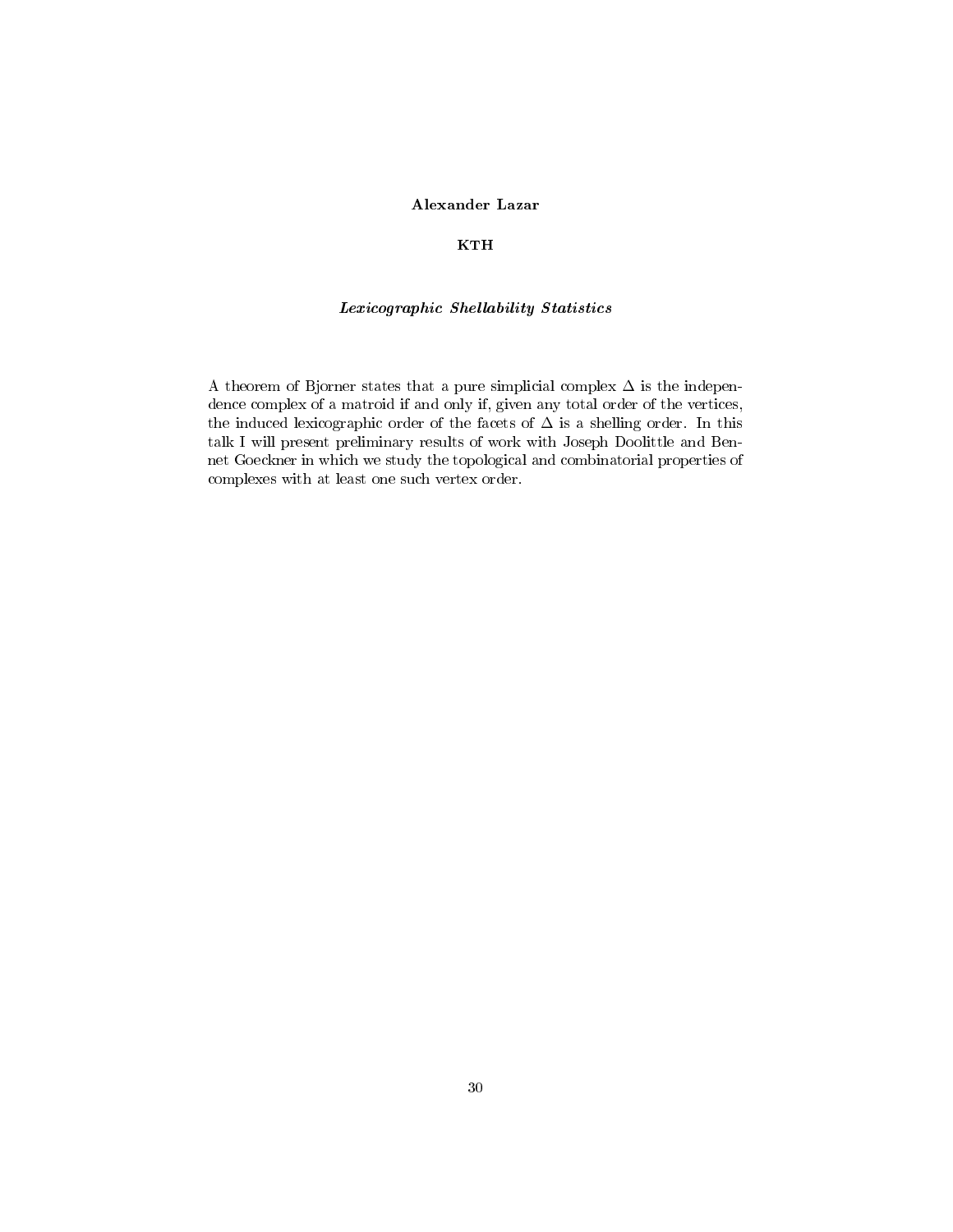#### Tuomo Lehtila

#### University of Turku, Finland

#### New bounds for total dominating identifying codes

A set of vertices  $S$  in graph  $G$  is a *dominating* set if each vertex is in  $S$  or adjacent to a vertex in S and it is a total dominating set if it is a dominating set and each vertex in S is adjacent to another vertex in S. Set C is an identifying code in graph  $G$  if  $C$  is a dominating set and each vertex has a unique closed neighbourhood within C. Moreover, C is a total dominating identifying code or a differentiating-total dominating set if  $C$  is an identifying code and a total dominating set. The cardinality of a smallest total dominating identifying code in the graph G is denoted by  $\gamma^{ID}_t(G)$  or by  $\gamma^{ID}(G)$  in the case of usual identifying codes. Identifying codes were introduced in 1998 by Karpovsky et al. and total dominating identifying codes by Haynes et al. in 2006. Since then especially the original identifying codes have been studied widely although there are also some recent advances on the total dominating variant. Two vertices are called twins if they have the same open or closed neighbourhoods and a graph without twins is called twin-free. In particular, when two vertices  $u$  and  $v$  are adjacent to the same set of vertices, at least one of them is in any identifying code. Hence, much of the study of these types of special dominating sets is aimed at twin-free graphs. Graph  $G$  has girth  $g$  if the smallest cycle in  $G$  has  $g$ vertices. Previously two different upper bounds for total dominating identifying codes in trees have been offered. Based on these two upper bounds we get a new corollary for twin-free trees: Let  $T$  be a twin-free tree on  $n$  vertices, then  $\gamma_t^{ID}(T) \leq 3n/4$ . The bound is tight and we characterize every twin-free tree attaining this value. After that we show, that this upper bound actually holds for every twin-free graph  $G$  which has girth at least 5 and the bound is tight also for other graphs than trees, such as, the 8-cycle  $C_8$ . Besides (total dominating) identifying codes, there exist related concepts such as locating-dominating sets. We denote the cardinality of a smallest such set in graph G by  $\gamma^L(G)$ . In particular, it is known that  $\gamma^L(G) \leq \gamma^{ID}(G) \leq 2\gamma^L(G)$ . Inspired by these types of results we show a tight bound  $\gamma^{ID}(G) \leq \gamma^{ID}_t(G) \leq 2\gamma^{ID}(G) - 2$  and that  $\gamma^L(G) \leq \gamma^L(G) \leq 3\gamma^L(G) - log_2(\gamma^L(G) + 1)$ . Also the latter bound is at least almost tight as we give graphs with  $\gamma^L(G) = 2^k - 1$  and  $\gamma_t^{ID}(G) =$  $3 \cdot 2^k - 2k - 3 = 3\gamma^L(G) - 2log_2(\gamma^L(G) + 1)$  for every integer  $k \geq 2$ . Finally, we show that if G is a connected graph of order at least  $n \geq 4$  and has an identifying code, then  $\gamma_t^{ID}(G) \leq n-1$ . Moreover, we give an exact and nontrivial characterization for the extremal graphs attaining this upper bound.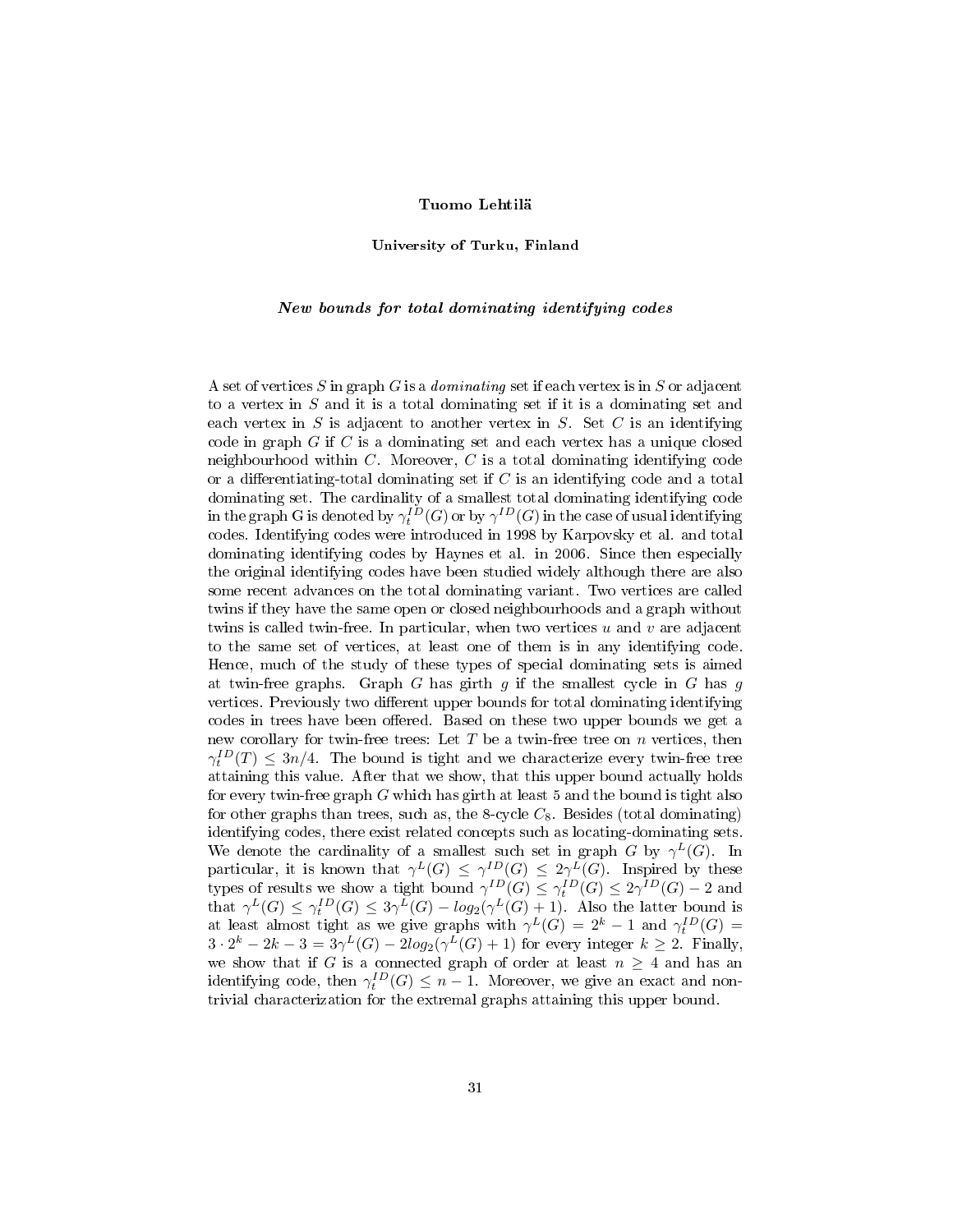#### Anna Margarethe Limbach

#### RWTH Aachen University

## Clique dynamics of locally cyclic graphs with  $\delta \geq 6$

We prove that the clique graph operator  $k$  is divergent on a locally cyclic graph G (i. e.  $N_G(v)$  is a circle) with minimum degree  $\delta(G) = 6$  if and only if G is 6-regular. The clique graph  $kG$  of a graph G has the maximal complete subgraphs of G as vertices, and the edges are given by non-empty intersections. If all iterated clique graphs of  $G$  are pairwise non-isomorphic, the graph  $G$  is  $k$ -divergent; otherwise, it is  $k$ -convergent. To prove our claim, we explicitly construct the iterated clique graphs of those infinite locally cyclic graphs with  $\delta \geq 6$  which induce simply connected simplicial surfaces. These graphs are  $k$ -convergent if the size of triangular-shaped subgraphs of a specific type is bounded from above. We apply this criterion by using the universal cover of the triangular complex of an arbitrary finite locally cyclic graph with  $\delta = 6$ , which shows our divergence characterisation.

This is joint work with Markus Baumeister.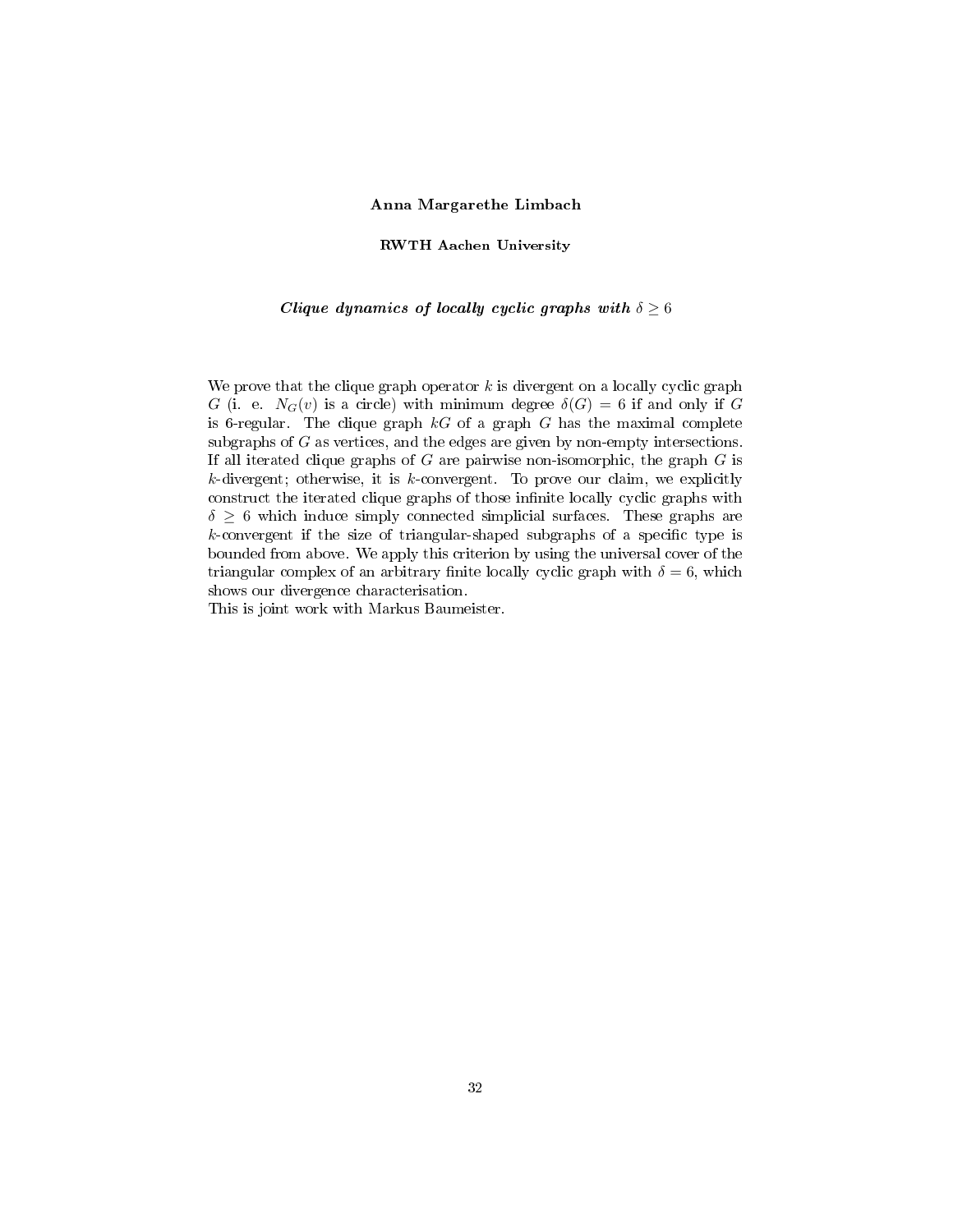# Pratik Misra

#### KTH Royal Institute of Technology

# Symmetrically colored Gaussian graphical models with toric vanishing ideal

Gaussian graphical models are semi-algebraic subsets of the cone of positive definite covariance matrices. They are widely used throughout natural sciences, computational biology and many other fields. Computing the vanishing ideal of the model gives us an implicit description of the model. Now, introducing colors in a graph gives rise to new symmetries in the model. In this talk, I will characterize those graphs and color patterns for which the vanishing ideal of the model is generated in degree 1 and 2. These turn out to be colored Gaussian graphical models whose ideals are toric and the resulting colored graphs are RCOP block graphs.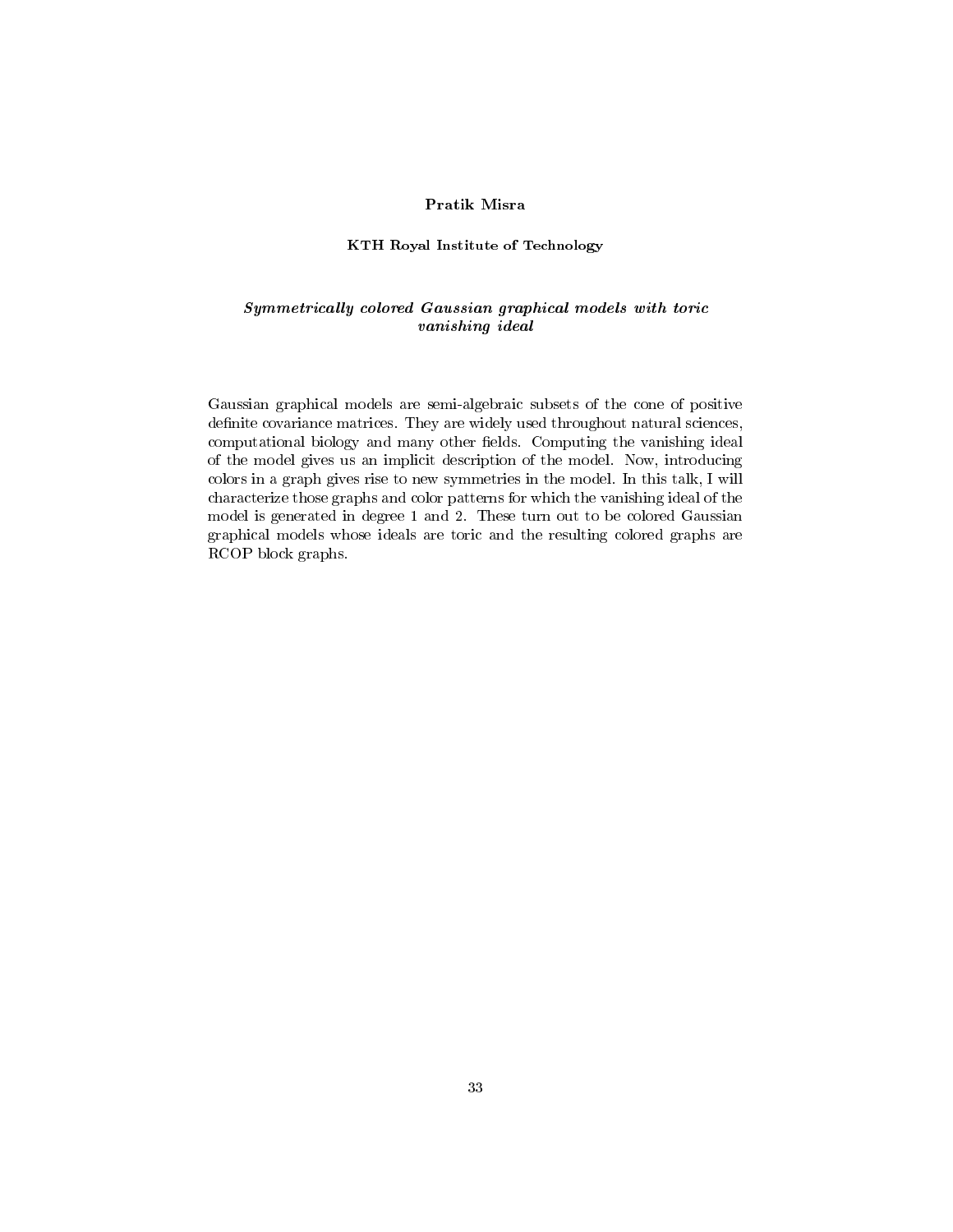# Guillermo Nunez Ponasso

#### Worcester Polytechnic Institute

# The maximal determinant problem over the third roots of unity

We survey the maximal determinant problem for +-1 matrices, and consider a generalisation to roots of unity. In particular we will give an overview of our results over the third roots of unity, including both upper and lower bounds for the determinant.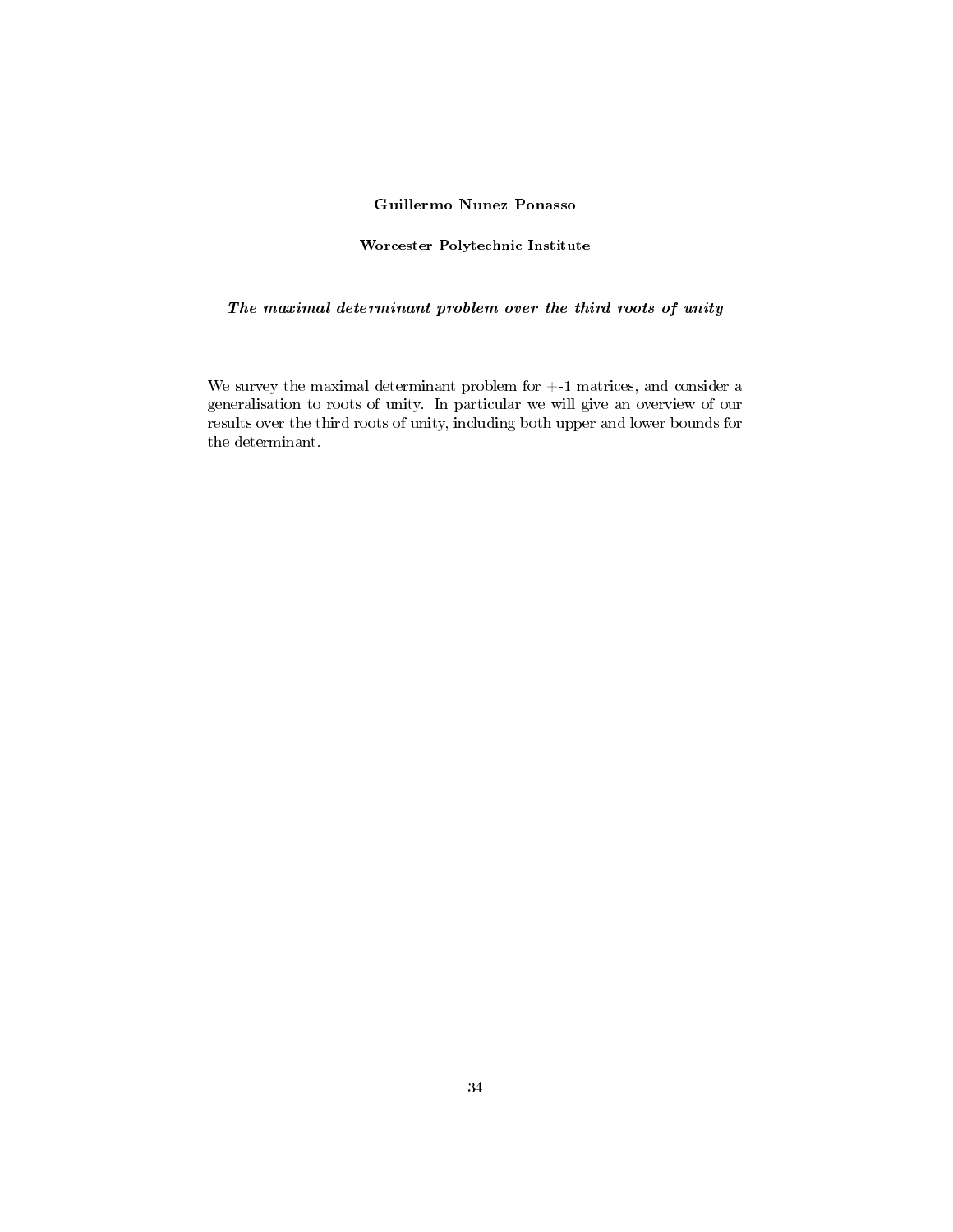#### Silvia Pagani

#### Universita Cattolica del Sacro Cuore, Brescia - Italy

#### Power sum polynomials and the ghosts behind them

Given a point P in  $PG(n, q)$ , its Rédei factor is the linear polynomial in  $n + 1$ variables, whose coefficients are the point coordinates. The power sum polynomial  $G<sup>S</sup>$  associated to a multi-subset S of the projective plane PG(2,q) is the sum of the  $(q-1)$ -th powers of the Rédei factors of the points of S. The classification of multi-subsets having the same power sum polynomial bases on the determination of those multi-subsets associated to the zero polynomial, called ghosts. In fact, two multi-subsets  $S_1$  and  $S_2$  such that  $G^{S_1} = G^{S_2}$  "differ" by a ghost Z, namely,  $S_2 = S_1 \uplus_p Z$ , where  $\uplus_p$  is the multiset sum modulo p (the field characteristic).

In this talk we investigate the space of ghosts, compute its dimension and characterize some classes of ghosts. Moreover, we explicitly enumerate ghosts for planes of small order. The present talk is based on joint work with Marco Della Vedova (Universita di Bergamo) and Silvia Pianta (Universita Cattolica del Sacro Cuore).

Keywords: Ghost; multiset sum; power sum polynomial; projective plane MSC classification: 51E15, 51E22, 11T06, 05B25

References: M.L. Della Vedova, S.M.C. Pagani, S. Pianta. Power sum polynomials and the ghosts behind them. Submitted.

S.M.C. Pagani, S. Pianta. Power Sum Polynomials in a Discrete Tomography Perspective. Discrete Geometry and Mathematical Morphology, volume 12708 of Lecture Notes in Comput. Sci.: 325-337, 2021.

P. Sziklai. Polynomials in Finite Geometry. Manuscript. Available online at http://web.cs.elte.hu/ sziklai/polynom/poly08feb.pdf.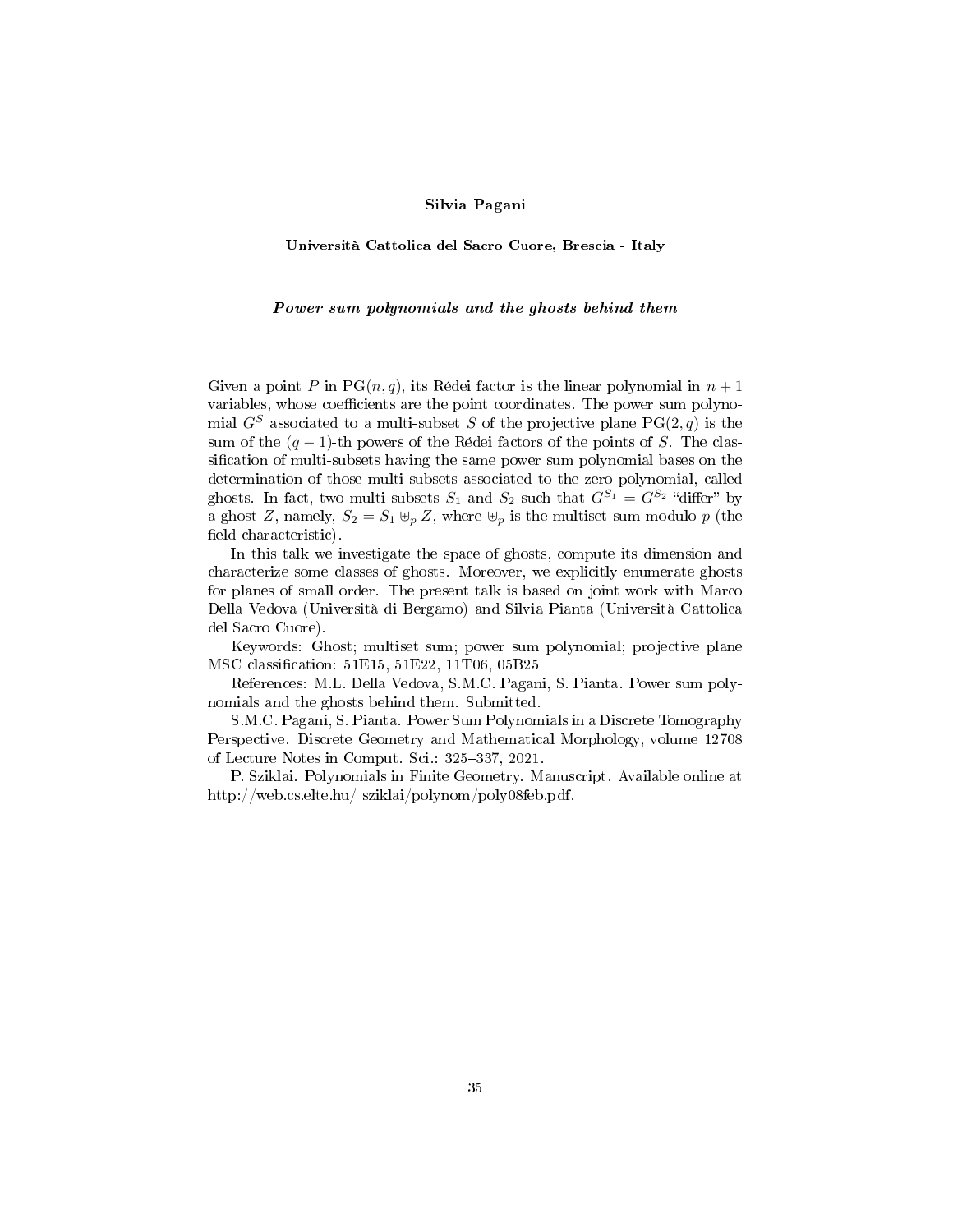# Péter Pál Pach

#### Budapest University of Technology and Economics

# The Alon-Jaeger-Tarsi conjecture via group ring identities

The Alon-Jaeger-Tarsi conjecture states that for any finite field  $F$  of size at least 4 and any nonsingular matrix  $M$  over  $F$  there exists a vector  $x$  such that neither  $x$  nor  $Mx$  has a 0 component. In joint work with János Nagy we proved this conjecture when the size of the field is sufficiently large, namely, when  $61 < |F| \neq 79$ . In this talk we will discuss this result.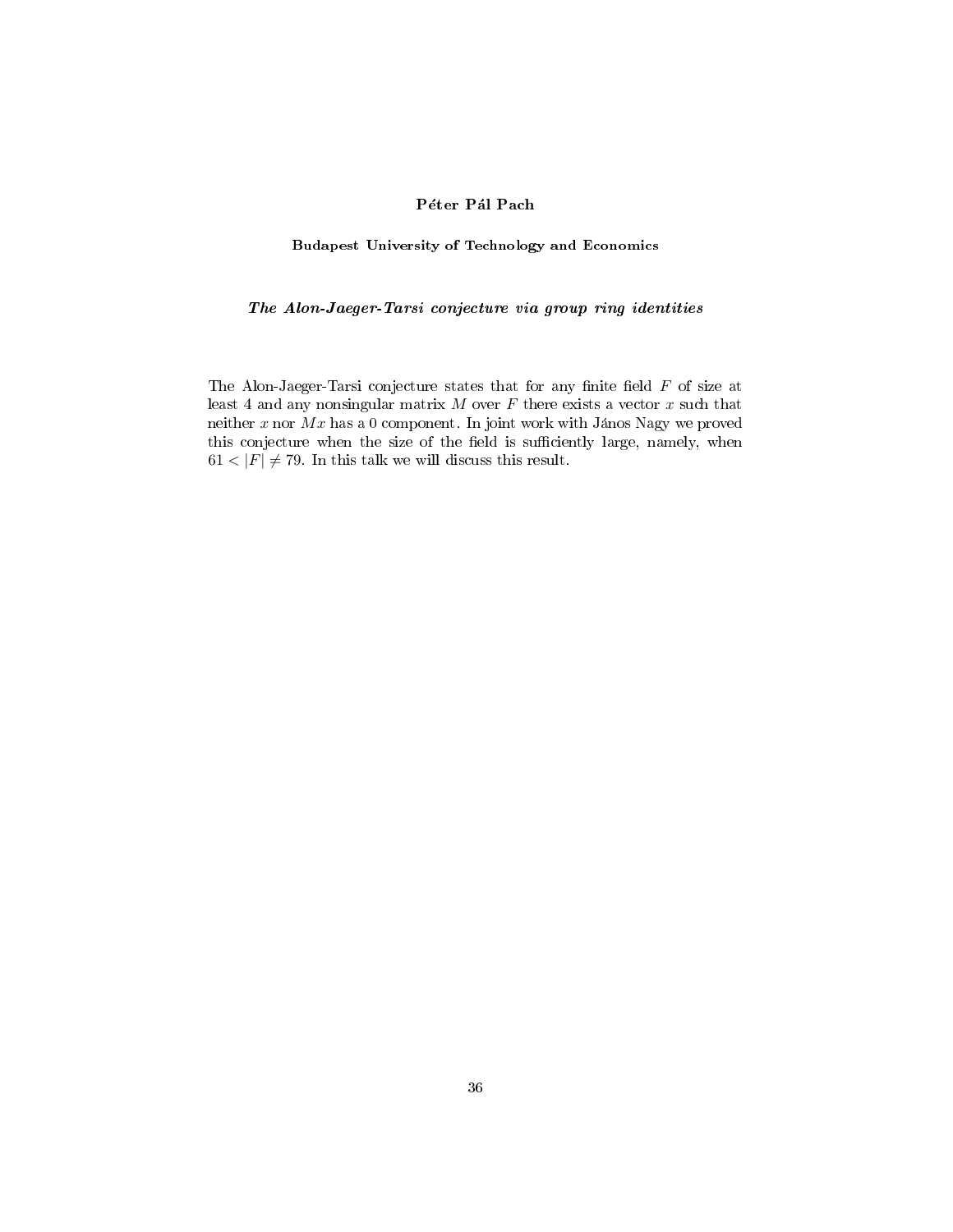#### Marta Pavelka

#### University of Miami

#### Four non-Hamiltonian simplicial complexes

We present four higher-dimensional counterexamples to "obvious" generalizations of graph-theoretical results:

- (a) A maximal non-weakly-Hamiltonian d-complex that has no (tight, loose, or weak) Hamiltonian paths.
- (b) A self-complementary complex that has no (tight, loose, or weak) Hamiltonian paths.
- (c) A Dirac-type complex that has no (tight, loose, or weak) Hamiltonian cycles.
- (d) A strongly connected, 2-connected 2-complex whose square has no (tight, loose, or weak) Hamiltonian cycles.

# 1 Introduction

In 1952 Dirac  $[1]$  gave a simple degree condition sufficient to guarantee the existence of Hamiltonian cycles in a graph: namely, he proved that any graph with  $n \geq 3$  vertices is Hamiltonian if every vertex has at least  $\frac{n}{2}$  neighbors. Later Pósa  $[2]$  and Chvátal  $[3]$  refined this result introducing the notion of *degree se*quence, a vector that lists all vertex degrees in weakly-increasing order. Chvatal characterized the degree sequences that force a graph to have Hamiltonian paths or cycles. Thanks to his argument, we now know that all self-complementary graphs are traceable (that is, they all admit a Hamiltonian path). Further sufficient conditions for Hamiltonian cycles were found in the next decade: In 1974 Fleischner [4] proved that for every 2-connected graph  $G$ , the graph  $G^2$ has a Hamiltonian cycle. Later Chen, Chang and Chang [5] showed that every 2-connected unit-interval graph G has Hamiltonian cycles.

Considerable efforts have been made to extend these results to hypergraphs or simplicial complexes. Many have studied "tight-Hamiltonian" and "loose-Hamiltonian" paths in d-dimensional simplicial complexes; for  $d = 1$  all these notions boil down to ordinary Hamiltonian paths. Katona-Kierstead [6] proved a Dirac-type theorem assuming all the ridge degrees to be at least  $\binom{n-3}{d} + d$ . Others [7, 8, 9] has extended Dirac's theorem for d-complexes with a very large number of vertices. Benedetti-Seccia-Varbaro [10] introduced "weak-Hamiltonian" paths and extended Chen-Chang-Chang to all dimensions, proving that a unitinterval d-complex that remains strongly connected after the removal of d or less vertices, has tight Hamiltonian paths.

Here we present four higher-dimensional counterexamples to "obvious" generalizations of graph-theoretical results: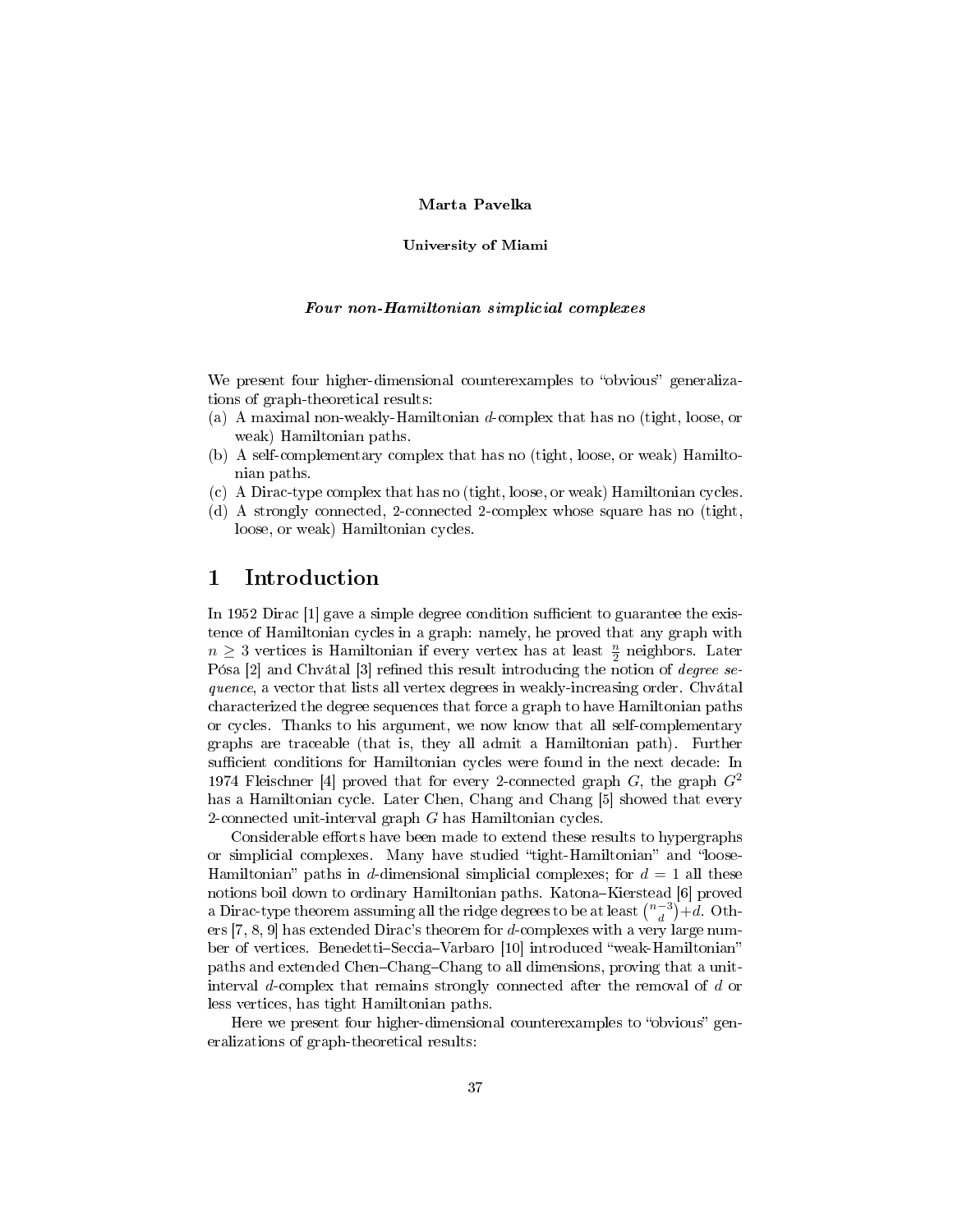- (a) A maximal non-weakly-Hamiltonian d-complex that has no (tight, loose, or weak) Hamiltonian paths.
- (b) A self-complementary complex that has no (tight, loose, or weak) Hamiltonian paths.
- (c) A Dirac-type complex that has no (tight, loose, or weak) Hamiltonian cycles.
- (d) A strongly connected, 2-connected 2-complex whose square has no (tight, loose, or weak) Hamiltonian cycles.

# A maximal non-weakly-Hamiltonian  $d$ -complex that has no Hamiltonian paths

Let  $d \geq 1$ . Consider the d-complex W<sup>d</sup> obtained by joining the  $(d-1)$ dimensional simplex with a disjoint union of 3 points.  $W<sup>d</sup>$  does not have (tight, loose or weak) Hamiltonian path [BSV]. We claim that for any  $d \geq 2$ ,  $W^d$  is inclusion-maximal with respect to the property of not having a weak Hamiltonian path. In fact, let us label the vertices of the  $(d-1)$ -simplex by  $1, \ldots, d$  and let us call "apices" the remaining three vertices, labeled by  $d+1, d+2, d+3$ . Let F be a subset of  $d+3$  size  $d+1 \geq 3$ . There are three cases:

- (i) If F contains exactly one apex, then F already belongs to  $W^d$ .
- (ii) If  $F$  contains exactly two apices, then up to permuting the labels of the first d vertices and the labels of the last three we can assume that  $F =$  $[1, 2, \ldots, d-1, d+2, d+3]$ . Hence  $W^d \cup F$  admits a weak Hamiltonian cycle formed by the three faces  $H_1, H_{d+3}, F$ .
- (iii) If  $F$  contains exactly three apices, then up to permuting the labels of the first  $d$  vertices and the labels of the last three we can assume that  $F = [1, 2, \ldots, d - 2, d + 1, d + 2, d + 3]$  (In case  $d = 2$ , F is simply  $[d+1, d+2, d+3]$ .) Then  $W^d \cup F$  admits the weak Hamiltonian cycle  $H_1, H_{d+3}, F.$

So the claim is proven. In contrast, in dimension one, any inclusion-maximal non-Hamiltonian graph is traceable, a result which is used in the proof of Chvatal's theorem.

#### A self-complementary 2-complex without Hamiltonian paths

Consider the 2-dimensional complex

 $A = 135, 234, 124, 136, 125, 235, 145, 123, 126, 134.$ 

This A is self-complementary: it is isomorphic to its complement

$$
A^c = 146, 156, 236, 245, 246, 256, 345, 346, 356, 456
$$

via the map  $1 \rightarrow 6$ ,  $2 \rightarrow 5$ ,  $3 \rightarrow 4$ ,  $4 \rightarrow 2$ ,  $5 \rightarrow 3$ ,  $6 \rightarrow 1$ . Yet A is neither traceable nor weakly-traceable by our software  $[11]$ . Note that A is weakly-Hamiltonian but not weakly-traceable, and under-closed but not chordal. In contrast, all under-closed 1-complexes (i.e. all interval graphs) are chordal, and all weakly-Hamiltonian 1-complexes are weakly-traceable.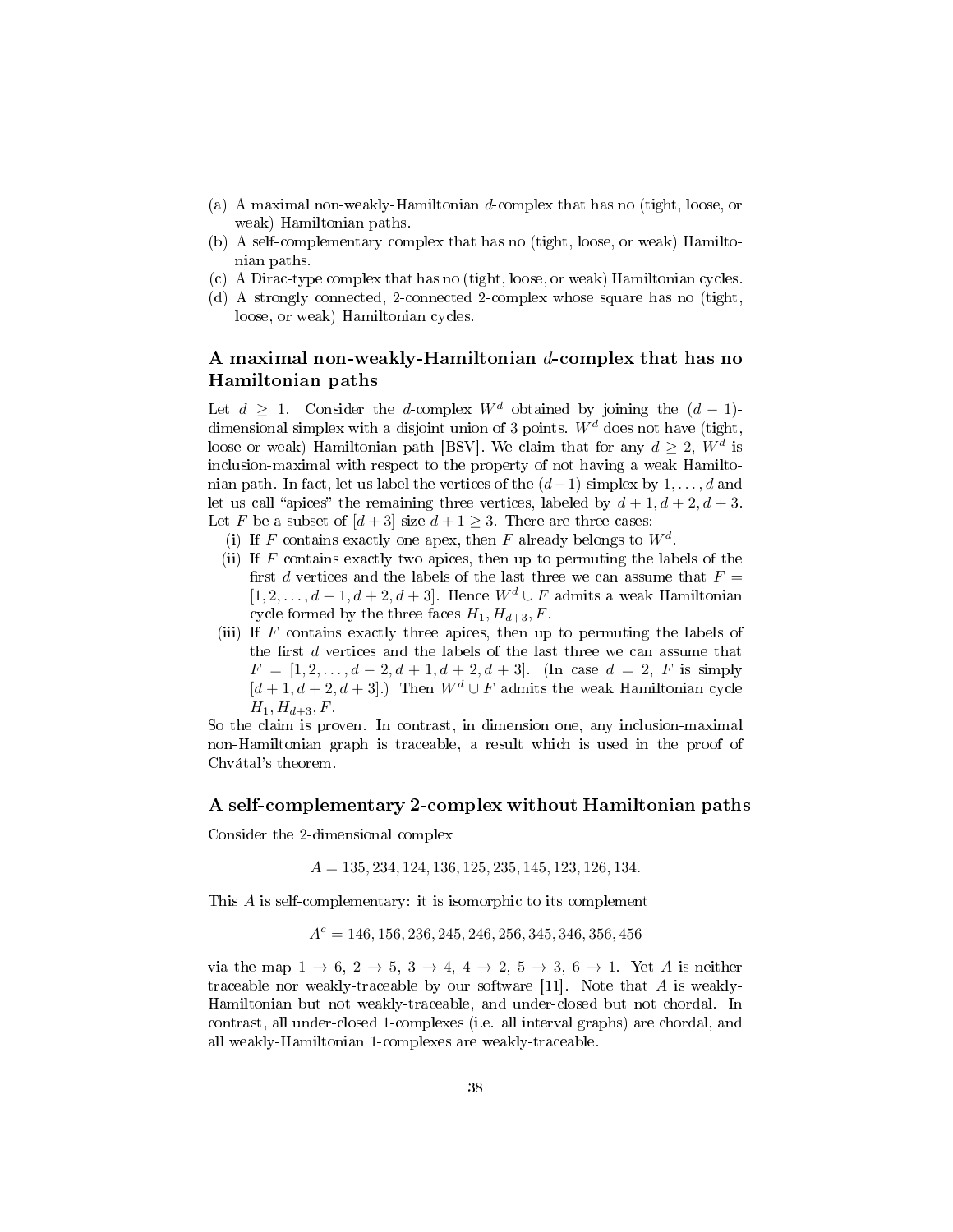# A Dirac-type 2-complex without Hamiltonian cycles

Consider the complex

 $B = 126, 136, 146, 156, 236, 246, 356, 456, 256, 346.$ 

Vertices 1, 2, 3, 4, 5 are in exactly four facets; vertex 6 is present in all ten facets. So if by "degree" of a vertex we mean the number of facets containing it, then every vertex of  $B$  has degree larger than half the number of vertices. However, B does not have (tight, loose, or weak) Hamiltonian cycles. Moreover,  $B$  is inclusion-maximal with respect to the last property: Adding any triangle would turn B into a weakly-Hamiltonian complex. Furthermore, B also does not have (tight, loose, or weak) Hamiltonian paths.

# A strongly connected (2-connected) 2-complex whose square has no Hamiltonian cycles

Given a d-dimensional simplicial complex  $C$ , we denote by  $C^2$  the d-dimensional simplicial complex obtained from  $C$  by performing all the bistellar flips (or Pachner moves) that do not add vertices. This notion boils down for  $d = 1$  to a square of a graph. Consider now the 2-dimensional complex

 $C = 123, 124, 125, 156, 148, 137.$ 

Then  $C^2$  is obtained by adding the following triangles to C:

145, 245, 134, 234, 135, 235, 126, 256, 127, 237, 128, 248.

 $C<sup>2</sup>$  does not have (tight, loose, or weak) Hamiltonian cycles. In contrast, in dimension one, square of any 2-connected graph has a Hamiltonian cycle.

# References

- [1] G. A. Dirac, *Some theorems on abstract graphs*, Proc. London Math. Soc.  $(1952), 69-81.$
- [2] L. Pósa, A theorem concerning Hamilton lines, Magyar Tud. Akad. Mat. Kutato Int. Kozl 7 (1962), 225-226.
- [3] V. Chvátal, On Hamilton's Ideals, Journal of combinatorial theory  $12(B)$ ,  $(1972), 163-168.$
- [4] H. Fleischner, The square of every two-connected graph is Hamiltonian, Journal of Combinatorial Theory, Series 16(B), (1974), 29--34.
- [5] C. Chen, C. C. Chang and G. J. Chang, Proper interval graphs and the guard problem, Discrete Mathematics  $170$  (1997),  $223-230$ .
- [6] G. Y. Katona and H. A. Kierstead, Hamiltonian chains in hypergraphs, J. Graph Theory 30 (1999), 205-212.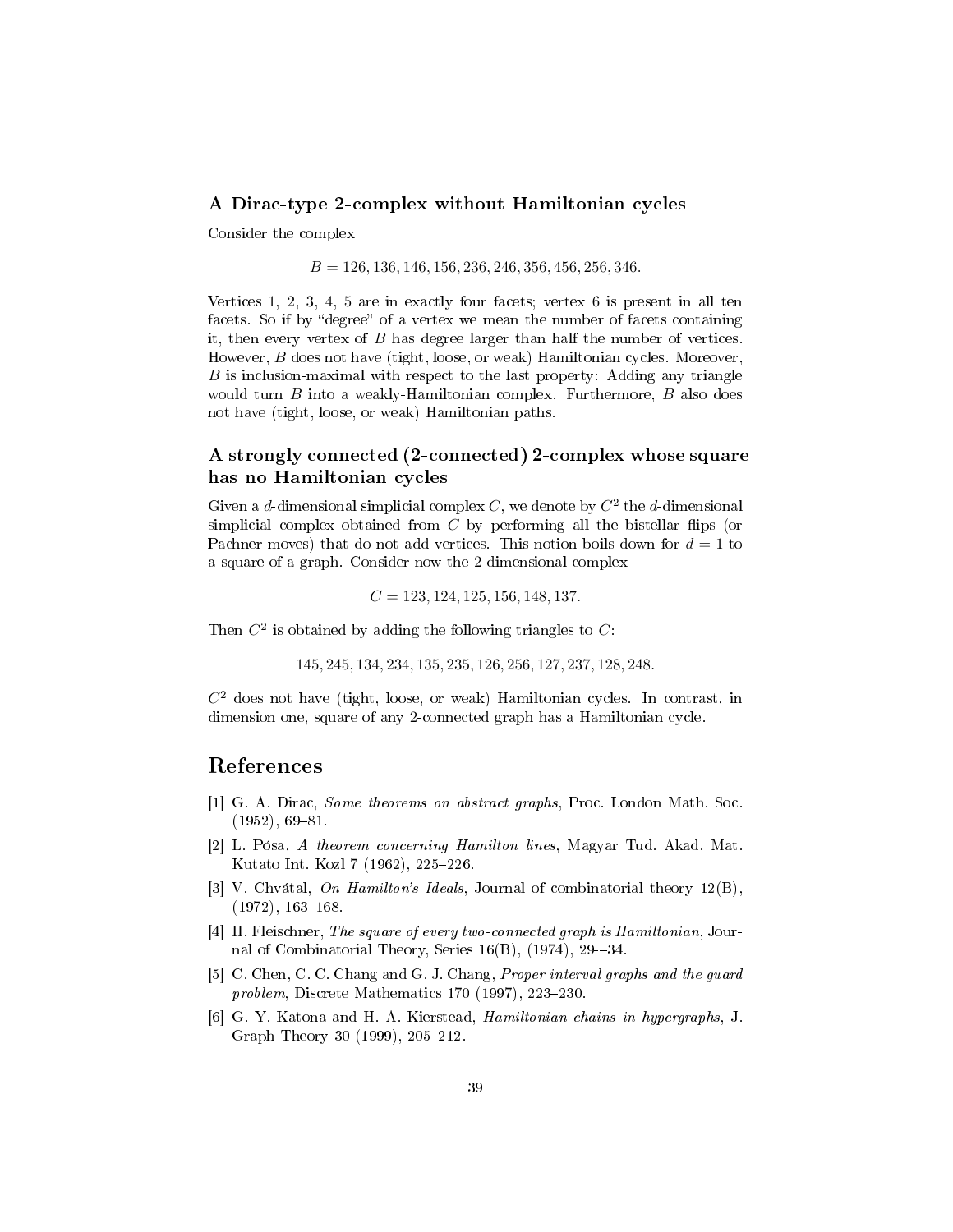- [7] H. Han and M. Schacht, Dirac-type results for loose Hamilton cycles in uniform hypergraphs, Journal of Combinatorial Theory B  $100$  (2010), 332-346.
- [8] P. Keevash, D. Kuhn, R. Mycroft and D. Osthus, Loose Hamilton cycles in hypergraphs, Discrete Mathematics  $311$  (2011),  $544-559$ .
- [9] V. Rodl, E. Szemerédi, and A. Ruciński, An approximate Dirac-type theorem for k-uniform hypergraphs, Combinatorica  $28$  (2008),  $229-260$ .
- [10] Bruno Benedetti, Lisa Seccia, and Matteo Varbaro, Hamiltonian paths, unit-interval complexes, and determinantal facet ideals.
- [11] M. Pavelka, A Software for Detecting Closure Properties in Simplicial Complexes, available at https://www.math.miami.edu/ pavelka/scpc/ (2021).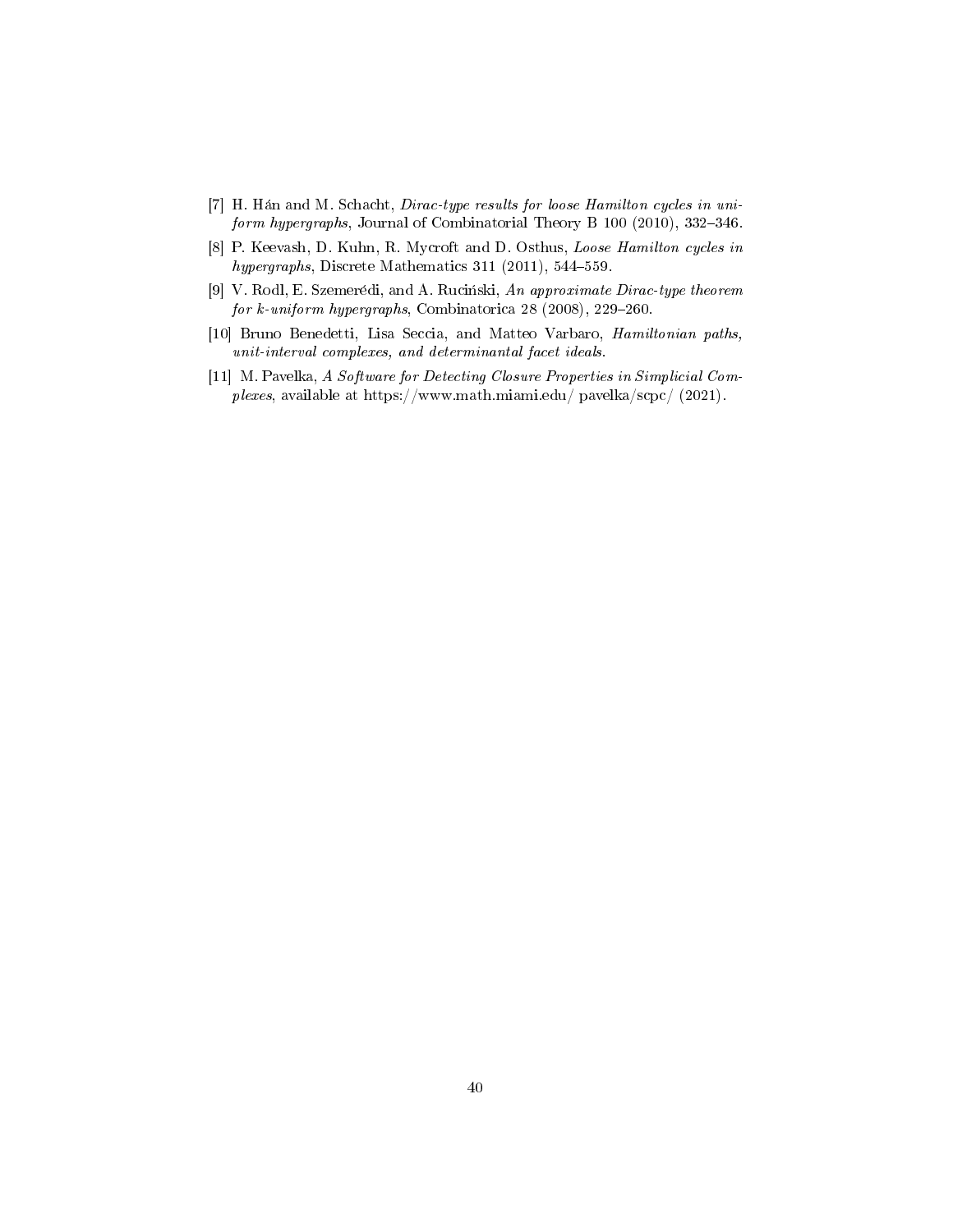#### Ignacio M. Pelayo

#### Universitat Politecnica de Catalunya, BCN, Spain

#### Location in Pseudotrees

Location problems consist of determining a reference set of vertices  $S$  in a graph such that at least every vertex not in  $S$  is univocally associated to a set of "coordinates" that localize it. Since the vertex set of a graph is, not always but very often, a reference set, the question is not to prove its existence but to find the minimum one.

There are mainly two types of locations: metric location and neighbor location. By metric location we refer to those locations in which the usual distance between vertices in graphs plays a crucial role, meanwhile in the neighbor location the role of the graph distance is substituted by the relation of adjacency between vertices.

Let  $G$  be a nontrivial connected graph and  $S$  a proper subset of its vertices. The S is called metric-locating (resp. neighbor-locating) if for every pair of distinct vertices  $x, y \in V(G) - S$ ,  $d_G(x, v) \neq d_G(y, v)$ , for some vertex  $v \in S$  $(\text{resp. } N(x) \cap S \neq N(y) \cap S).$ 

During the last two decades a wide variety of both, metric and neighbor, location paramaters, has been introduced and studied, such as: metric dimension, strong metric dimension, identifying code number, location-domination number, etc.

In this talk, we present a number of both known and new results related to these parameters, for the class of pseudotrees, i,e., the family of connected graphs of order n and size m such that  $n - 1 \le m \le n$ .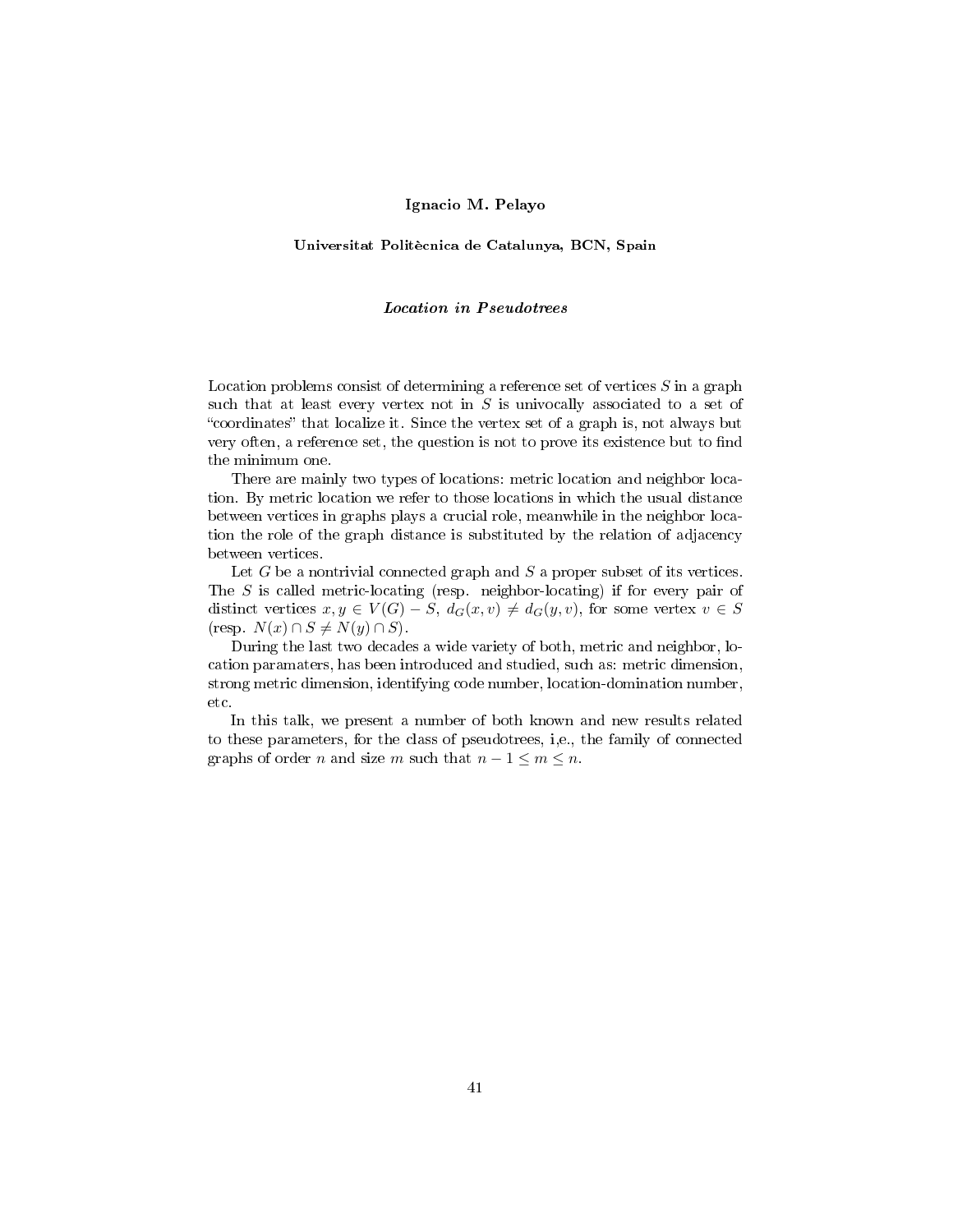#### Sven Polak

#### Centrum Wiskunde & Informatica

# New lower bounds on crossing numbers of  $K_{m,n}$  from permutation modules and semidefinite programming

In this talk we explain how to use semidefinite programming and representation theory to compute new lower bounds on the crossing number of the complete bipartite graph  $K_{m,n}$ , extending a method from de Klerk et al. [SIAM J. Discrete Math. 20 (2006), 189-202] and extending the subsequent reduction by De Klerk, Pasechnik and Schrijver [Math. Prog. Ser. A and B, 109 (2007) 613-624].

We exploit the full symmetry of the problem by developing a block-diagonalization of the underlying matrix algebra and use it to improve bounds on several concrete instances. Our results imply that  $\mathrm{cr}(K_{10,n}) \geq 4.87057n^2 - 10n, \, \mathrm{cr}(K_{11,n}) \geq 0$  $5.99939n^2 - 12.5n$ ,  $\operatorname{cr}(K_{12,n}) \ge 7.25579n^2 - 15n$ ,  $\operatorname{cr}(K_{13,n}) \ge 8.65675n^2 - 18n$ for all  $n$ . The latter three bounds are computed using a relaxation of the original semidefinite programming bound, by only requiring one small matrix block to be positive semidefinite. Our lower bound on  $K_{13,n}$  implies that for each fixed  $m \geq 13$ ,  $\lim_{n \to \infty} \frac{cr(K_{m,n})}{Z(m,n)} \geq 0.8878m/(m-1)$ . Here  $Z(m,n)$ denotes the Zarankiewicz number: the conjectured crossing number of  $K_{m,n}$ .

This talk is based on joint work with Daniel Brosch.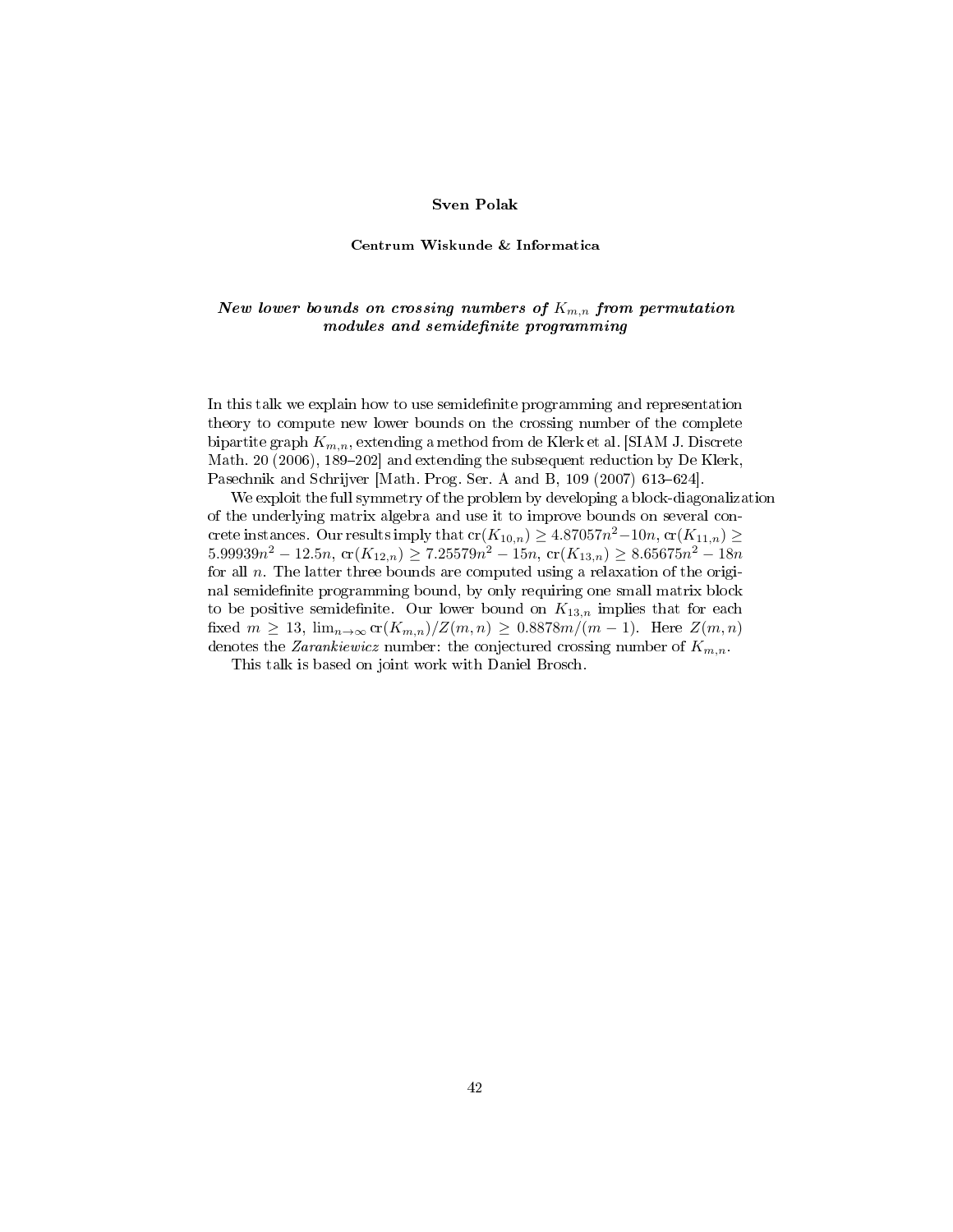#### Sanja Rukavina

#### University of Rijeka

#### On some recent results on biplanes and triplanes

Fundamental problems of design theory are those of existence and classification of designs with certain parameter set. In this talk we are interested in biplanes and triplanes, i.e., in  $2-(v, k, 2)$  and  $2-(v, k, 3)$  symmetric designs.

The existence of a biplane with parameters (121, 16, 2) is an open problem. Recently, it has been proved by Alavi, Daneshkhah and Praeger that the order of an automorphism group of a possible biplane  $D$  of order 14 divide  $2^7 \cdot 3^2 \cdot 5 \cdot 7 \cdot 11 \cdot 13$ . We show that such a biplane do not have an automorphism of order 11 or 13, and thereby establish that  $|Aut(\mathcal{D})|$  divides  $2^7 \cdot 3^2 \cdot 5 \cdot 7$ . Further, we exclude a possible action of some small groups of order divisible by five or seven, on a biplane with parameters  $(121, 16, 2)$ .

Triplanes of order 12, i.e. symmetric (71, 15, 3) designs, have the greatest number of points among all known triplanes and it is not known if a triplane  $(v, k, 3)$  exists for  $v > 71$ . We give the first example of a triplane of order 12 that does not admit an automorphism of order 3, obtained by using binary linear codes.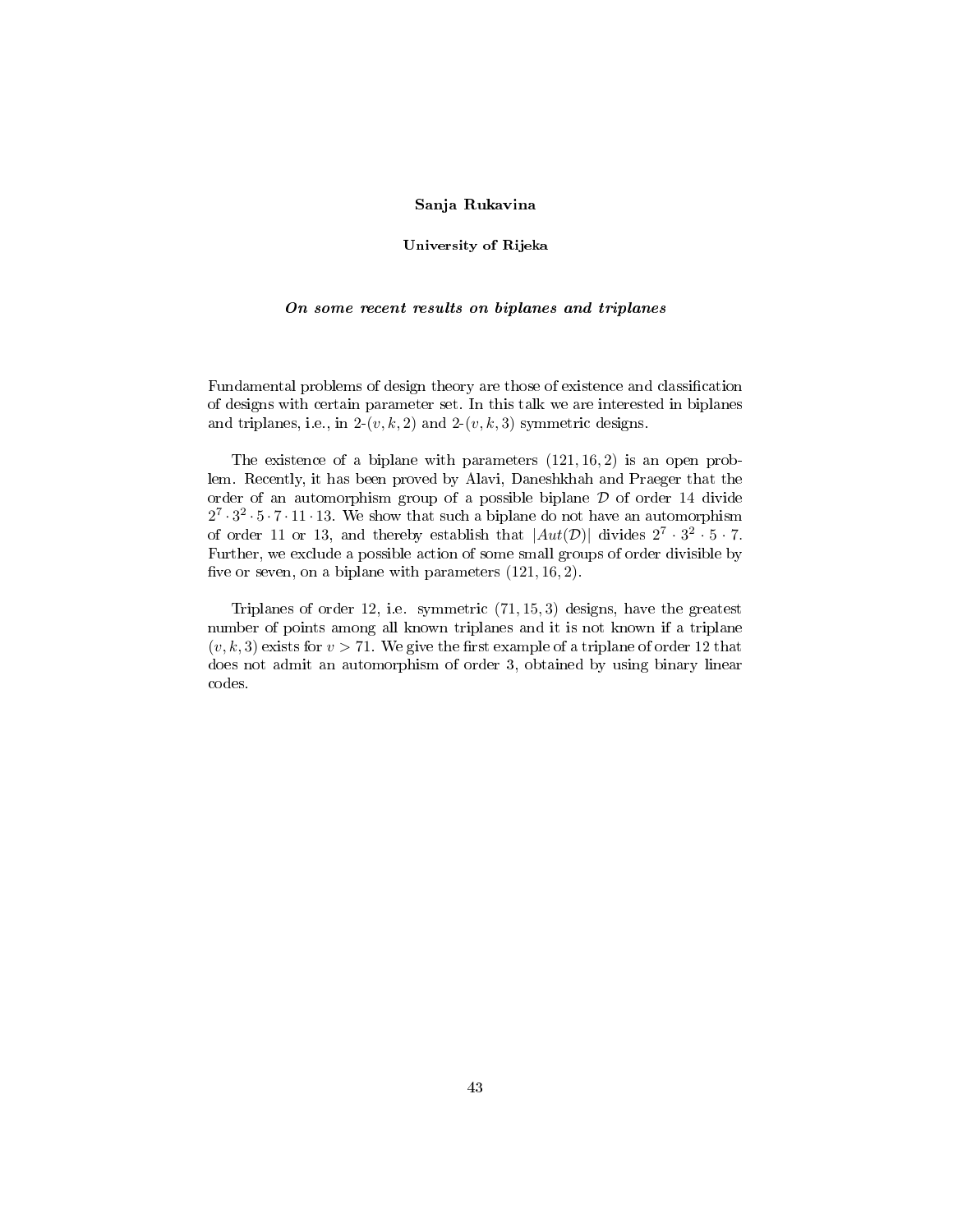# Eero Räty

#### Umea Universitet

#### Inequalities on Projected Volumes

Given  $2^n - 1$  real numbers  $x_A$  indexed by the non-empty subsets  $A \subset \{1, ..., n\}$ , is it possible to construct a body  $T \subset \mathbb{R}^n$  such that  $x_A = |T_A|$  where  $|\tilde{T_A}|$  is the  $|A|$ -dimensional volume of the projection of T onto the subspace spanned by the axes in A? As it is more convenient to take logarithms we denote by  $\psi_n$  the set of all vectors x for which there is a body T such that  $x_A = \log |T_A|$  for all A. Bollobás and Thomason showed that  $\psi_n$  is contained in the polyhedral cone defined by the class of 'uniform cover inequalities'. Tan and Zeng conjectured that the convex hull conv $(\psi_n)$  is equal to the cone given by the uniform cover inequalities.

We prove that this conjecture is nearly right: the closed convex hull  $\overline{\text{conv}}(\psi_n)$ is equal to the cone given by the uniform cover inequalities.

Joint work with Imre Leader and Zarko Randelovic.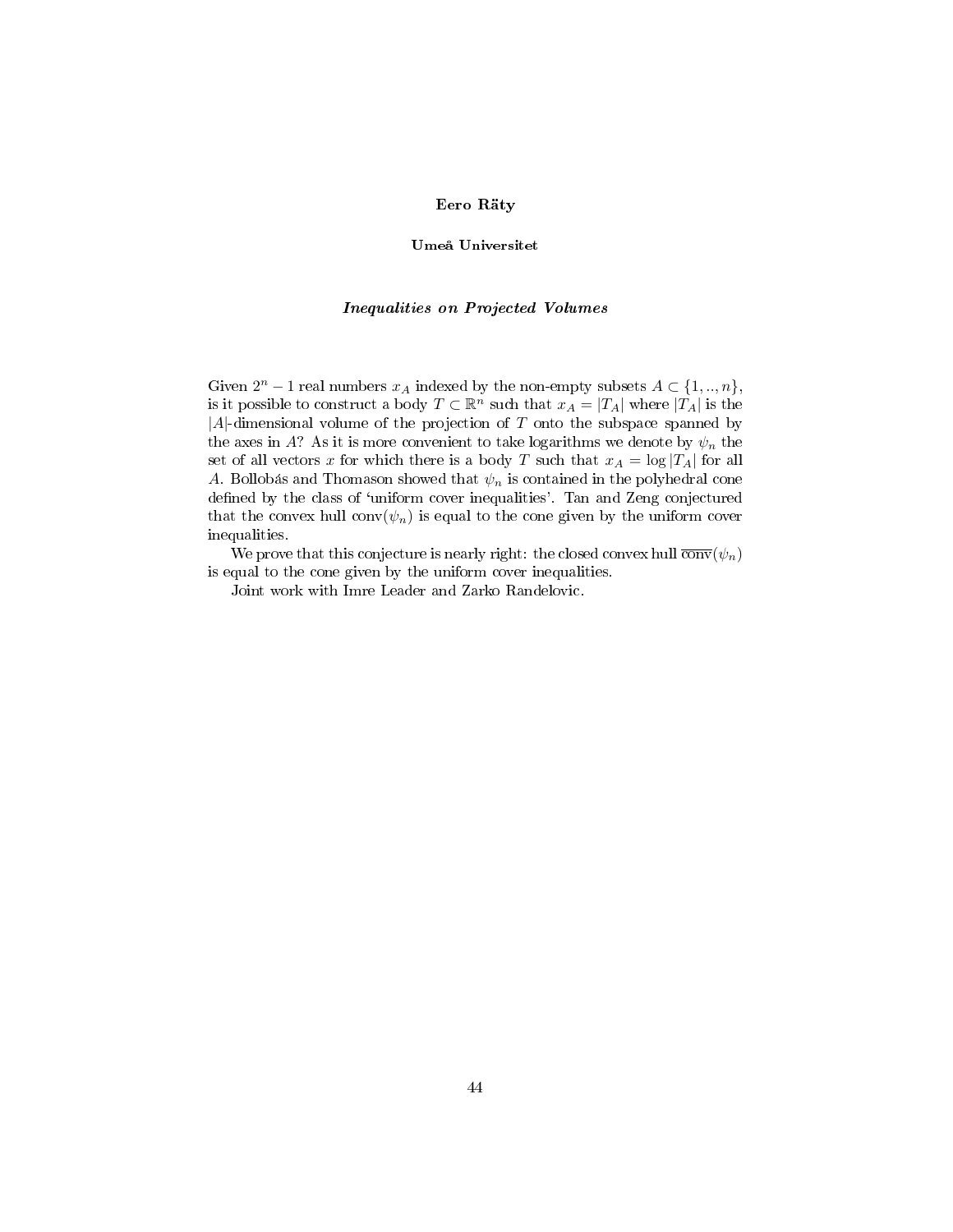# Andrés David Santamaría-Galvis

#### UP - FAMNIT (Slovenia)

# Partitioning the projective plane and the dunce hat

The faces of a simplicial complex induce a partial order by inclusion in a natural way. We say that the complex is partitionable if its poset can be partitioned into Boolean intervals, with a maximal face at the top of each.

In this work we show that all the triangulations of the real projective plane, the dunce hat, and the open Möbius strip are partitionable. To prove that, we introduce simple yet useful gluing tools that allow us to reduce the discussion about partitionability of a given complex in terms of smaller constituent relative subcomplexes. The gluing process generates partitioning schemes with a distinctive shelling-like flavor.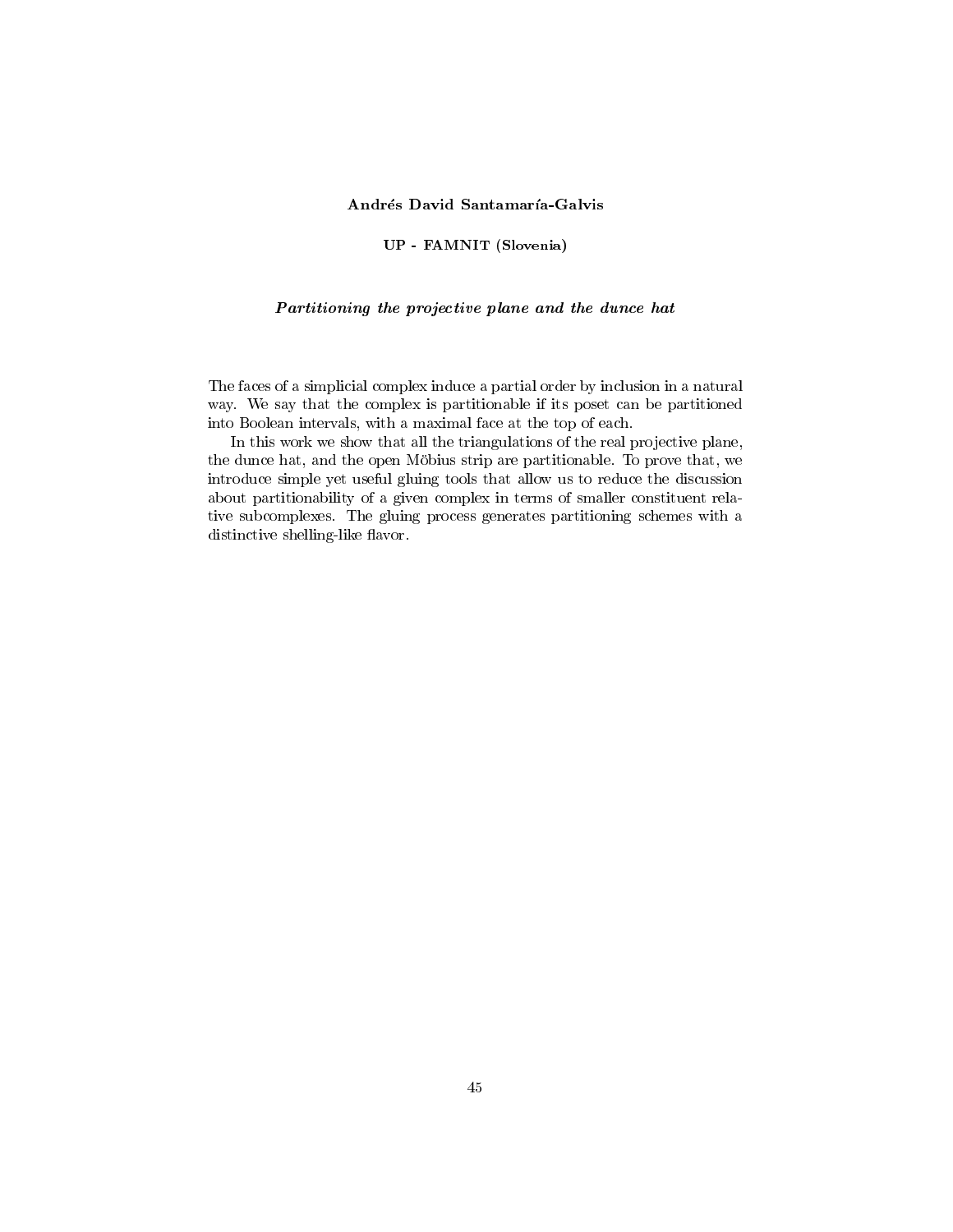# Benjamin Schroter

#### KTH Royal Institute of Technology

# On Merino-Welsh conjecture for split matroids

Merino and Welsh conjectured that either the number of acyclic orientations or the number of totally cyclic orientations of a graph G is larger than its number of spanning trees. All three numbers are evaluations of the Tutte polynomial of G. Thus it is natural to extend the conjecture to matroids which are a generalization of graphs which allows a notion of Tutte polynomials. Furthermore, this conjecture was strengthened by Conde and Merino who posted an additive and multiplicative version of this conjecture. In this talk we discuss the above conjectures for the large case of split matroids.

This talks is based on joint work with Luis Ferroni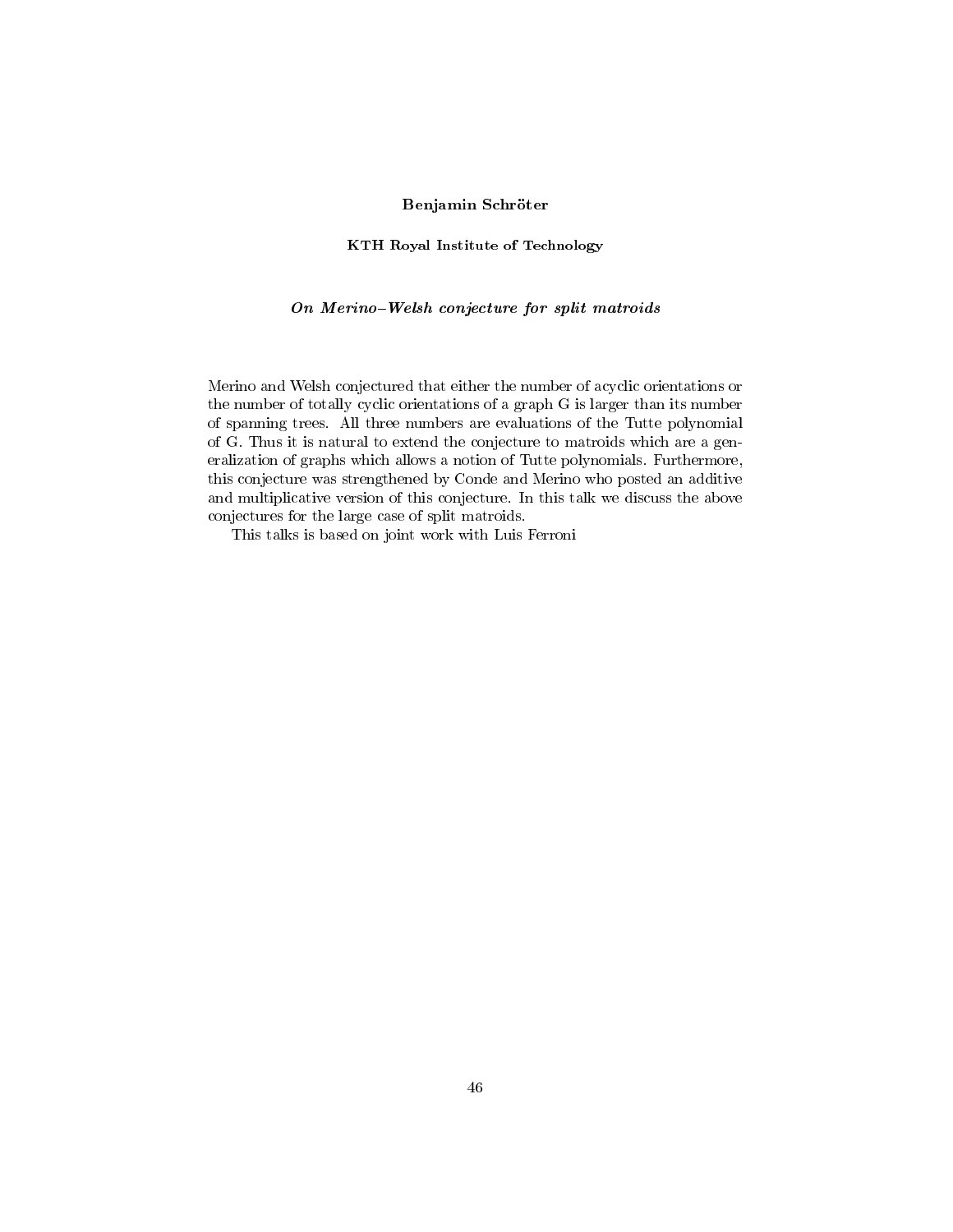# Tim Seynnaeve

#### University of Bern

# Maximum likelihood degrees of diagonal linear covariance models

The linear covariance model associated to a linear space of symmetric matrices is the collection of all Gaussian probability distributions whose covariance matrix belongs to said linear space. If the space consists of diagonal matrices, we can associate to it a representable matroid. We show that the maximum likelihood degree of a diagonal linear covariance model is a matroid invariant, and express it in terms of the characteristic polynomial.

This talk is based on joint work with Christopher Eur, Tara Fife, and Jose Samper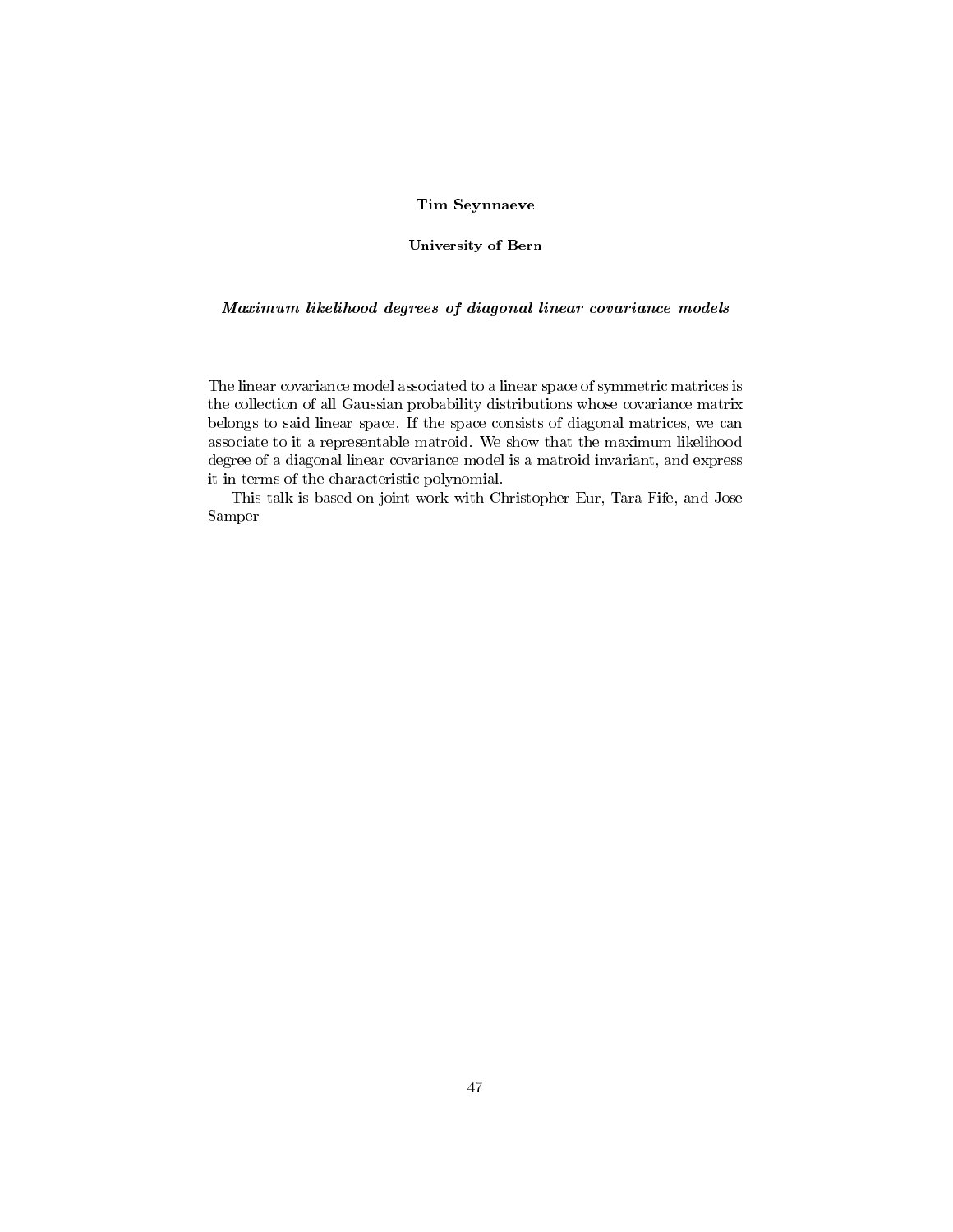#### Anna Slivkova

#### University of Novi Sad

# On the existence of m-morphic,  $\sigma$ -morphic and m-anisohedral tiles for some variations of the notion of tiling

A tile (a simply connected, closed and bounded region) in the Euclidean plane  $\mathbb{E}^2$  is called *m-morphic* if it tiles the plane in exactly *m* noncongruent ways. It is an open question (asked in 1977 by Grünbaum and Shephard) whether for each positive integer  $m$  there exists an  $m$ -morphic tile (the largest possible  $m$ for which such a tile has been found is  $m = 11$ , by Myers). It is also unknown whether there exists a tile that tiles the plane in infinitely many ways, but only countably many (such a tile is called  $\sigma$ -morphic).

A somewhat related notion is the isohedral number. The isohedral number of a given tiling is defined as the number of different orbits into which the tiles are partitioned under the action of the symmetry group of the tiling. The isohedral number of a tile is the smallest possible isohedral number among all the possible tilings admitted by the considered tile. It is an open question (asked by Berglund in 1993) whether for each positive integer m there exists a tile whose isohedral number is  $m$ , also called an  $m$ -anisohedral tile (the largest possible  $m$  for which such a tile has been found is  $m = 10$ , also by Myers).

Although the mentioned problems are open in the stated formulations, some of them are solved for some variations of the notion of tiling. Such variations are: i) tilings in  $\mathbb{E}^d$  for some d,  $d \geq 3$ ; ii) tilings where tiles do not have to be connected; iii) tilings with sets of more tiles; iv) tilings where tiles have colored edges (which imposes some restrictions on how two tiles can be matched together). It is known that, in the case iii),  $m$ -morphic sets of tiles exist for each m (Harborth, 1977) as well as that a  $\sigma$ -morphic set of tiles exists (Schmitt, 1986). It is also known that tiles with isohedral number  $m$  exist for all  $m$  in all the cases i) (in  $\mathbb{E}^d$  for any  $d, d \geq 3$ ), ii) and iv) (all by Socolar, 2007).

That makes 5 out of 12 possible combinations solved. In this talk we present solutions for 6 out of the remaining 7 questions (where the questions posed in  $\mathbb{E}^d$  are solved for all  $d, d \geq 3$ ). All these questions are solved in the affirmative. The only problem left open is whether there exists a  $\sigma$ -morphic disconnected tile.

This is a joint work with B. Bašić and A. Džuklevski.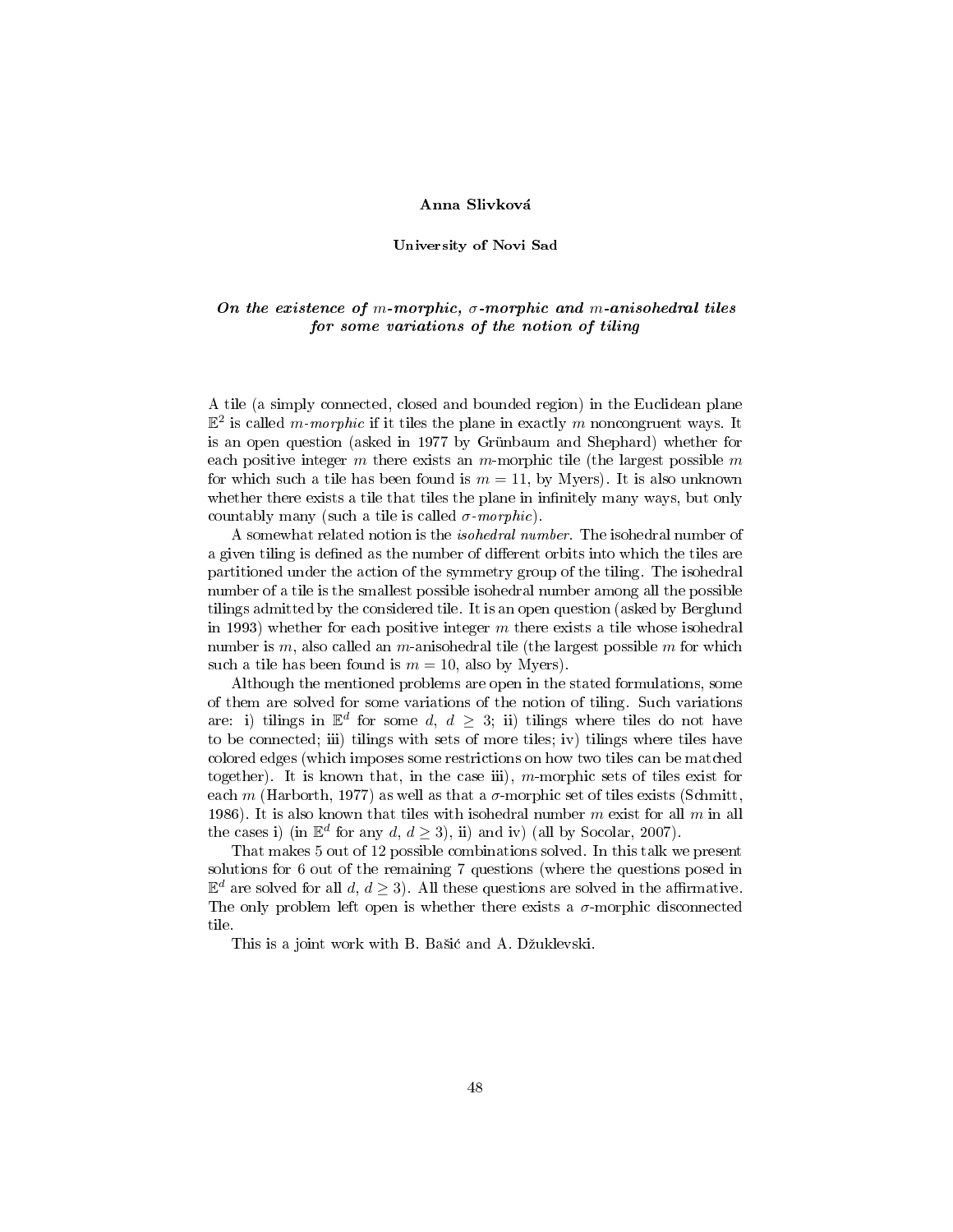# Liam Solus

# KTH

#### Discrete Geometry in Causal Structure Learning

Causal inference, the problem of inferring cause-effect systems and estimating causal effects from data, is a fundamental problem in modern data science and artificial intelligence. A key step in the causal inference pipeline is to find a good solution to the problem of causal discovery, in which we want to learn a directed acyclic graph (DAG) representing the cause-effect relations amongst the variables in the data-generating distribution. The most commonly used algorithms for addressing this problem rely on combinatorial moves between DAGs that are used to greedily search for an optimal scoring system. An alternative approach treats causal discovery as a linear optimization problem. However, a lack of a complete H-representation for the feasible region of this program makes this approach difficult in general. In this talk, we will consider the lower-dimensional faces of this convex polytope and find that its edges encode all moves typically used by the popular greedy search algorithms. We suggest a push for a complete combinatorial characterization of the edges of this convex polytope as a means to more reliable greedy causal discovery algorithms that can out-perform the state-of-the-art. This talk is based on joint work with Svante Linusson and Petter Restadh.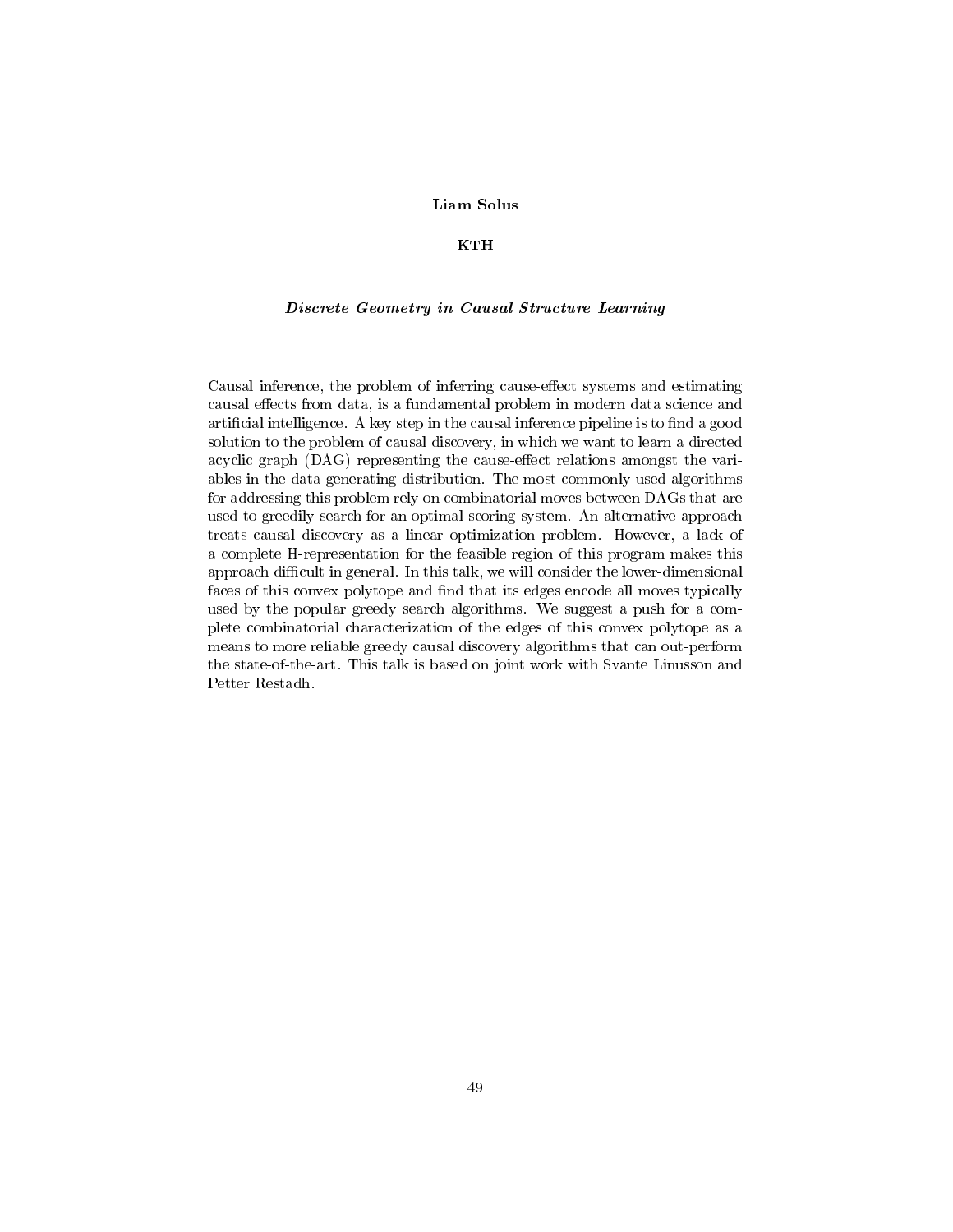# Klara Stokes

#### Umea University

# Rigidity of rod configurations

A rod configuration is a geometric realization of a hypergraph in terms of points and line segments of Euclidean space, together with a notion of motion that treats the line segments as rigid bodies (rods). We give combinatorial criteria for when a rod configuration is rigid in the plane, thereby extending previous results by Whiteley (applicable only for a certain family of "independent" configurations), and by Jackson and Jordán (applicable only for configurations coming from 2-regular hypergraphs). This is joint work with Signe Lundqvist and Lars-Daniel Ohman.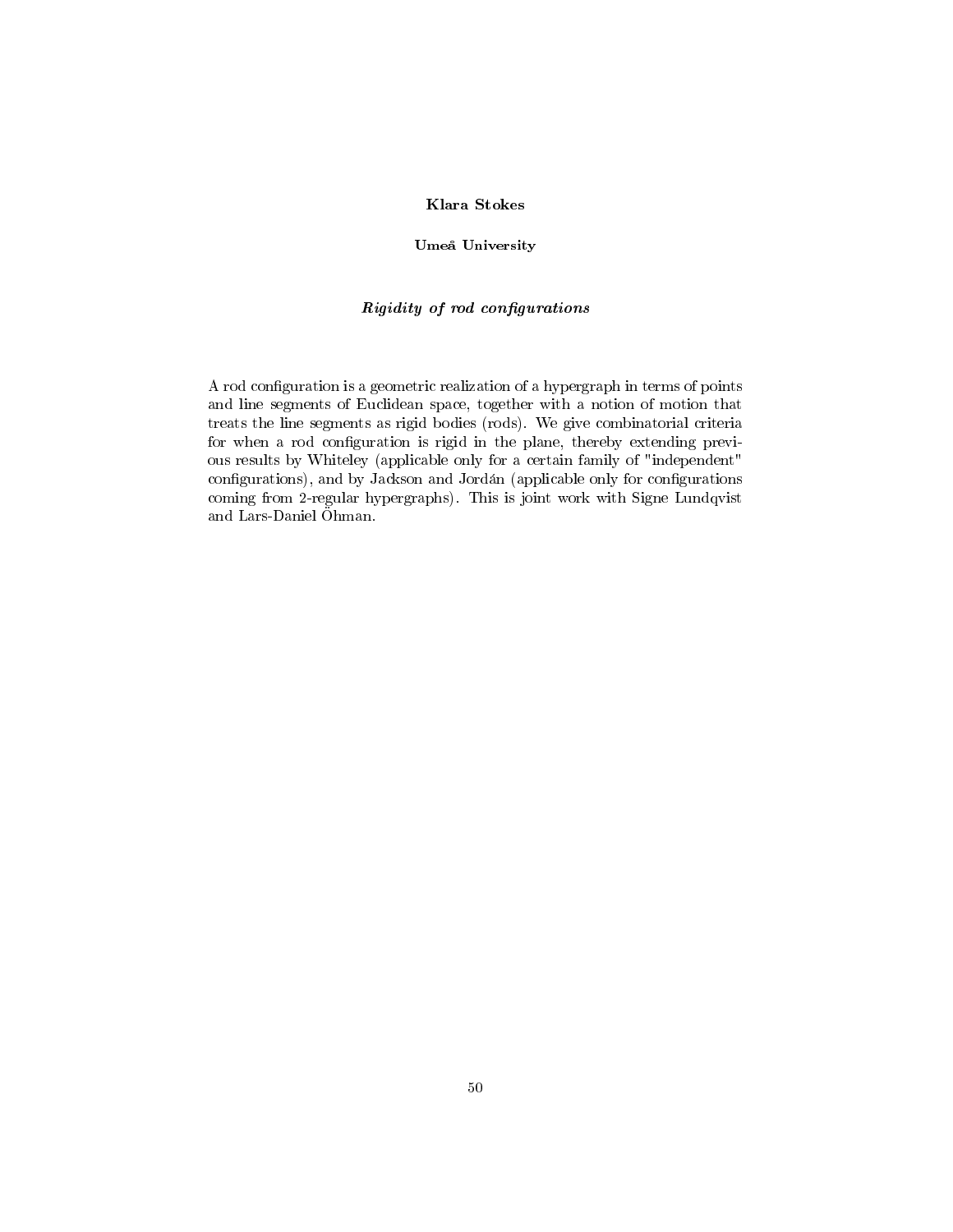# Kristijan Tabak

Rochester Institute if Technology, Croatia campus

# Normalized difference sets tiling - generalizations

A difference set tiling of an abelian group G is a collection of  $(v, k, \lambda)$  difference sets  $D_i, i \in I$ , which also make a partition of  $G \setminus \{1\}$ . It was conjectured by Ćustić, Krčadinac and Zhou that in such case  $\prod$  $g \in D_i$  $g = 1$  for all  $i \in I$  (normalized

difference set). This was named a 'normalized tiling conjecture' or NTC. Using the character theory it has been recently proved that NTC is true if  $v$  is odd and difference set has a multiplier. In this talk we shall present some generalizations of results on NTC.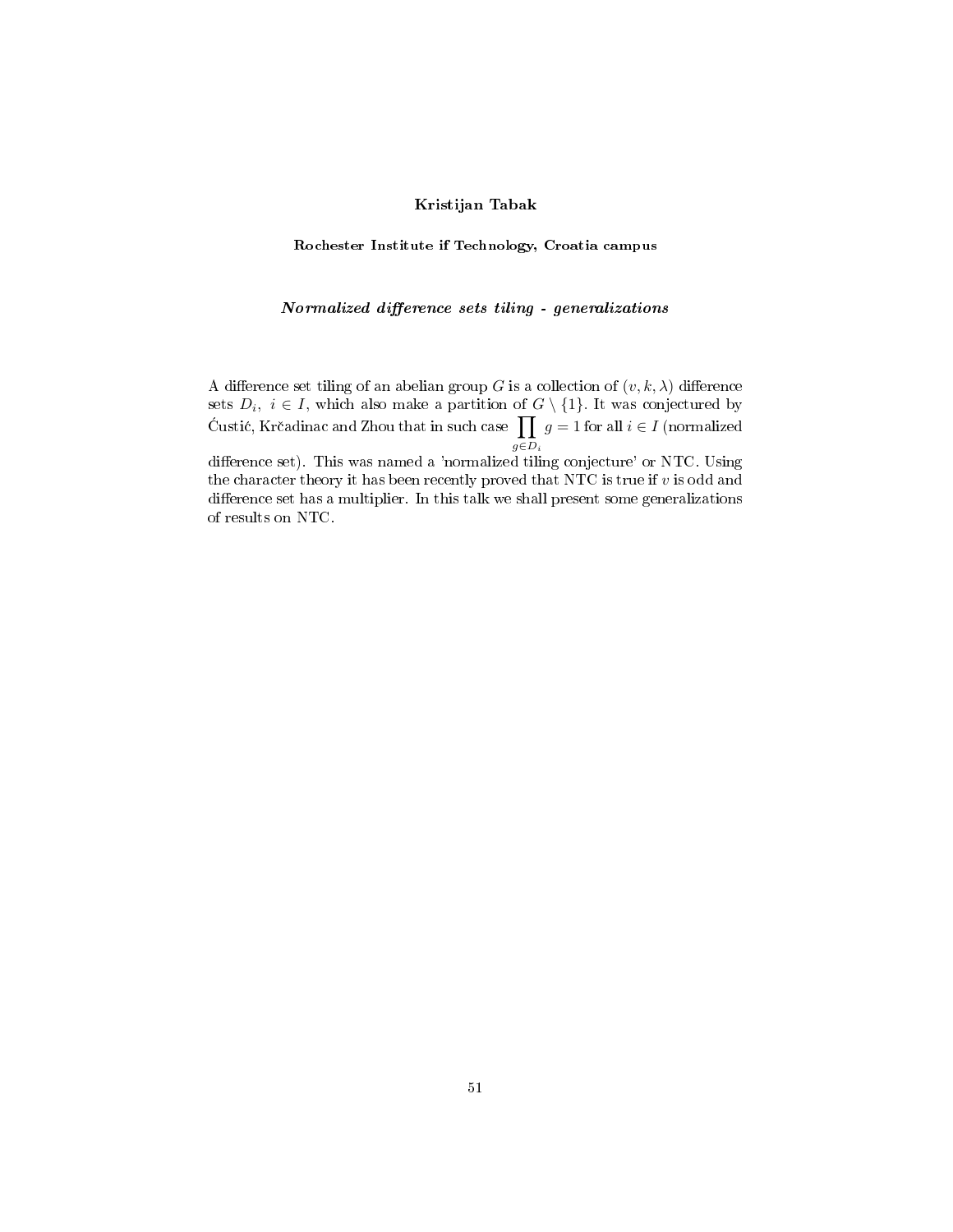# Lorenzo Venturello

#### KTH Royal Institute of Technology

#### Gorenstein algebras from simplicial complexes

Gorenstein algebras form an intriguing class of objects which often show up in combinatorics and geometry. In this talk I will present a construction which associates to every pure simplicial complex a standard graded Gorenstein algebra. We describe a combinatorial presentation of this algebra as a polynomial ring modulo an ideal generated by monomials and pure binomials. When the simplicial complex is flag, i.e., it is the clique complex of its graph, our main results establish equivalences between well studied properties of the complex (being  $S_2$ , Cohen-Macaulay, Shellable) with those of the algebra (being quadratic, Koszul, having a quadratic GB). Finally, we study the h-vector of the Gorenstein algebras in our construction and answer a question of Peeva and Stillman by showing that it is very often not gamma-positive. This is joint work with Alessio D'Al.